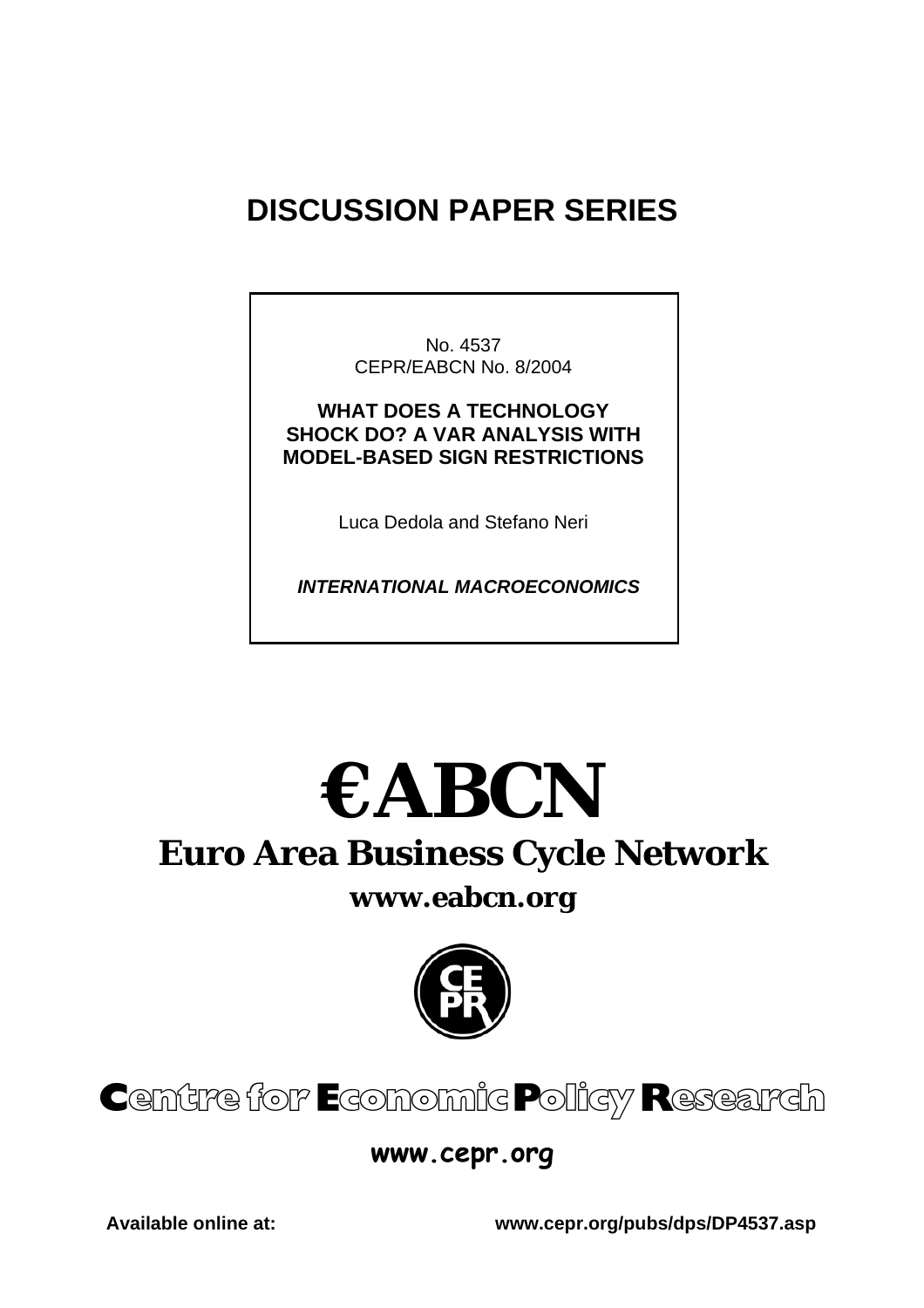## **WHAT DOES A TECHNOLOGY SHOCK DO? A VAR ANALYSIS WITH MODEL-BASED SIGN RESTRICTIONS**

**Luca Dedola,** European Central Bank (ECB) **Stefano Neri,** Banca d'Italia

> Discussion Paper No. 4537 September 2004

Centre for Economic Policy Research 90–98 Goswell Rd, London EC1V 7RR, UK Tel: (44 20) 7878 2900, Fax: (44 20) 7878 2999 Email: cepr@cepr.org, Website: www.cepr.org

This Discussion Paper is issued under the auspices of the Centre's research programme in **INTERNATIONAL MACROECONOMICS**. Any opinions expressed here are those of the author(s) and not those of the Centre for Economic Policy Research. Research disseminated by CEPR may include views on policy, but the Centre itself takes no institutional policy positions.

The Centre for Economic Policy Research was established in 1983 as a private educational charity, to promote independent analysis and public discussion of open economies and the relations among them. It is pluralist and non-partisan, bringing economic research to bear on the analysis of medium- and long-run policy questions. Institutional (core) finance for the Centre has been provided through major grants from the Economic and Social Research Council, under which an ESRC Resource Centre operates within CEPR; the Esmée Fairbairn Charitable Trust; and the Bank of England. These organizations do not give prior review to the Centre's publications, nor do they necessarily endorse the views expressed therein.

These Discussion Papers often represent preliminary or incomplete work, circulated to encourage discussion and comment. Citation and use of such a paper should take account of its provisional character.

Copyright: Luca Dedola and Stefano Neri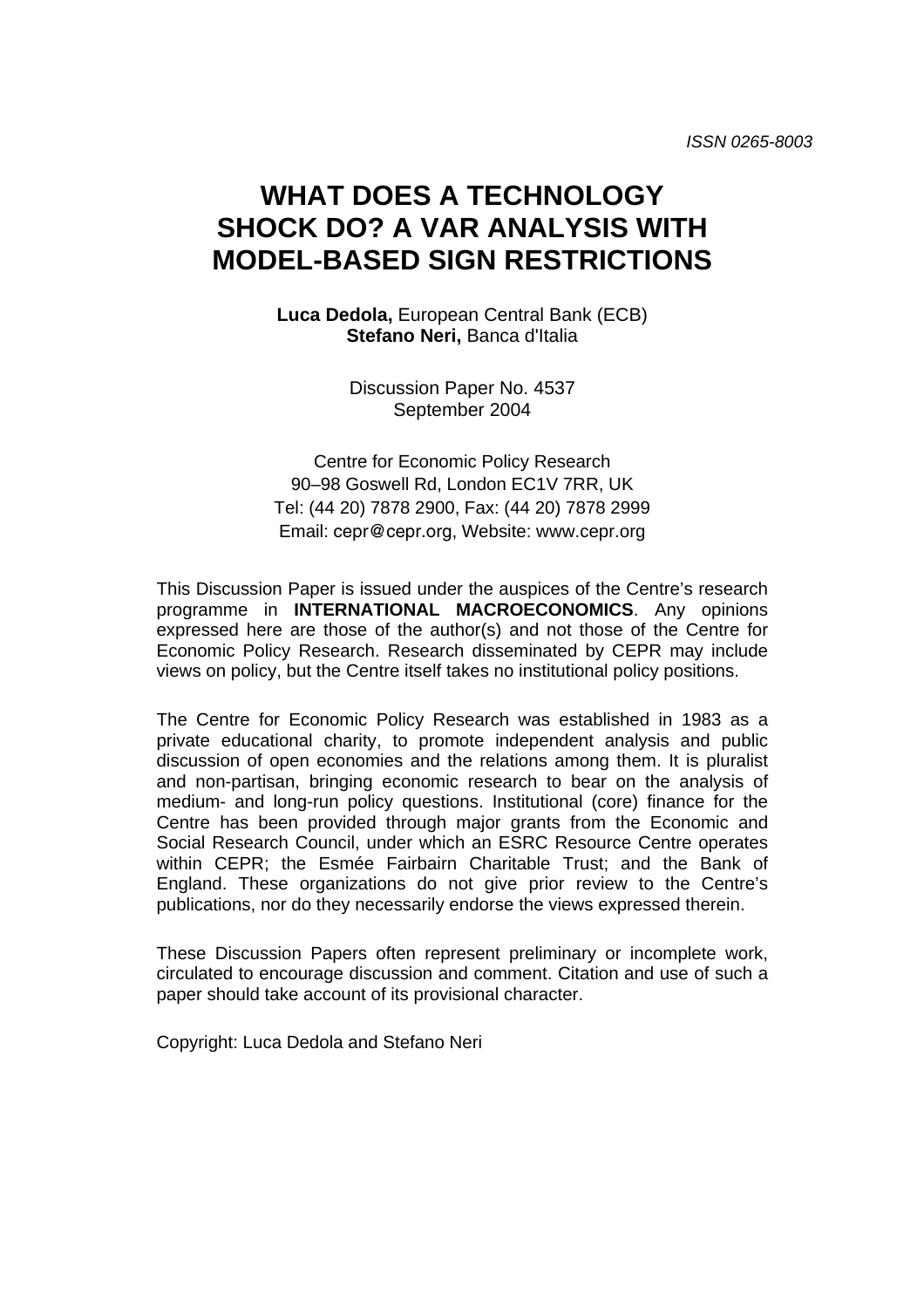CEPR Discussion Paper No. 4537

September 2004

## **ABSTRACT**

## What Does A Technology Shock Do? A VAR Analysis with Model-based Sign Restrictions\*

This Paper estimates the effects of technology shocks in VAR models of the United States, Japan and Germany, identified imposing restrictions on the sign of impulse responses. These restrictions are motivated with priors on the parameters of a class of DSGE models with both real and nominal frictions. Estimated technology shocks lead to substantial and persistent increases in labour productivity, real wages, consumption, investment and output. In contrast with most results in the VAR literature, hours worked are much more likely to increase, displaying a hump-shaped pattern. These results are shown to stem primarily from the identification strategy proposed in the Paper, which substitutes theoretical restrictions for the atheoretical assumptions on the time series properties of the data, that are the hallmark of long-run restrictions.

JEL Classification: C30 and E30 Keywords: Bayesian VAR methods, DSGE models, impulse responses and technology shocks

Luca Dedola European Central Bank 66-68 Neue Mainzer St. D - 60311Frankfurt GERMANY Tel: (49 69) 1344 8668 Fax: (49 69) 1344 8553 Email: luca.dedola@ecb.int

Stefano Neri Banca d'Italia Research Department Via Nazionale 91 I-00184 Roma ITALY Tel: (39 06) 4792 2821 Fax: (39 06) 4792 3723 Email: stefano.neri@bancaditalia.it

For further Discussion Papers by this author see: www.cepr.org/pubs/new-dps/dplist.asp?authorid=148009

For further Discussion Papers by this author see: www.cepr.org/pubs/new-dps/dplist.asp?authorid=153011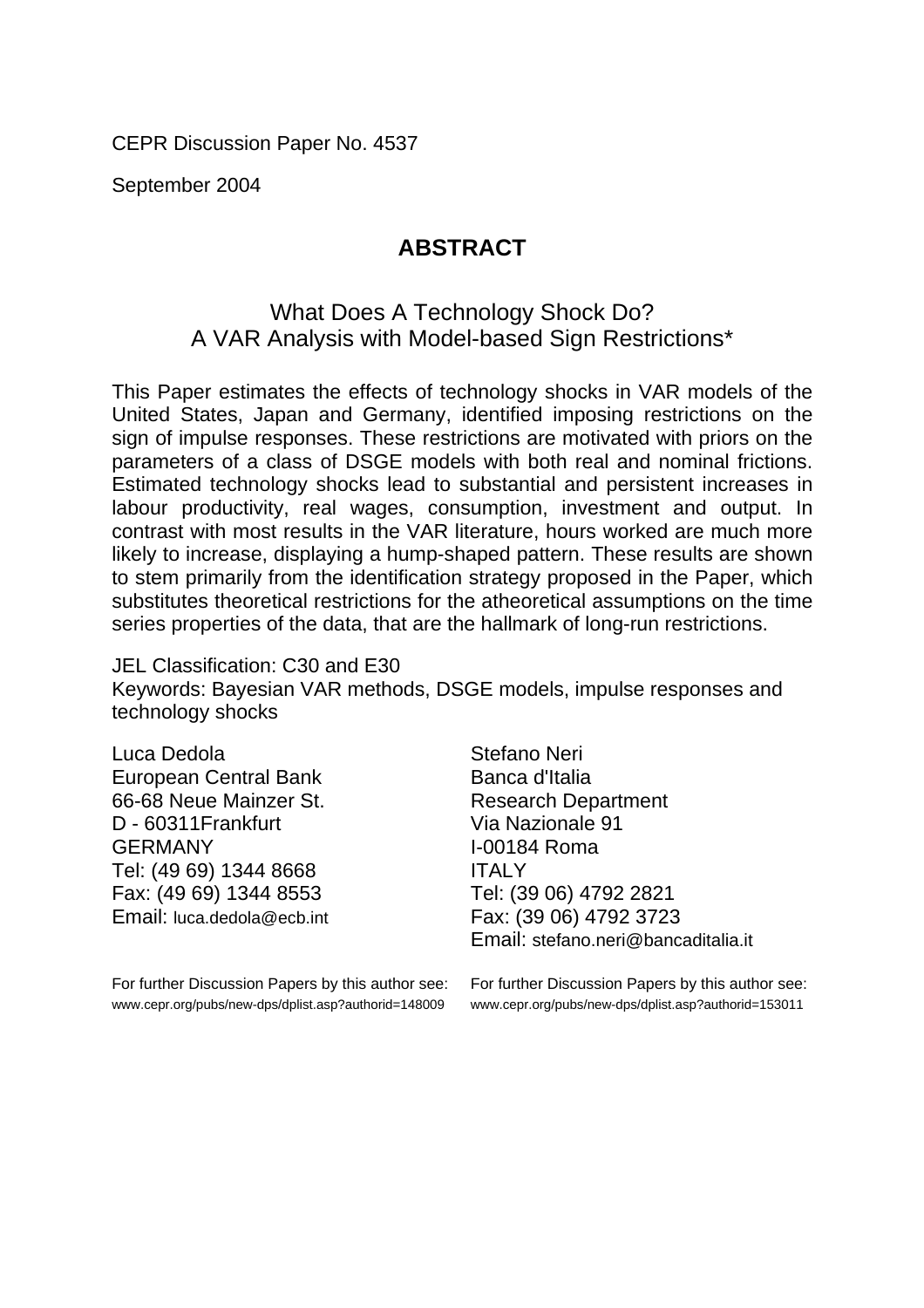\* This Paper is funded by the Euro Area Business Cycle Network (www.eabcn.org). The Network provides a forum for the better understanding of the euro area business cycle, linking academic researchers and researchers in central banks and other policy institutions involved in the empirical analysis of the euro area business cycle. We would like to thank Gianni Amisano, Larry Christiano, Marty Eichenbaum, Jesus Fernández-Villaverde, Andreas Fischer, Luigi Guiso, Bart Mackowiak, Chris Otrok, Alessandro Secchi, Chris Sims, Andrea Tiseno, Harald Uhlig and Mike Woodford, along with seminar participants at the Bank of Italy, the European University Institute, the Federal Reserve Bank of Philadelphia, Humboldt University, the 1st EABCN Conference held at the ECB, and the 2004 SED Meeting, for many helpful comments and suggestions. Part of this project was carried out while the first author was affiliated with the Bank of Italy, whose support is gratefully acknowledged. The opinions expressed in this Paper are those of the authors and do not necessarily reflect those of the Bank of Italy or the European Central Bank.

Submitted 16 September 2004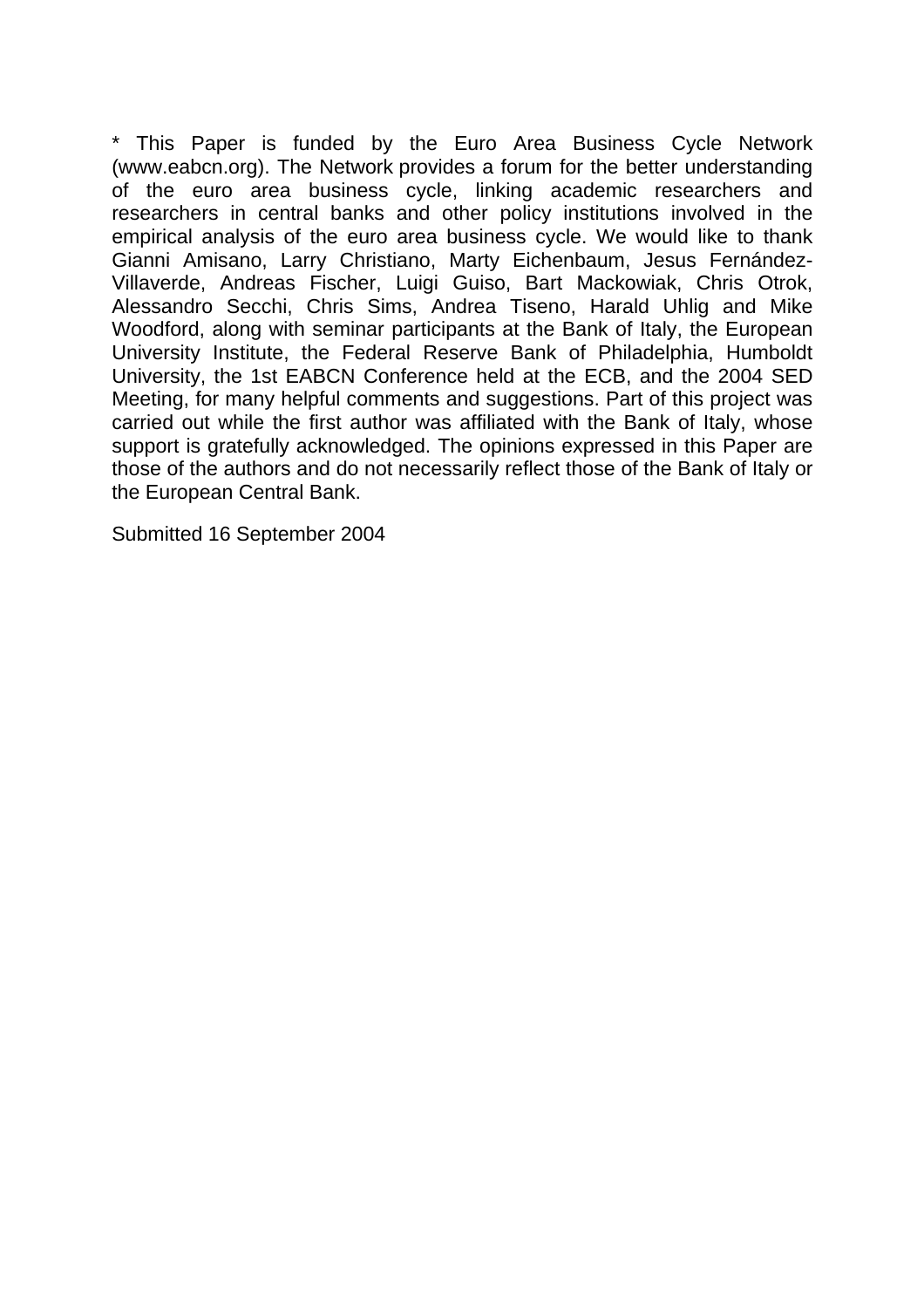#### 1 Introduction

An important task of macroeconomics is to develop models that account for specific, quantitative features of the business cycle. In driving the bulk of the aggregate fluctuations observed in the postwar U.S. economy, modern business cycle theory envisions a central role of technology shocks. As shown in the seminal work of Kydland and Prescott [1982], when technology shocks as volatile and persistent as estimated total factor productivity (TFP) are fed through a standard real business cycle (RBC) model, the simulated economy appears to be able to replicate the patterns of unconditional volatilities and cross-correlations of key macroeconomic time series.

The predictions of the RBC theory, however, have also been compared to actual conditional moments, i.e. conditional on technology shocks being the source of fluctuations, with less flattering results. Galí [1999], instead of interpreting TFP innovations as technology shocks, with structural VAR methods identifies technology shocks as the only source of a unit root in labor productivity. In stark contradiction to standard RBC theory, after a positive technology shock he estimates a fall in hours worked so persistent that it entails a negative conditional correlation between output and hours worked. Because the latter are in fact strongly procyclical unconditionally, Galí [1999] concludes that some other shock(s) must be driving aggregate fluctuations.<sup>1</sup>

This paper reconsiders the important, VAR-based evidence on the dynamic effects of technology shocks and thus their role in accounting for business cycle fluctuations.<sup>2</sup> Technology shocks are identified by means of restrictions on the sign of impulse responses, similarly to the approach proposed by Canova and De Nicoló  $[2002]$ , Faust  $[1998]$  and Uhlig  $[2001]$  for monetary policy shocks. Differently from the above papers, however, the degree of agnosticism inherent in this kind of restrictions explicitly reflects a priori uncertainty on the parameters of a class of widely used dynamic general equilibrium (DSGE) models (e.g., see Christiano, Eichenbaum and Evans [2003]). These models, though implying that across all parameterizations the responses of several variables to a positive shock to technology are positive for a number of quarters, are rather uninformative concerning the effect on hours worked. The latter can either increase or fall depending on the values of key preference and technology parameters, independently of the presence of nominal rigidities.<sup>3</sup>

<sup>&</sup>lt;sup>1</sup>Other recent papers, using different methodologies, have called into question the notion that technology shocks have anything to do with business cycles (see, e.g., Shea [1998], Basu, Fernald and Kimball [1998]).

<sup>&</sup>lt;sup>2</sup>The relevance of this issue cannot be overemphasized. An invited session of the 2003 meeting of the European Economic Association was entirely devoted to debating it (see the related issue of the Journal of the European Economic Association). See also the survey in Galí and Rabanal [2004] and the comments by McGrattan [2004] and Ramey [2004].

<sup>&</sup>lt;sup>3</sup>Francis and Ramey [2003] argue that real business cycle models, suitably modified to allow for habit formation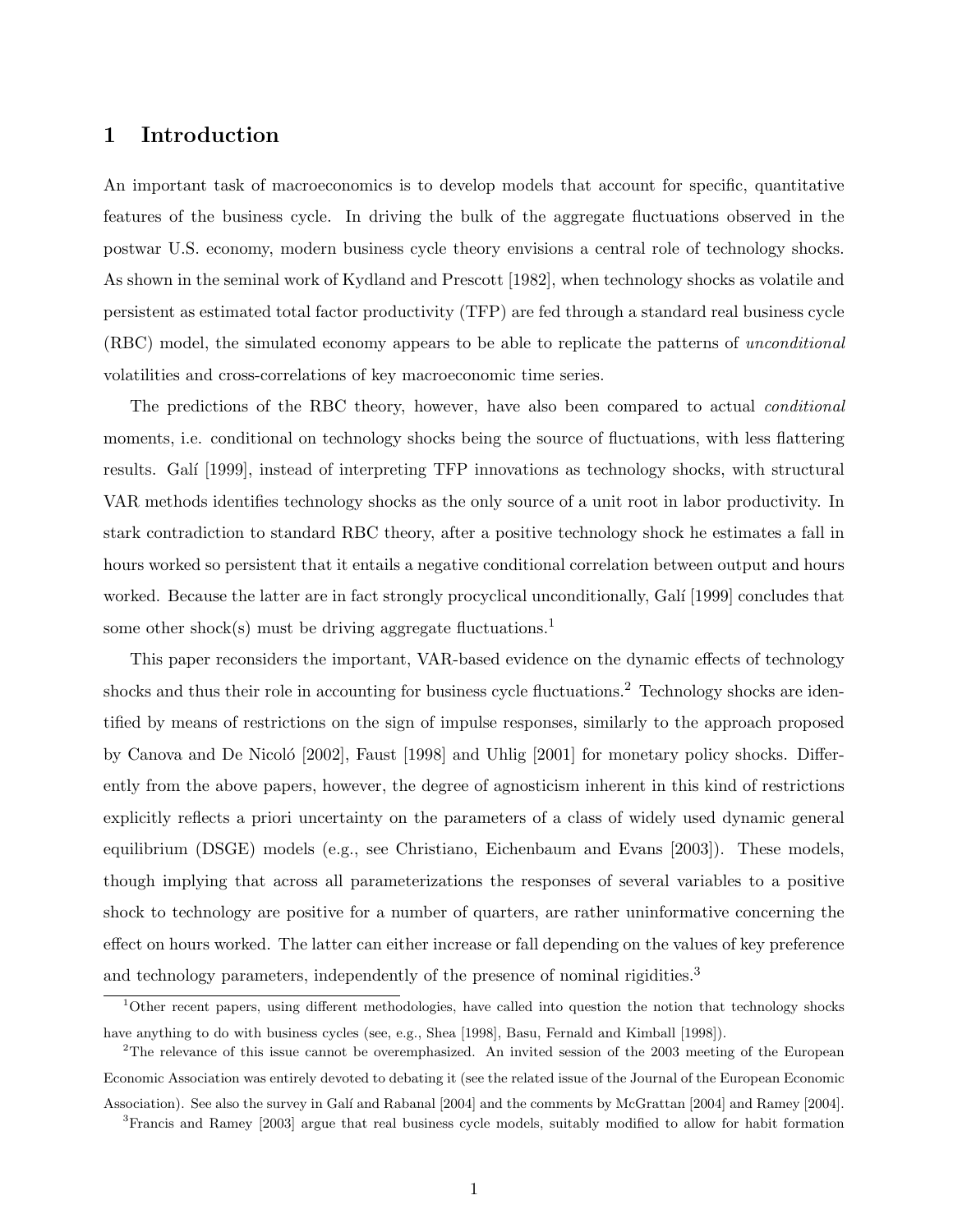The identification strategy implemented in this paper aims at substituting weak theoretical restrictions for the atheoretical, auxiliary assumptions on the time series properties of the data, that are key in the identification strategy based on long-run restrictions. As argued by Cooley and Dwyer [1998], the latter approach crucially relies on the distinction between the almost observationally equivalent trend- and difference-stationarity of variables that, although inconsequential for many purposes, could make the implied dynamics of the VAR model quite sensitive to misspecification of these auxiliary assumptions. In this vein, Christiano, Eichenbaum and Vigfusson [2003] document that the estimated effects of technology shocks identified with long-run restrictions are quite sensitive to whether some variables enter the VAR in levels or first differences.<sup>4</sup>

The economic restrictions on the sign of the responses of variables used in this paper, by contrast, are appealing for the following two reasons. First, while models with different implications are conceivable, these restrictions are likely to enjoy a fairly broad support as they are derived for a wide range of parameterizations of a class of models similar to those estimated by Christiano, Eichenbaum and Evans [2003] and Smets and Wouters [2003], encompassing most frictions proposed in the macroeconomic literature, like habits formation in consumption, investment adjustment costs, variable capacity utilization and nominal rigidities.

Second, sign restrictions are weak in the sense that they lead to a plurality of candidate structural impulse responses. Rather than as a shortcoming, this is a potentially important advantage of this approach, for it eschews "incredible" exact restrictions, such as exclusion restrictions, that are likely not to be robust to small perturbations to model specification. For instance, our restrictions are valid independently of the fact that technology shocks be exactly nonstationary and the only source of a stochastic trend in labor productivity.<sup>5</sup>

When we apply this methodology to VAR models of the U.S., Japan and Germany we find that a positive shock to technology leads to a significant and persistent rise in labor productivity, real wages, output, consumption and investment, and, in line with the predictions of standard RBC models, it and capital adjustment costs, may be consistent with Galí [1999] findings. The latter contribution originally suggested nominal rigidities as the most natural explanation for the negative response of hours worked.

<sup>4</sup>Other recent papers have disputed the very result that hours fall after a technology improvement in VARs, by either challenging its robustness or radically questioning the "credibility" of long-run restrictions for identifying technology shocks. For instance, Uhlig [2003] shows that medium run restrictions may be more robust to some model misspecification than long-run restrictions. Chari, Kehoe and McGrattan [2004], instead, argue that even in slightly misspecified structural VARs long-run restrictions are worringly prone to yielding mistaken inferences.

 $5$ For instance, Fisher [2002] and Uhlig [2003] convincingly argue that a unit root in labor productivity may results from permanent shocks different from the standard RBC shock to TFP.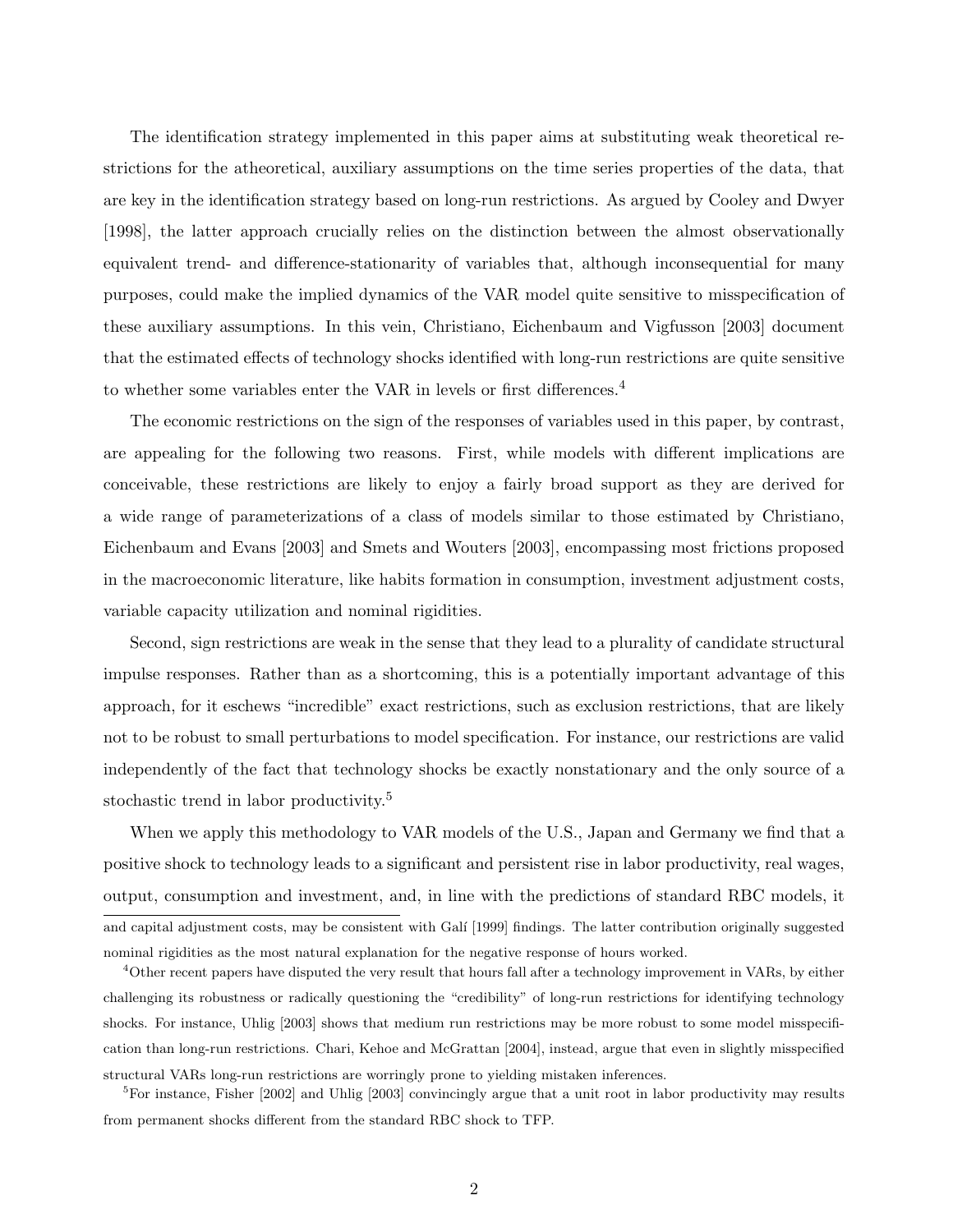is much more likely to drive hours worked up, not down. With a 4/5 probability, a typical shock will increase U.S. hours worked after one year. In addition, these results are consistent with the view that technology shocks play an important role in accounting for output fluctuations, although the uncertainty surrounding the contributions of these shocks to the variance of the forecast errors is large. Moreover technology shocks leave unexplained most of the variation in hours worked.<sup>6</sup>

In light of the controversy about the estimation of the effects of technology shocks with long-run restrictions, we investigate whether our findings are sensitive to modelling the variables in the VAR notably per capita hours worked — in levels or first differences.<sup>7</sup> Moreover, we verify their robustness to subsample stability, and to the assumption of a diffuse prior on the reduced form coefficients of the VAR, entertained in our Bayesian inferential approach. In all three cases we find that the results are not affected by these assumptions. But what can then account for the differences between our findings and those obtained with long-run restrictions?

We address this question in three steps. First, we make sure that our approach does not have any inherent bias toward finding an increase in hours worked. We do this by showing that, when applied to simulated data from a model parameterized so that hours worked fall after a technology shock, it can recover the correct negative sign. Second, we argue that our approach is very unlikely to mix up technology shocks with other shocks that may entail a (more) positive response of labor inputs, like monetary policy shocks, price markup shocks, investment-efficiency and capital-income tax shocks. Finally, after having ruled out these spurious explanations, we show that our findings result, more obviously, from differences in the identification strategies. Even when we focus on those structural impulse vectors that explain a large fraction of labor productivity in the long run, we always find that hours worked, regardless of how uncertain their response on impact might be, sharply rise with a hump-shaped pattern. Moreover, this kind of impulse responses yielding dynamic effects similar to those estimated with long-run restrictions are relatively unlikely. Most structural impulse vectors uncover technology shocks whose long run effects are somehow smaller and less persistent, and bring about an increase in hours worked within the first few quarters. Overall, our results suggest that long run restrictions, among which atheoretical assumptions on the VAR specification play a crucial role, are not consistent with our identifying assumptions, explicitly rooted in economic theory.

The remainder of the paper is organized as follows. Section 2 briefly outlines the benchmark

<sup>&</sup>lt;sup>6</sup>See Kydland [1995] about the well-known fact that hours worked are too volatile in the data, relative to the predictions of standard RBC models.

<sup>&</sup>lt;sup>7</sup>See for instance Christiano, Eichenbaum and Vigfusson [2003] and Galí and Rabanal [2004].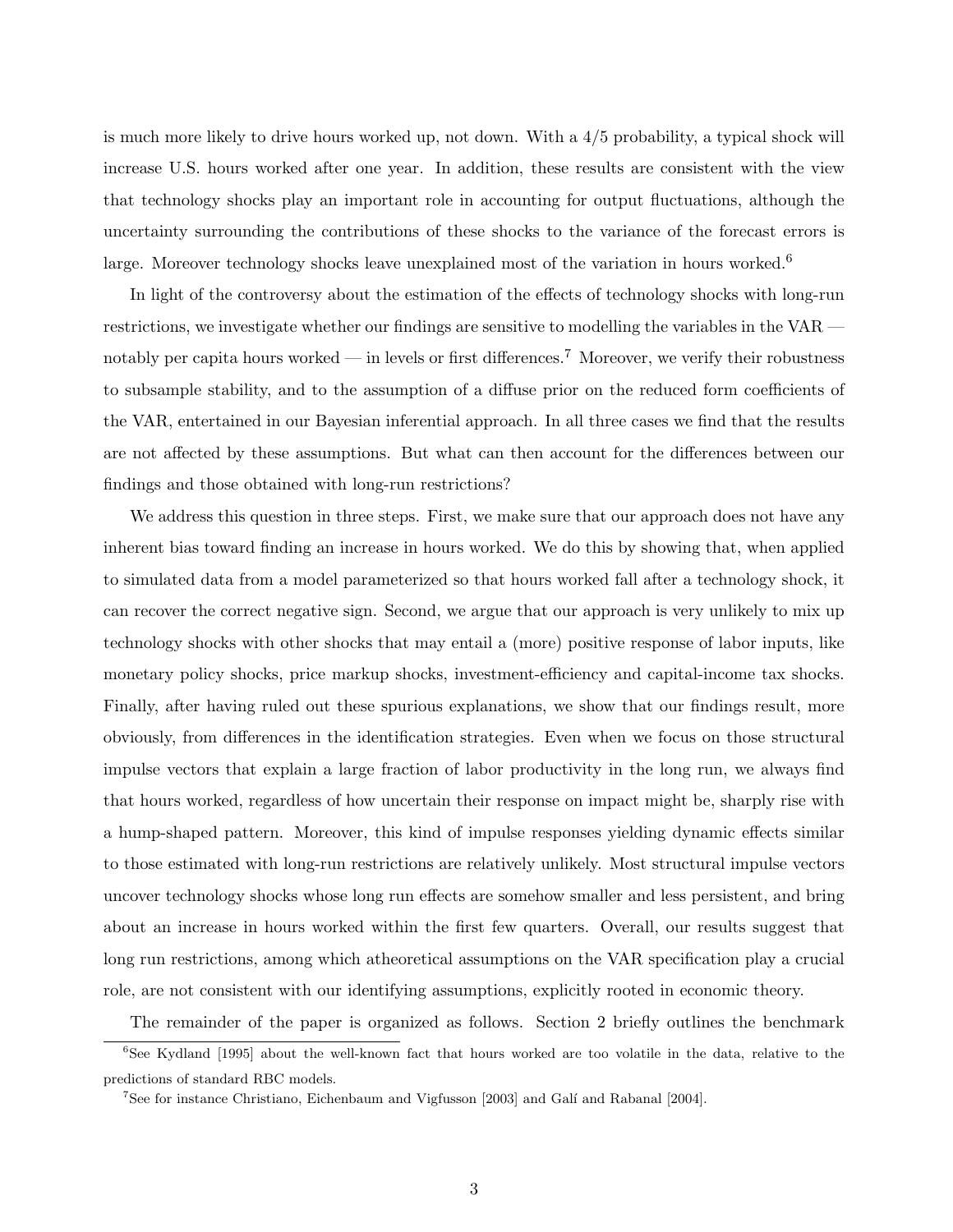model, and reports the theoretical impulse responses of a selected vector of variables that are used to identify technology shocks. Section 3 presents our identification approach, while Section 4 illustrates the results of the VAR analysis in terms of impulse responses and variance decomposition. In Section 5 the determinants of our results are investigated. Finally, Section 6 offers some concluding observations.

## 2 Labor inputs dynamics in a DSGE model with real and nominal frictions

In this section we describe the model that is used as a laboratory to analyze the response of a set of variables to technology shocks. The model is basically the one estimated by Christiano, Eichenbaum and Evans [2003] for the U.S. and Smets and Wouters [2003] for the euro area. It features both real rigidities, in the form of adjustment costs for investment and variable capacity utilization, and nominal rigidities, namely sticky prices and wages. To save on space, we present only the linearized equations of the model, following the convention that a hat denotes deviations of variables either from their baseline long-run growth path (e.g. real consumption) or from their steady state (e.g. inflation). We will then consider impulse responses to technology shocks. Since we are interested in implications in terms of the signs of the responses of variables that are robust across a broad range of parameterizations of the model, with and without nominal rigidities, we find it useful to assume that all structural parameters are uniformly and independently distributed over sufficiently wide ranges. Given the fundamental uncertainty on the best way to model the long-run behavior of hours in the U.S., a main advantage of our approach is that it leaves this behavior unspecified in the model, as preferences are not restricted so that hours be stationary along the balanced growth path. This is consistent with our level specification of the VAR, that is agnostic on the best way to model the long-run properties of the data.

#### 2.1 The real side of the economy

The explicit consideration of a balanced growth path in which per capita real variables grow at the rate  $1 + g$  implies that the subjective discount factor  $\beta$  in the linearized economy has to satisfy the following restriction,  $\beta = b(1+g)^{1-\sigma_c}$ , as shown by King and Rebelo [1999], where  $b \in [0.985, 0.995]$ is the discount factor in the level economy, implying an interest rate between 2% and 6.5% per annum — this latter value is the one assumed in King and Rebelo [1999]. We set  $g = 0.004$ , equal to the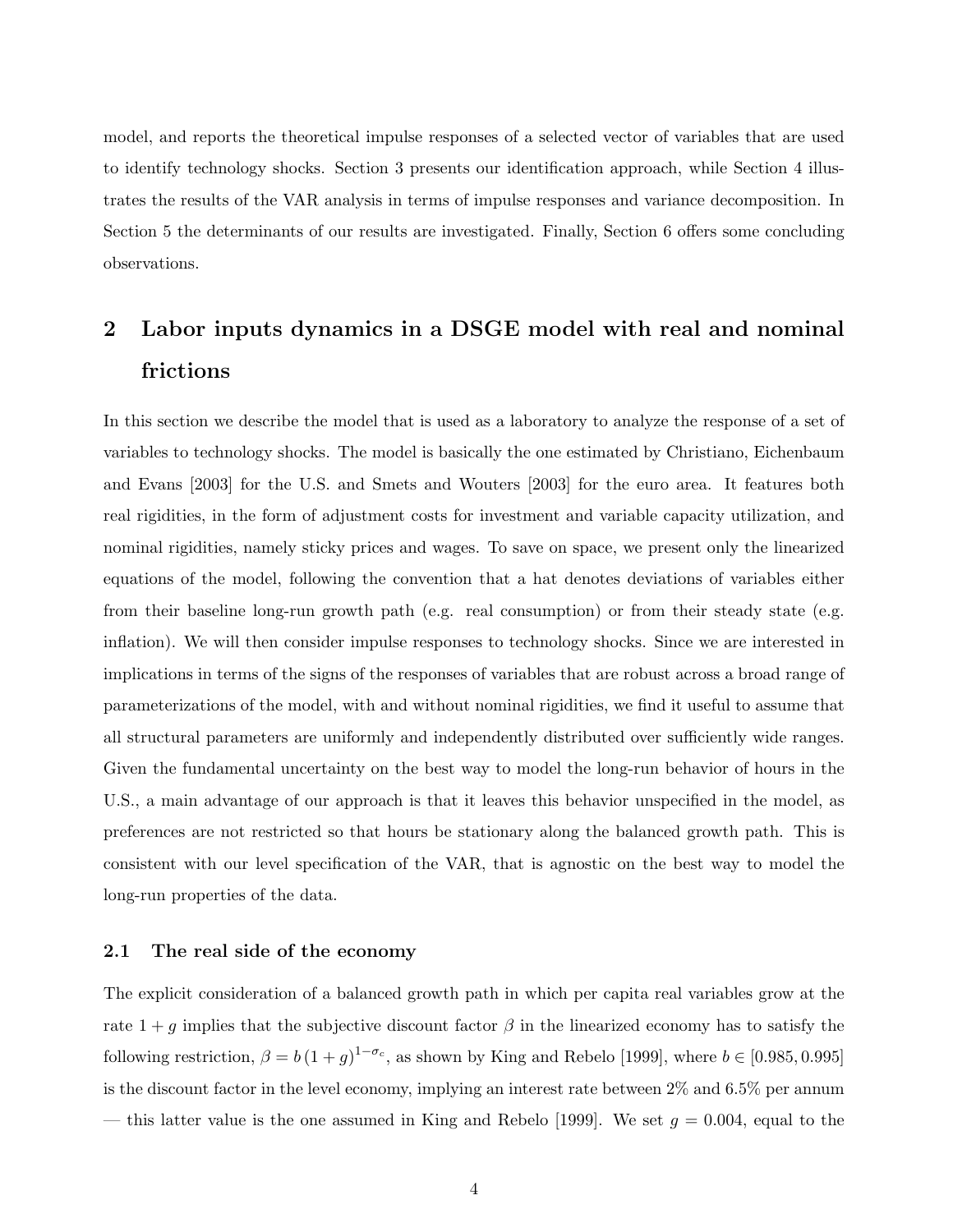trend in U.S. labor productivity per hour worked over the 1955:1-2001:4 period. This implies a 1.6% annual growth rate in per capita output, investment and consumption.<sup>8</sup> Notably, when models of this type are estimated the discount factor is usually calibrated to a particular value, even though it is an important determinant of the dynamics of wage and inflation when nominal rigidities are considered, as shown below.

Fluctuations in the model economy around the balanced growth path are driven by the standard RBC technology shock affecting total factor productivity,  $\epsilon^z$ , and by an investment-specific technology shock,  $\epsilon^i$  (see Greenwood, Hercowitz, and Huffman [1998], and Greenwood, Hercowitz, and Krusell  $[2000]$ .<sup>9</sup> As is customary in the macro literature, both shocks are assumed to have an autoregressive representation of order one with a coefficient  $\rho_j \in [0.75, 0.999], j = z, i$ . This parameterization does not formally encompass the case of an economy with unit root shocks to productivity; however the latter behavior is basically indistinguishable, in samples of the length of the U.S. postwar period, from that induced by values close to the upper bound of the assumed range of the autoregressive coefficients. Notice that at this stage we do not need to take a stand on the standard deviation of the shocks innovations, as the sign of the impulse responses will be invariant to it.

We consider both types of technology shocks for the following reason. In contrast to the standard RBC technology shock,  $\epsilon_t^i$  does not have any immediate impact on the production function. Instead, it affects the rate of transformation between current consumption and productive capital in the future. Thus, any effects on current output must be the result of the ability of that shock in eliciting a change in the quantity of input services hired by firms. As argued by Galí and Rabanal [2004], this implies that in a model with nominal rigidities  $\epsilon^z$  and  $\epsilon^i$  can have different effects on hours worked but similar effects on the other variables of interest, like output and labor productivity. Therefore, it is important to investigate whether these two different kinds of technology shocks can be distinguished on the basis of their dynamic effects on a larger set of variables.<sup>10</sup>

<sup>8</sup>Our results below in terms of sign restrictions are not affected when we consider the higher growth rate implicit in per capita consumption and investment, equal to 2.4% per annum.

<sup>&</sup>lt;sup>9</sup>In a previous version of the paper we also illustrated the effects of shocks to capital income taxation, which have been suggested by some authors (e.g., Uhlig [2003]) as posing a problem in identifying technology shock with long-run restrictions. Since these shocks bring about very similar effects to those arising from investement specific shocks, we do not report results on them here. However, we will return to this issue in Section 5, when dicussing the robustness of our results.

 $10$ <sup>10</sup>The argument in Galí and Rabanal [2004] is made informally in the context of a sticky price version of a model like that of Greenwood, Hercowitz and Krusell [2000], assuming for simplicity that the relationship  $y_t = m_t - p_t$  holds in equilibrium, and that both  $m_t$  and  $p_t$  are pre-determined relative to the shock. In that case firms will want to produce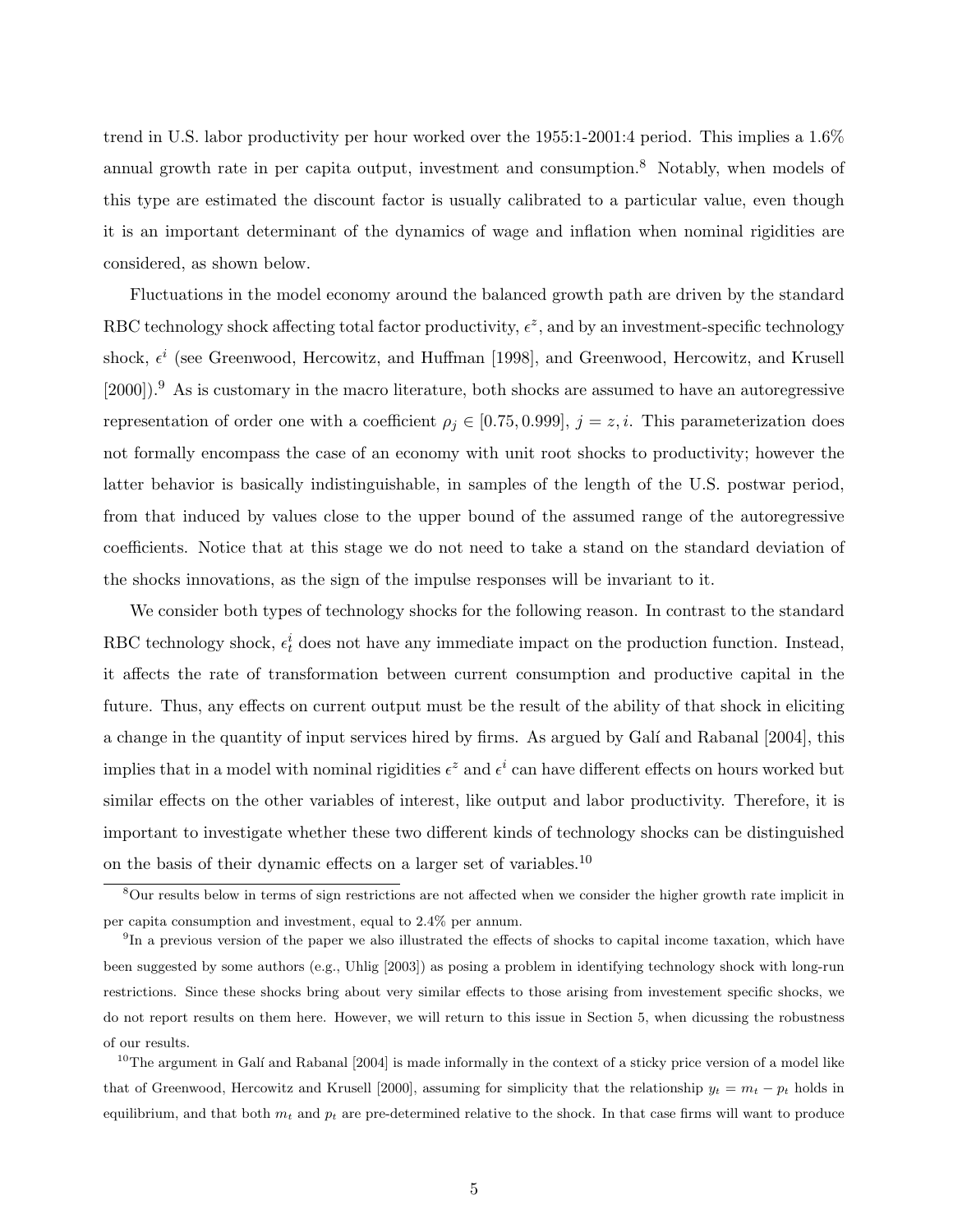Given our assumption of separability between consumption and leisure, the Euler equation for consumption  $\hat{c}_t$  is given by:

$$
\hat{c}_t = \frac{h}{1+h}\hat{c}_{t-1} + \frac{1}{1+h}E_t\hat{c}_{t+1} - \frac{1-h}{(1+h)\sigma_c}\left(\hat{R}_t - E_t\hat{\pi}_{t+1}\right)
$$
(1)

where the parameter  $h \in [0.0, 0.8]$  measures the degree of habit formation, and the parameter  $\sigma_c \in$ [1.0, 10] measures the inverse of the intertemporal elasticity of substitution for consumption (i.e., the risk aversion coefficient). The assumed ranges encompass most valued used and estimated in the literature. For instance the largest point estimate of  $h$  reported by Christiano, Eichenbaum and Evans [2003] is 0.71 (with a standard error of 0.03); these authors also set  $\sigma_c = 1$ . The variables  $\hat{R}_t$  and  $\hat{\pi}_{t+1}$  denote the nominal short-term interest rate and the inflation rate, respectively, that in the RBC economy are separately determined by the monetary policy rule, with no feedback to real variables.

Because of adjustment costs, households choose the level of investment and capital according to the following linearized first order condition for investment:

$$
\hat{i}_t = \frac{\beta}{1+\beta} E_t \hat{i}_{t+1} + \frac{1}{1+\beta} \hat{i}_{t-1} + \frac{\chi^{-1}}{1+\beta} \hat{q}_t + \frac{\beta}{1+\beta} E_t \epsilon_{t+1}^i - \frac{1}{1+\beta} \epsilon_t^i \tag{2}
$$

where  $\hat{q}_t$  is the price of installed capital goods in terms of consumption goods (Tobin's q),  $\hat{i}_t$  is the level of investment,  $\chi \in [0.0, 5.0]$  is the inverse of the elasticity of investment to the price of capital goods. The parameter  $\chi$  is inversely related to the steady state value of the second derivative of the investment adjustment cost function. The largest point estimate in Christiano, Eichenbaum and Evans [2003] for this parameter is 3.24 (with a standard error of  $(0.47)$ .<sup>11</sup>

The optimal choice for the stock of capital is given by:

$$
\hat{q}_t = -\left(\hat{R}_t - E_t \hat{\pi}_{t+1}\right) + \beta \left(1 - \delta\right) E_t \hat{q}_{t+1} + \beta \overline{r} E_t \hat{r}_{t+1} \tag{3}
$$

where  $\hat{r}_t$  ( $\bar{r}$ ) is (the steady state value of) the rental price of capital (determined solely by  $\beta$  and δ), and δ is the depreciation rate, usually assumed to be equal to 0.025 in the RBC literature (see Cooley and Prescott [1995]). Because of variable capacity utilization, the following approximate the same quantity of the good but, in contrast with the case of neutral technology shocks, in order to do so they will need to employ the same level of inputs since the efficiency of the latter has not been affected (only newly purchased capital goods will enhance that productivity in the future). Notice, however, that to increase investment and reap the benefit of the shock, consumption will have to decline, given that output is fixed.

<sup>&</sup>lt;sup>11</sup>See Christiano, Eichenbaum and Evans [2003] on the specific form of this adjustment cost function and a discussion of its properties.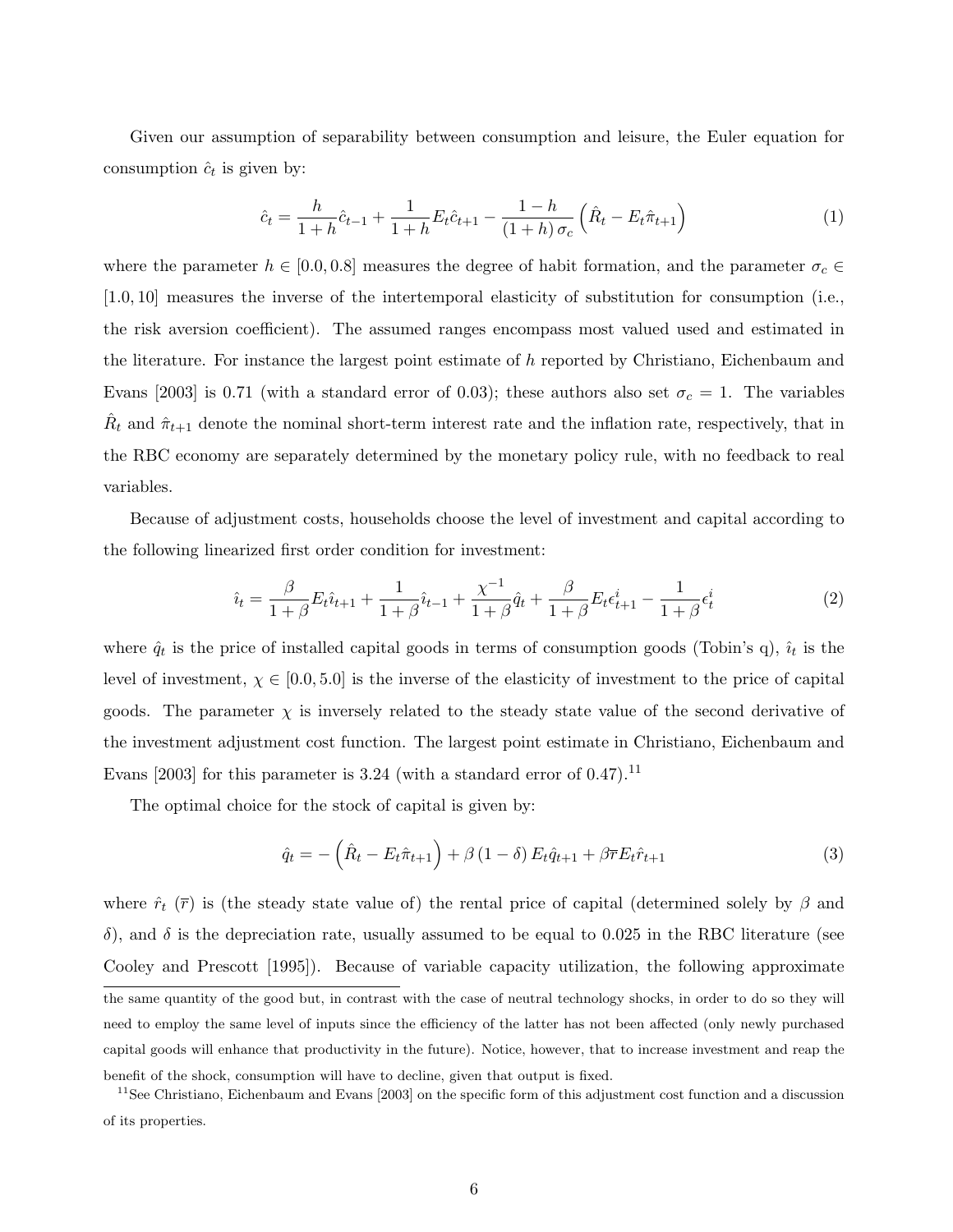relation exists between the rental rate of capital and capacity,  $\hat{u}_t$ :

$$
\psi \hat{r}_t = \hat{u}_t,\tag{4}
$$

where  $\psi \in [0.0, 50]$  is the elasticity of capital utilization with respect to the rental rate of capital. Thus, a zero value of  $\psi$  corresponds to the standard case in which capacity does not adjust. This parameter is not estimated by Christiano, Eichenbaum and Evans [2003], but set to 100 a priori.

The aggregate resource constraint and the capital accumulation equations close the real side of the economy:

$$
\frac{\alpha \delta}{\bar{r}}\hat{i}_t + \left(1 - \frac{\alpha \delta}{\bar{r}}\right)\hat{c}_t = \alpha \hat{k}_t + (1 - \alpha)\hat{l}_t + \alpha \psi \hat{r}_t + \hat{\epsilon}_t^z,\tag{5}
$$

$$
\widehat{k}_{t+1} = \widehat{\delta t}_t + (1 - \delta) \widehat{k}_t, \tag{6}
$$

where the variable  $\hat{\epsilon}_t^z$  represents the standard technology shock shifting the production possibility frontier,  $\hat{l}_t$  is hours worked,  $\hat{k}_t$  is the capital stock, while  $\alpha$  is the capital share in the (Cobb-Douglas) production function, usually assumed to be around 1/3 in the RBC literature (see Cooley and Prescott [1995]). Notice that because of variable capacity utilization aggregate output is a function of the return on capital  $\hat{r}_t$ .

#### 2.2 Nominal rigidities and monetary policy

Nominal rigidities are introduced in the form of both wage and price stickiness. Households choose the level of nominal wage for the type of labor they supply in order to maximize their intertemporal utility function. As shown by Smets and Wouters [2003], the log-linearization of the first order condition for this problem delivers the following real wage equation:

$$
\hat{w}_t = \frac{\beta}{1+\beta} E_t \hat{w}_{t+1} + \frac{1}{1+\beta} \hat{w}_{t-1} + \frac{\beta}{1+\beta} E_t \hat{\pi}_{t+1} - \frac{1+\beta \gamma_w}{1+\beta} \hat{\pi}_t + \frac{\gamma_w}{1+\beta} \hat{\pi}_{t-1} \n- \frac{1}{1+\beta} \frac{(1-\beta \xi_w) (1-\xi_w)}{\left(1 + \frac{(1+\lambda_w)\sigma_l}{\lambda_w}\right) \xi_w} \left[ \hat{w}_t - \sigma_l \hat{l}_t - \frac{\sigma_c}{1-h} (\hat{c}_t - h\hat{c}_{t-1}) \right]
$$
\n(7)

where  $\hat{w}_t$  is the real wage. The parameter  $\xi_w \in [0.0, 0.8]$  measures the probability that the wage is not reoptimized in every period. The higher this parameter, the more sticky wages will be. The lagged term of the real wage  $\hat{w}_{t-1}$  is introduced assuming that wages that are not chosen optimally are indexed to last period inflation rate. The parameter  $\gamma_w \in [0.0, 1.0]$  measures the degree of indexation of wages to last period inflation. The larger this parameter, the more nominal wages are persistent. Clearly, the standard Euler equation for the labor choice under flexible wages, appearing in the above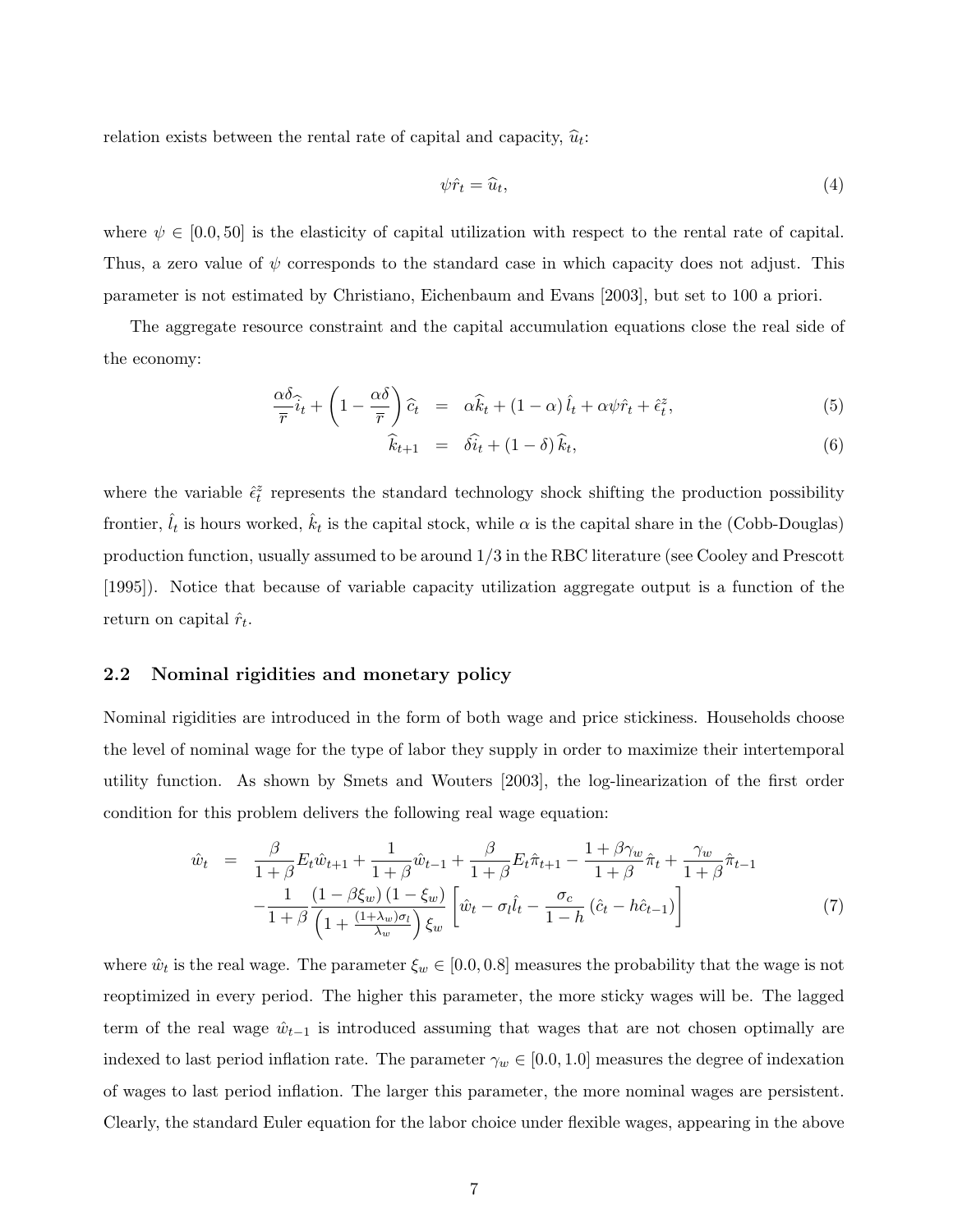equation in brackets, is obtained by setting  $\xi_w = \gamma_w = 0$ . Christiano, Eichenbaum and Evans [2003], while setting  $\gamma_w = 1$ , report estimates of  $\xi_w$  within the above range, with a maximum value equal to 0.8. The parameter  $\sigma_l \in [0.0, 10]$  measures the inverse of the elasticity of the labor supply. Finally,  $\lambda_w \in [0.0, 1.0]$  measures the wage-setter markup, ranging from 0 to 100 percent.

The inflation equation:

$$
\hat{\pi}_t = \frac{\beta}{1 + \beta \gamma_p} E_t \hat{\pi}_{t+1} + \frac{\gamma_p}{1 + \beta \gamma_p} \hat{\pi}_{t-1} + \frac{1}{1 + \beta \gamma_p} \frac{(1 - \beta \xi_p)(1 - \xi_p)}{\xi_p} \left[ \alpha \hat{r}_t^k + (1 - \alpha) \hat{w}_t - \hat{\epsilon}_t^z \right] \tag{8}
$$

is derived by linearizing the first order condition of the optimization problem of monopolistic competitive firms who choose the price to be set in order to maximize the expected discounted stream of future profits (see Smets and Wouters [2003]).

Allowing firms that do not reoptimize their price to adjust it to last period inflation rate delivers an equation in which current inflation depends on last period inflation. The parameter  $\xi_p \in [0.0, 0.8]$ measures the probability the price of a good is not reoptimized in the current period. The higher this parameter, the more prices will be sticky. The parameter  $\gamma_p \in [0.0, 1.0]$  measures the degree of indexation of prices. The larger this parameter, the more inflation is persistent. Again, setting  $\xi_p = \gamma_p = 0$  recovers the standard expression for marginal costs with flexible prices and Cobb-Douglas production function, in brackets in the above equation. Christiano, Eichenbaum and Evans [2003], while setting  $\gamma_w = 1$ , report a maximum estimate of  $\xi_p$  equal to 0.92, but argue that this value is way to high given the evidence on individual price changes in Bils and Klenow [2002], implying that firms change prices roughly every 5 months on average. Therefore we set the upper limit to 0.8 implying that the average duration of prices is 5 quarters at most.

Finally, the monetary authority sets the short-term interest rate according to the following Taylor rule:

$$
\hat{R}_t = (1 - \rho_r) \rho_y \hat{y}_t + (1 - \rho_r) \rho_\pi \hat{\pi}_t + \rho_r \hat{R}_{t-1},
$$
\n(9)

with parameters  $\rho_r \in [0.0, 0.99], \rho_y \in [-0.25, 0.25], \rho_\pi \in [1.1, 2.0]$ , encompassing most values estimated in the literature.

#### 2.3 Translating priors on parameters into restrictions on impulse responses

We now present and discuss the impulse responses of the model's variables to productivity shocks, with a view to deriving identifying restrictions on their sign.<sup>12</sup> This identification strategy is very

 $12$ We report impulse responses only for these shocks because the model has implications that would allow us to disentangle other shocks considered in the literature, like labor supply shocks (akin to labor tax rate shocks) and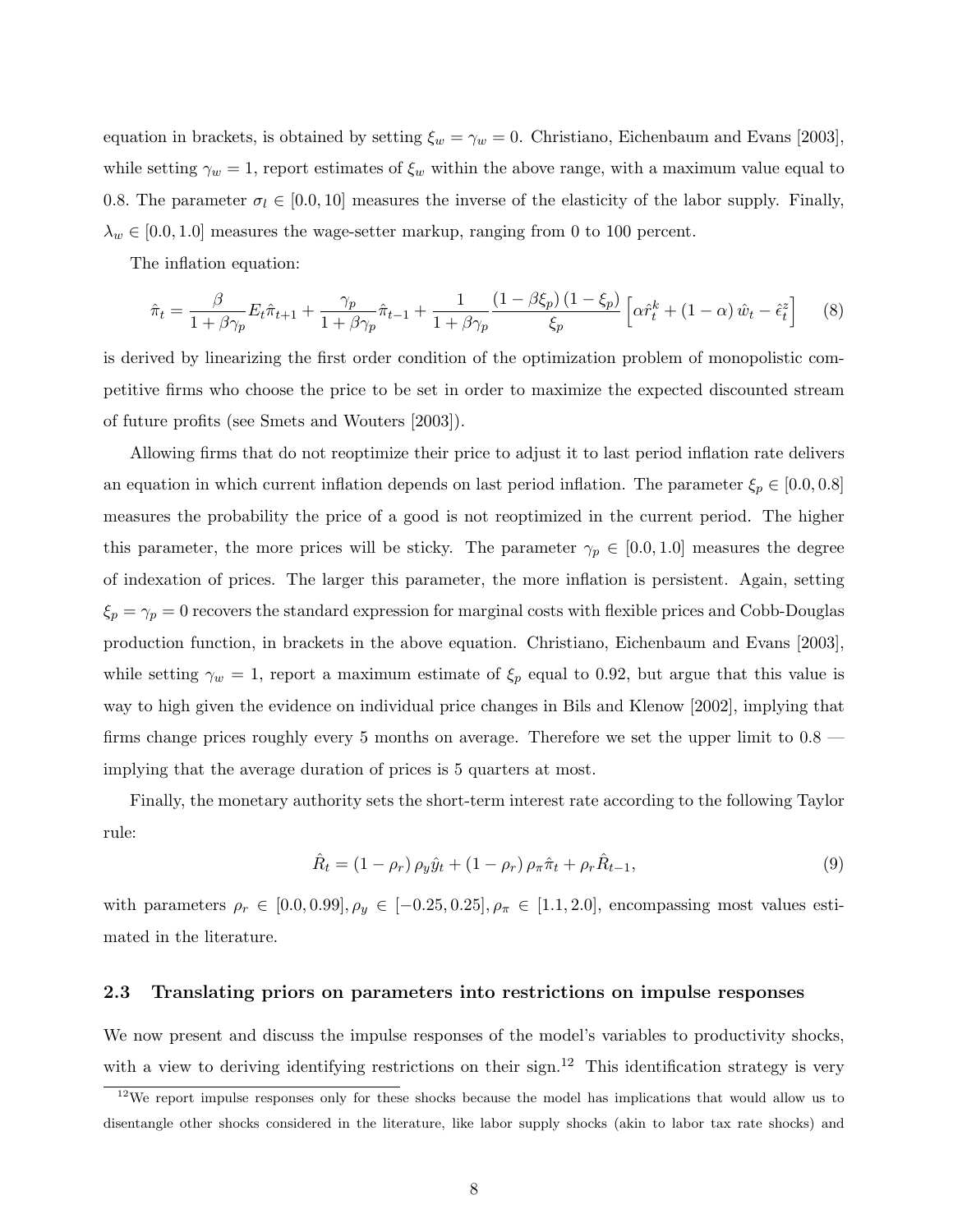much in line with the methodology outlined by Canova [2002] for VARs. In order to formally derive restrictions on impulse responses, we assume that all structural parameters are uniformly and independently distributed over sufficiently wide ranges. Table 1 summarizes the ranges of the uniform distributions for the parameters of the model including real and nominal frictions. As argued above, these ranges cover reasonable values for the parameters, encompassing most estimates in the literature. Clearly, priors for the RBC model augmented with real frictions can be derived as a particular case in which the (degenerate) priors over the relevant parameters (namely,  $\xi_p, \gamma_p, \xi_w, \gamma_w, \lambda_w, \rho_r, \rho_y, \rho_\pi$  have all the probability mass concentrated at zero.

In principle, our uniform priors on structural parameters would transpire into a pattern of impulse responses that have richer implications than the sign restrictions we use in recovering structural shocks in the data. However, two considerations lead us to focus on sign restrictions only. First, the latter are more likely to be robust to changes in the specification of the functional form of the priors on the structural parameters of the model economy. In this sense our own uniform prior on parameters can be thought as a convenient device to put discipline on the derivation of sign restrictions on impulse responses. Second, it is computationally more viable to impose sign restrictions in the context of Bayesian VARs, rather than a whole shape of the implied distribution of impulse responses, thus allowing to use standard available methods for estimation and inference.

In order to derive robust implications for the responses to technology shocks we carried out the following Monte Carlo simulation. We drew a large number of vectors of parameters from the distributions reported in Table 1 for the RBC model and the model with nominal rigidities (henceforth NR). For each draw we saved the responses to a one per cent positive neutral technology and investment-efficiency shock, and computed the 2.5 and 97.5 percentiles of their distributions point-by point. This ensures that parameters combinations that bring about extreme responses in the tails are ruled out.<sup>13</sup>

The results are reported in Figures 1A to 1D, displaying impulse responses up to 20 quarters. preference shocks, from technology shocks. To save on space we do not report these impulse responses, that are available upon request.

<sup>&</sup>lt;sup>13</sup>For instance this can occur because of parameter values implying singularity of some of the matrices of the model's state space representation. In addition, since several parameterizations of the monetary policy rule in the nominal rigidities economy may transpire into local indeterminacy of the steady state, we discard draws that imply local indeterminacy. Clearly, in the presence of sunspots any exercise in identification of impulse responses to orthogonal shocks would be rather meaningless. See Lubik and Schorfheide [2004] for a estimated DSGE model that allows for indeterminacy.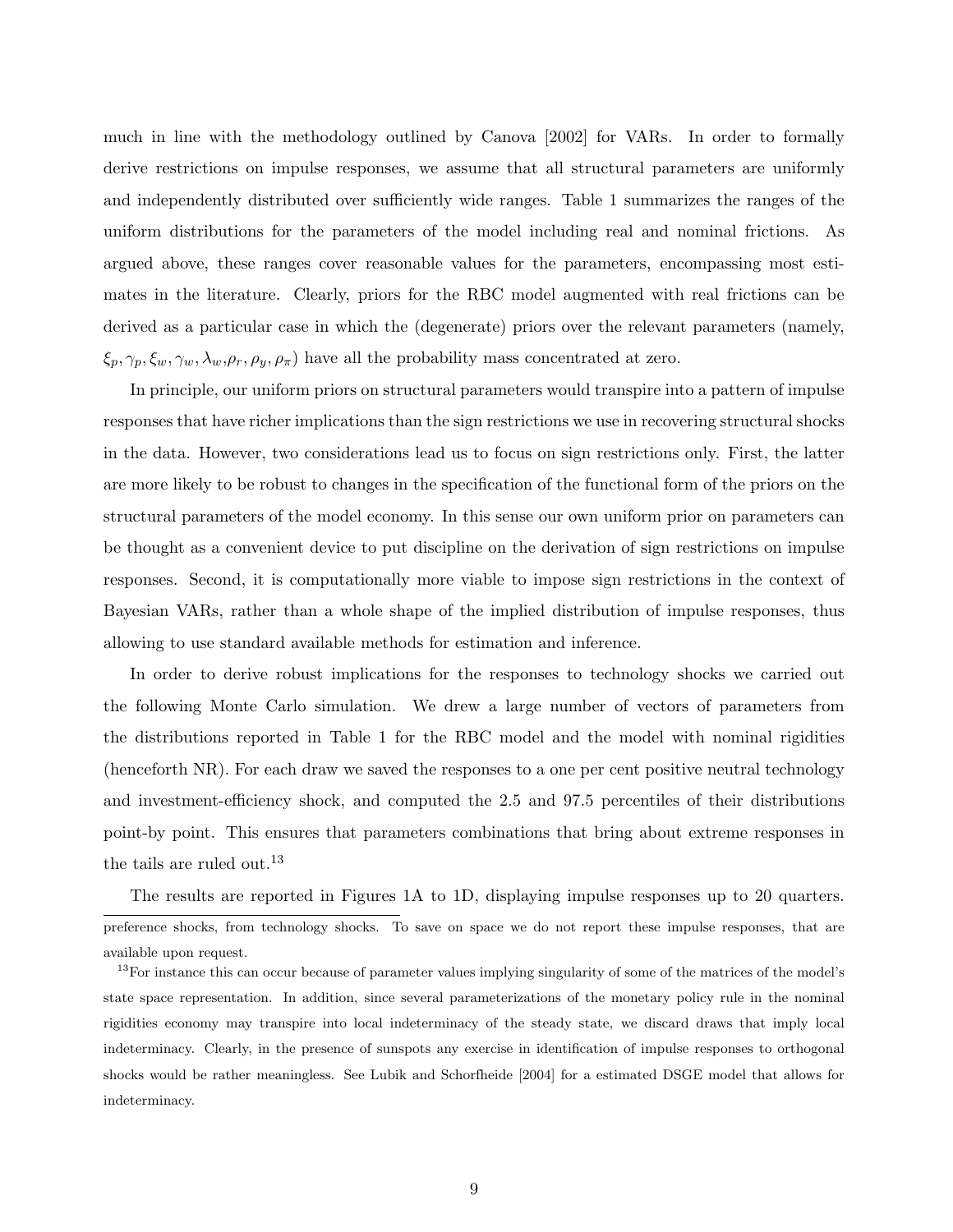From Figures 1A and 1B, presenting the dynamic effects of a 1 percent positive shock to  $\epsilon_t^z$ , it is clear that neutral technology shocks have qualitatively similar effects on real variables irrespective of nominal rigidities. Labor productivity, real wages, output, investment and consumption increase for several quarters. However, these positive responses can be more or less persistent, and revert to steady state more or less slowly, reflecting our rather uninformative priors on both the parameters governing the internal propagation mechanism and the serial correlation of the shocks. Moreover, for both the RBC and NR prior, hours worked can either fall or rise depending on the parameterization, not only on impact but up to 20 quarters after the shock, with a median response that is negative for most quarters. Finally, Figure 1B also shows that, for the parameters range considered, the sign of the response of inflation and the short-term interest rate in the nominal rigidities model is a priori indeterminate as well. However, both variables always move in the same direction on impact, implying a positive correlation in the first quarter at least.

What about investment efficiency shocks? In Figures 1C and 1D we report the 2.5 and 97.5 percentiles of the impulse responses to a 1 percent positive shock to  $\epsilon_t^i$ . Figure 1C shows that, in a model without nominal rigidities, these shocks have radically different implications for many variables, relative to the neutral technology shock. In particular, in the face of an investment and output increase triggered by a rise in hours worked, they bring about a decline of consumption and labor productivity in the first few quarters. Interestingly, this occurs notwithstanding the fact that the model features variable capacity utilization, so that all these variables could in principle increase when hours increase.

Conversely, Figure 1D shows a less clear-cut picture for the (NR) model with nominal rigidities. An expansionary response of systematic monetary policy may bring about an increase in both investment and consumption on impact, by appropriately inducing a magnified increase in hours worked. However, since the benefit of forgoing current consumption for investment in the presence of such a shock is generally quite high, the median response of consumption remains always negative, and its maximum response (the 97.5 percentile), though marginally positive for the first couple of quarters, subsequently becomes negative — in contrast with the dynamic effects of a neutral technology shock displayed in Figure 1B.

Therefore, under the prior on parameter values in Table 1 there is a unique set of restrictions that allow to disentangle these two shocks in the data, independent of the presence of nominal rigidities, as the technology shock entails a more persistent increase in both consumption and investment. Although such a positive comovement could be intuitively brought about by a very expansionary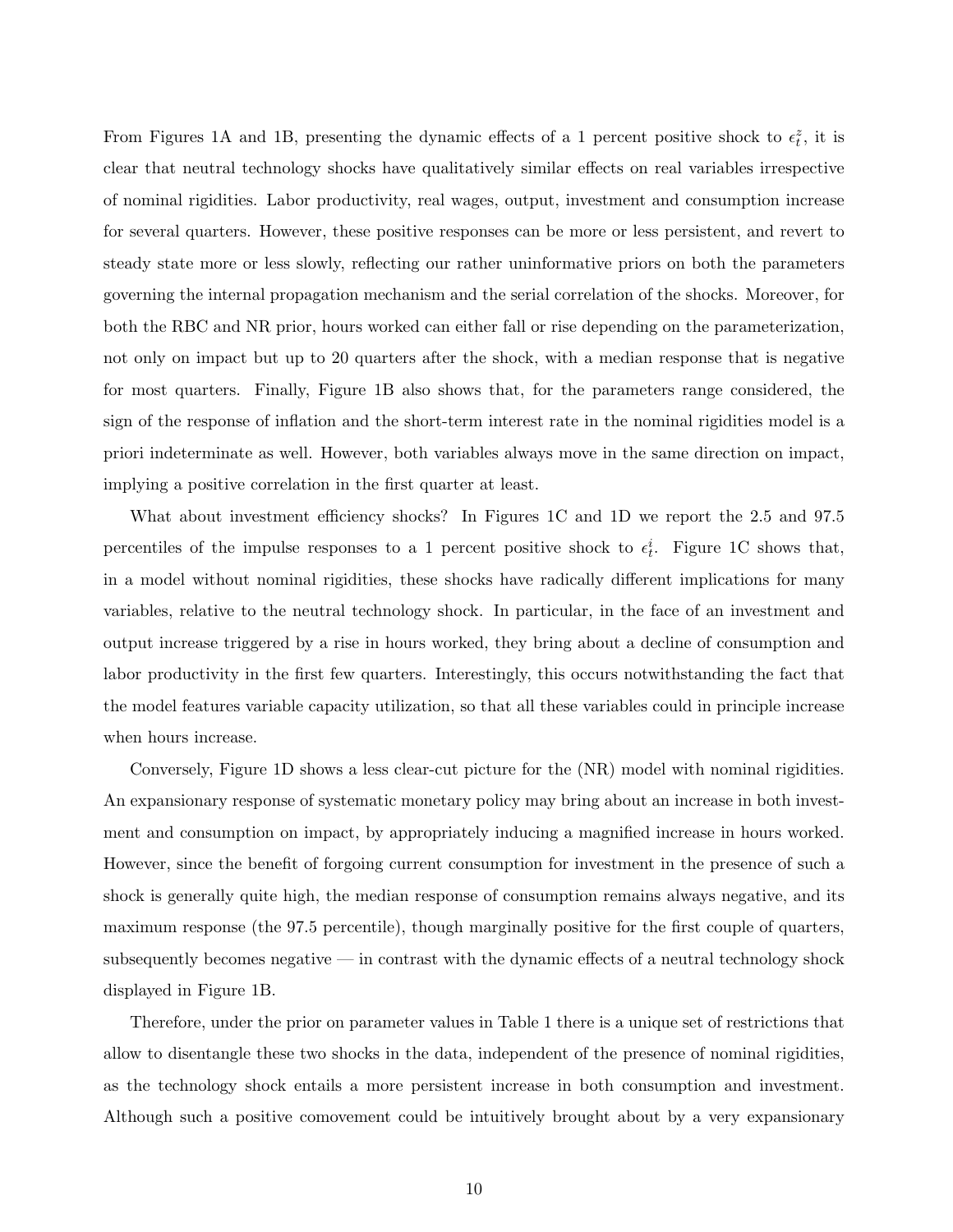monetary stance in the face of an investment-specific shock, this kind of systematic policy response is quite unlikely when a standard monetary reaction function like (9) is assumed. Since, however, it is conceivable that modifications in the form of the Taylor rule we consider may better capture the reality of the operation of monetary policy in the face of these kind of shocks, in Section 5 we will thoroughly assess the implications of this issue for our empirical findings.<sup>14</sup>

Given these results, we interpret our prior as requiring that a positive technology shock increases labor productivity for the first 20 quarters, investment and output for the first 10 quarters, real wages for 17 quarters from the 3rd to the 20th, and consumption for the first 5 quarters, as summarized in Table 2. The response of hours, inflation and the short-term interest rate are left unrestricted. This is the set of restrictions on the signs of the impulse responses that are imposed in the VAR analysis below. Since we include inflation and the short-term interest rate in our empirical analysis, it is natural to focus on the implications of the model with nominal rigidities. In addition, these implications are also less restrictive and thus more general than those implied by the model with only real frictions.<sup>15</sup>

## 3 The empirical framework: Estimating technology shocks by means of sign restrictions

In this section we illustrate our approach to the identification of the technology shocks by means of restrictions on the signs of impulse responses. Its basic idea can be described as follows. The vector of the stacked impulse responses of n variables up to  $k$  steps to a structural technology shock, as a function of the estimated reduced form coefficients of the VAR, can be thought of as a random variable with support in  $\mathbb{R}^{nk}$ . Without any kind of prior knowledge, it would be reasonable to assume a multivariate flat prior over the support of all possible responses, given by an hypersphere in  $R^{nk}$ centered in 0. The specification of an economic model with a prior on structural parameters allows us to shift all the probability mass to the event that the responses of  $m \leq n$  variables (e.g., labor productivity, investment and so on) be positive for  $s \leq k$  quarters. All positive responses, however, are still deemed equally probable.

 $14$ As a similar result may hold for shocks to a capital income tax, we will address this possibility in Section 5 as well. <sup>15</sup>In a previous version of the paper we also considered a more restrictive "RBC prior", according to which a positive technology shock increases labor productivity, real wages, investment and output for the first 20 quarters, and consumption for the first 6 quarters. Since results are broadly similar across the two priors, in this version of the paper we focus only on the weaker set of restrictions holding in the more general model with nominal rigidities.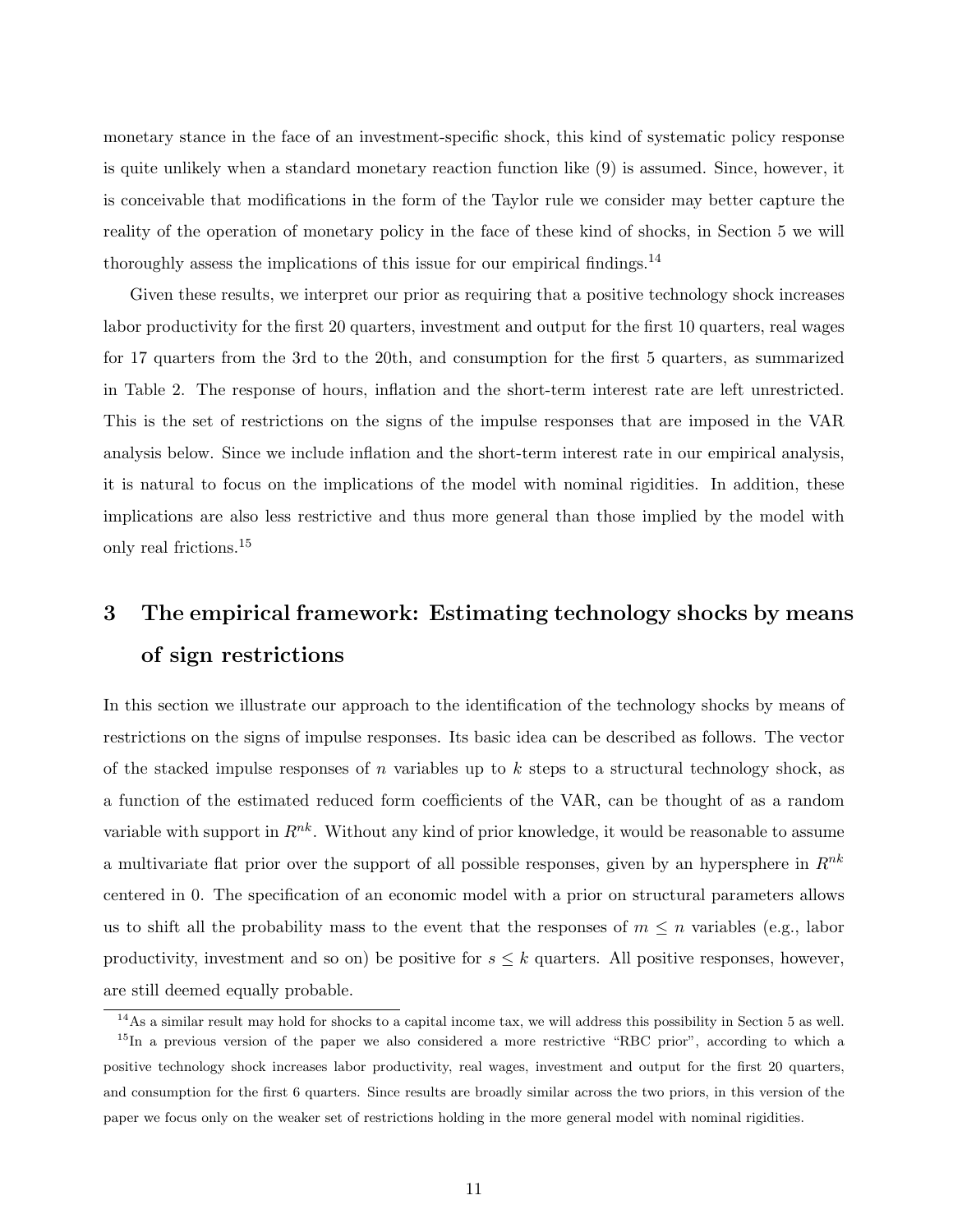These economic restrictions on the sign of the responses of variables are appealing for the following two reasons. First, while theories with different implications can be constructed, these assumptions are likely to enjoy a fairly broad support as they are derived for a wide range of parameterizations of the above workhorse DSGE model with nominal rigidities, variable capacity utilization, habits formation in consumption and investment adjustment costs. Second, sign restrictions are weak in the sense that they lead to a plurality of candidate structural impulse responses for the same reduced form VAR. Rather than as a shortcoming, we consider this as a potentially important advantage of our approach. For instance, our restrictions are valid independently of the fact that technology shocks be exactly nonstationary and the only source of a stochastic trend in labor productivity. Therefore, the full specification of the stochastic structure and long-run properties of the VAR model that is an essential part of structural VARs with long-run restrictions is not needed in our analysis. Indeed, both our theoretical and empirical impulse responses can be interpreted as deviations from a weakly specified long-run baseline consistent with both trend- and difference-stationarity.

As argued by Uhlig [2001], the Bayesian approach, viewing the reduced-form VAR parameters as random variables, is particularly suited to the implementation of sign restrictions. From a Bayesian point of view, sign restrictions amount to attributing probability zero to reduced form parameters realizations giving rise to impulse responses which contravene the restrictions. To the extent that these restrictions do not lead to over-identification, they impose no constraint on the reduced form of the VAR. We can thus use standard Bayesian methods for estimation and inference.

We now proceed to briefly describe our strategy to estimate the dynamic effects of technology shocks by means of sign restrictions, following Canova and De Nicoló [2002], and especially Uhlig [2001]. Both approaches yield nearly identical results. The reduced form of a VAR has the following representation (omitting a constant  $c$ ):

$$
Y_t = B(L)Y_{t-1} + U_t,
$$

where the vector Y includes the variables in level. The covariance matrix of the vector of residuals  $U_t$  is denoted with  $\Sigma$ . The reduced form can be estimated consistently using ordinary least squares, which, conditional on Gaussian  $U_t$  and initial conditions, is equal to the maximum-likelihood (ML) estimator.<sup>16</sup>

Under standard assumptions, identification in the structural VAR literature aims at providing enough restrictions to uniquely solve for the following decomposition of the  $n \times n$  estimated covariance

 $^{16}$ E.g., see Hamilton [1994].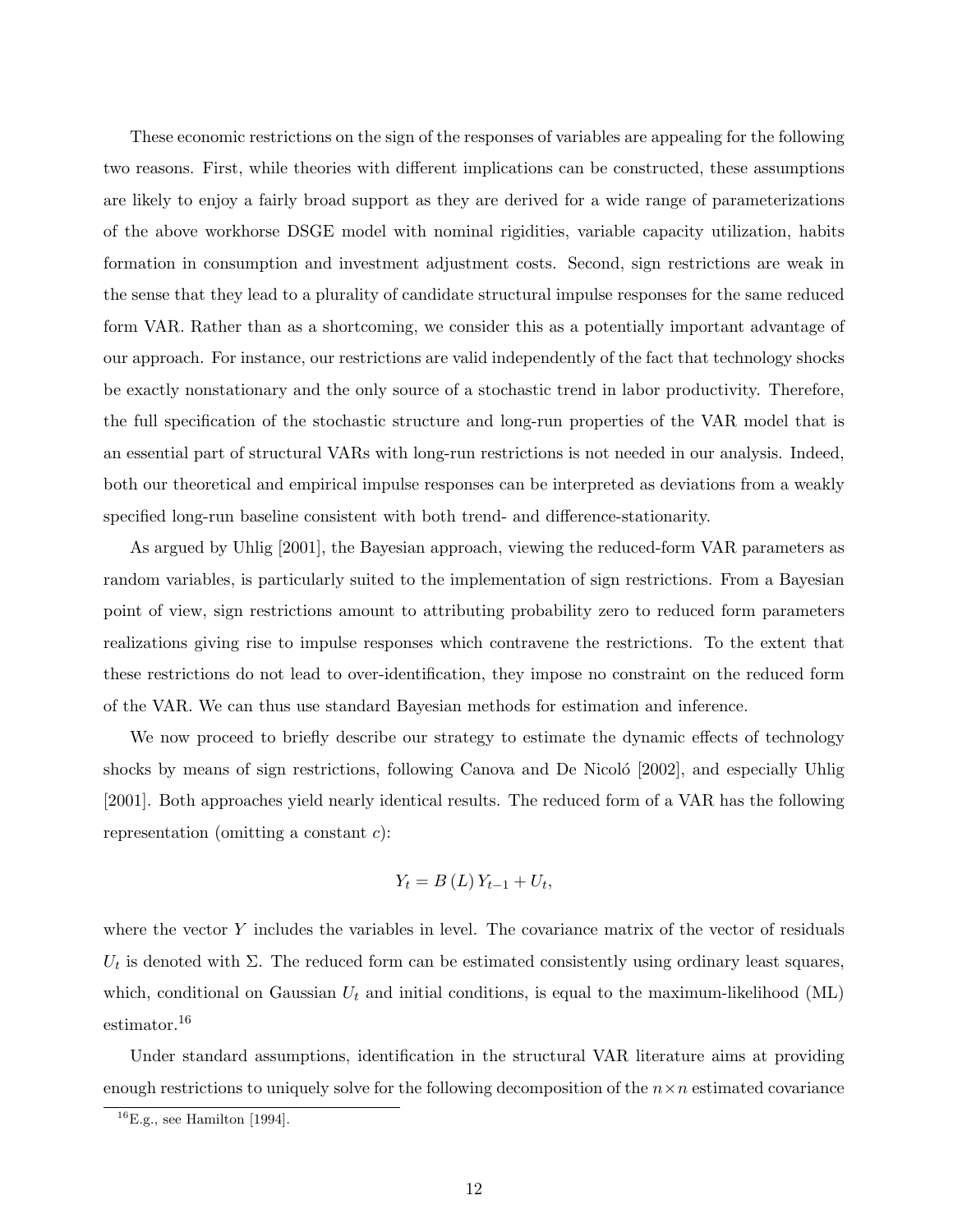matrix of the reduced-form VAR residuals,  $\Sigma$ , unique up to an orthonormal transformation:

$$
\Sigma = A_0 A'_0.
$$

This defines a one-to-one mapping from the vector of orthogonal *structural* shocks  $\nu$  to the reduced form residuals  $U, U = A_0 \nu$ .

The j-th column of the matrix  $A_0$ ,  $a_j$ , is called an *impulse vector* in  $\mathcal{R}^n$ , as it maps the innovation to the j-th *structural* shock  $\nu_i$  into the contemporaneous, impact responses of all the *n* variables. Proposition 1 in Uhlig  $[2001]$  shows that, given an arbitrary (orthonormal) decomposition  $A_0$  of the matrix  $\Sigma$ , any structural impulse vector  $a_j$  can be recovered as  $A_0\alpha$ , for an appropriate vector  $\alpha$  belonging to the hypersphere  $\mathcal{S}^n \subset \mathcal{R}^n$  of unitary radius. Natural candidates are either the eigenvalue-eigenvector decomposition of  $\Sigma$ ,

$$
\Sigma = \left( PD^{\frac{1}{2}} \right) \left( D^{\frac{1}{2}} P' \right) \tag{10}
$$

where  $D$  is the diagonal matrix of the eigenvalues,  $P$  the matrix of the corresponding eigenvectors of  $\Sigma$ , or its Cholesky decomposition.

With the structural impulse vector  $a_j$  in hand, the set of all structural impulse responses of the n variables up to the horizon k can then be computed using the estimated coefficient matrix  $B(L)$ of the reduced form VAR:

$$
X = \left[I - B\left(L\right)\right]^{-1} a_j.
$$

Thus, if the latter matrix of impulse responses  $X$  is consistent with our sign restrictions, the vector  $a_j$  effectively identifies a technology shock. Since all possible structural vectors  $a_j$  consistent with the restrictions on the signs of the impulse responses are equally probable, it is easy to characterize their set by simulation. For a given estimate of the reduced form of the VAR, we draw candidate  $\alpha$ vectors from a uniform distribution over  $\mathcal{S}^n$ , compute the associated impulse vector  $a_j$  and impulse response matrix  $X$ , discarding those that do not satisfy the assumed sign restrictions.

Obviously, presenting measures of the statistical reliability of estimated impulse responses is also very important. Therefore, we compute error bands for impulse responses by applying standard Bayesian methods. As shown by Uhlig [2001], under a standard reference prior of the Normal-Wishart family on the VAR reduced form parameters  $B(L)$  and  $\Sigma$ , and assuming a Gaussian likelihood for the data sample at hand, the posterior density of the reduced-form VAR parameters with the type of restrictions we implement will be just proportional to a standard Normal-Wishart. Therefore it is possible to draw from the posterior distribution of impulse responses consistent with our sign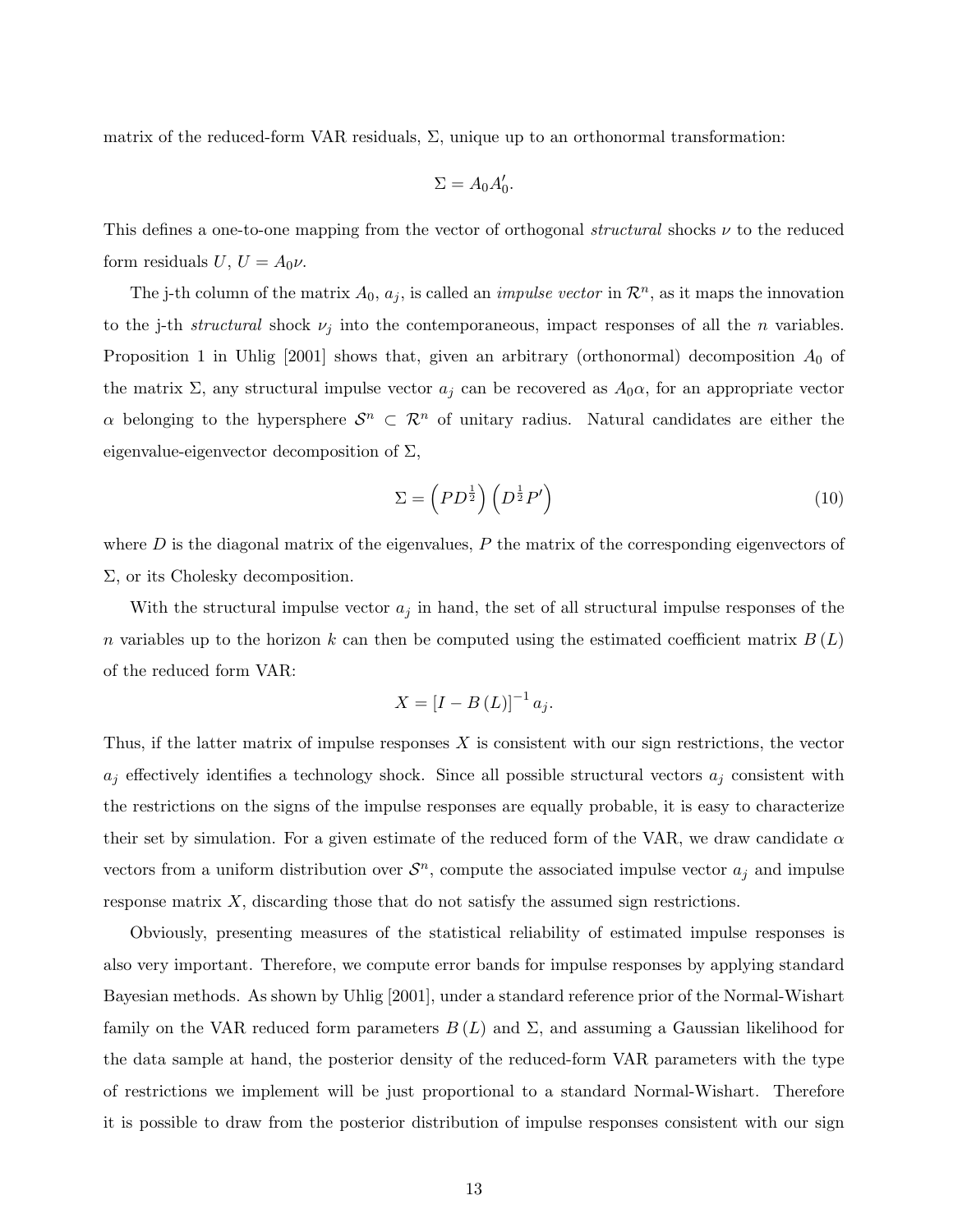restrictions by jointly drawing from the Normal-Wishart posterior for  $\Sigma$ ,  $B(L)$  and the uniform over  $S<sup>n</sup>$ , discarding the realizations that violate the restrictions.<sup>17</sup>

It should be kept in mind that, as pointed out by Uhlig [2001], the sign restriction approach amounts to simultaneously estimating the coefficients of the reduced-form VAR and the impulse vector. Draws of the VAR parameters from their unrestricted posterior which do not permit any impulse vector to satisfy the imposed sign restrictions are discarded as they receive zero prior weight. Therefore, we check below that our results are not driven by the prior on the VAR reduced form but mainly depend on our identifying assumptions.

#### 4 Evidence with the sign-restriction approach

In this section, we begin by specifying the variables that enter in the VAR and the number of lags. We then proceed in illustrating the results on impulse responses and variance decompositions to technology shocks obtained for the U.S. economy, as well as conducting some sensitivity analysis. We conclude with some international evidence on Japan and Germany.

The variables that we include in the VAR are the logarithm of hourly labor productivity, real wages, per capita hours worked, per capita real investment, per capita real consumption, the quarterly gross inflation rate (based on the GDP deflator) and the quarterly gross short-term interest rate.<sup>18</sup> The countries and sample periods are as follows: 1955:1 - 2003:4 for the U.S., 1970:2 - 2002:2 for Japan and 1976:1 1994:4 for the Federal Republic of Germany. All the data are seasonally adjusted. A detailed description of the data and its sources can be found in the Data Appendix. Figures A1-A3 report the variables used in the estimation of the VAR model for the three countries. Based on likelihood methods, we choose 3 lags for the U.S. and 4 lags for Japan and Germany.

#### 4.1 The dynamic effects of technology shocks in the U.S. economy

The estimated impulse responses to a positive technology shock obtained under the restrictions in Table 2 for the United States, and the associated variance decomposition, are presented in Figures 2 and 3. In each case the Figures show the median (the thick, solid line) and the 5th, 16th, 84th and

 $17$ To draw from this posterior we use the program *montevar* described in the RATS manual (see Rats User Guide, Estima [2000]).

 $18$ The first five variables are the same as those used by Francis and Ramey [2003] in their U.S. study. Conversely, in its largest, five variable system Galí [1999] includes, beside the ratio of GDP to total hours worked and total hours worked, our last two nominal variables and a monetary aggregate.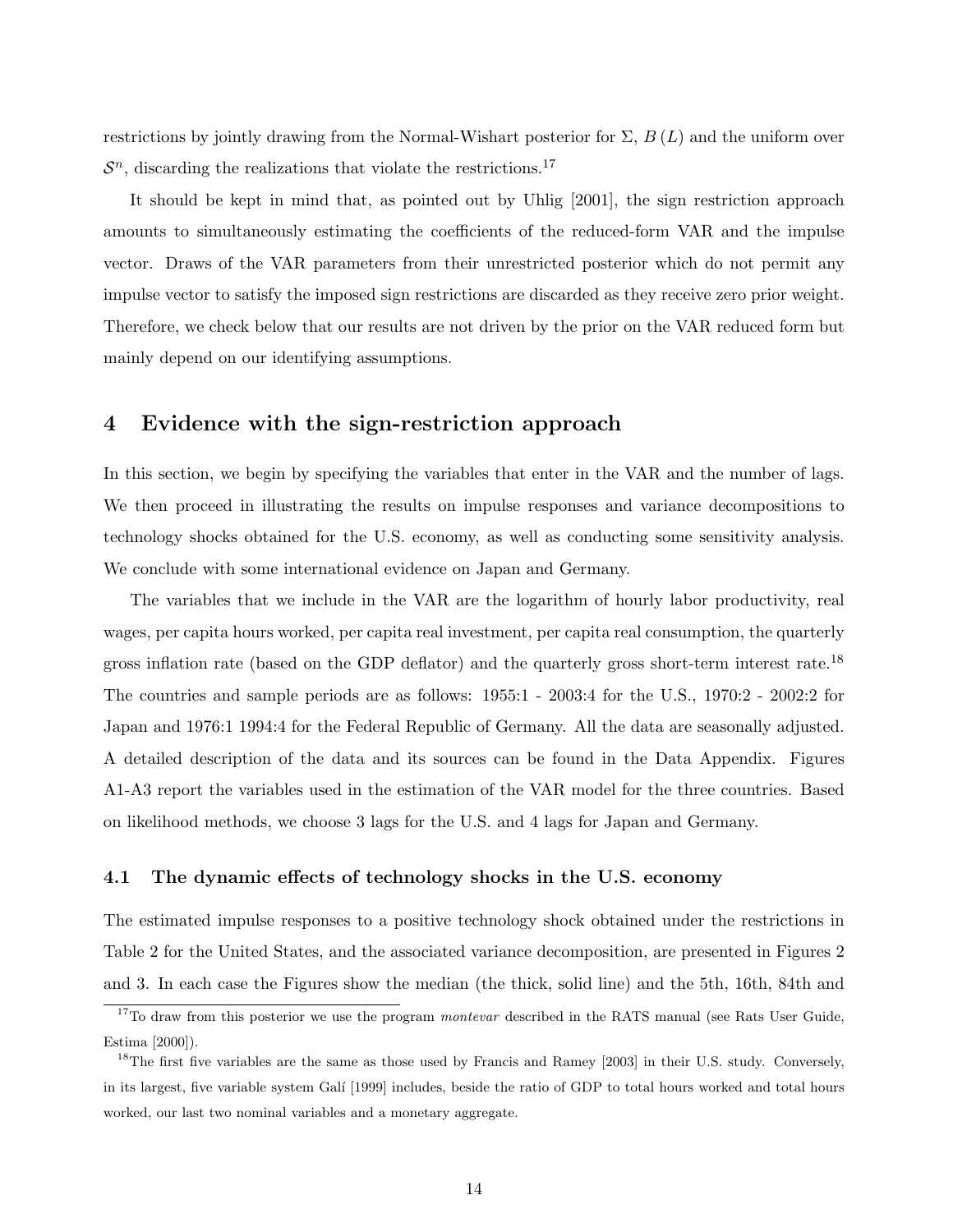95th percentiles (the dashed lines) of the pointwise distribution of the variables responses, obtained from 500 draws from the unitary hypersphere  $S^7$  for each of 1000 draws from the posterior distribution of the reduced form of the VAR. Output per capita is constructed by adding up the responses of labor productivity and hours worked.

The results presented in Figures 2 and 3 are based on around 35000 different impulse vectors  $a_i$  identified out of the total of 500000 draws.<sup>19</sup> Figure 2 shows that a positive technology shock determines a sizable increase in labor productivity, the real wage, consumption, investment and output that is also quite persistent: the 16th percentile of the responses of these variables is generally above zero even after 4 full years. The increase in investment is between 2 and 4 times larger than that of output. The response of consumption, generally less strong than that of output, is much more persistent than the assumed 5 quarters, displaying a pattern broadly similar to that of output. While the median response of labor productivity remains pretty much around the level on impact, that of the other variables displays more of a hump shape, reaching a maximum a few quarters after the impact and then declining, more fast in the case of investment. The maximum median response of consumption and output occurs after around 2 years.

Concerning the variables whose responses are left unconstrained by our identifying assumptions, a clear-cut result is obtained for hours worked. The median response of this variable is also positive and hump shaped, reaching a peak between 5 and 8 quarters after impact, and approaching zero by the 5-year horizon. Around its peak, this response is positive with over 0.8 probability in each single period for 6 quarters. This finding stands out against the fall estimated in the VAR literature studying technology shocks — with the notable exception of Christiano, Eichenbaum and Vigfusson [2003].

Conversely, the effects of technology shocks on the short-term nominal interest rate and inflation in the U.S. appear largely inconclusive. While the response of inflation is more likely to be slightly negative in the first few quarters, with more than a 4/5 probability one quarter after impact, that of the interest rate is basically zero, with equal probability of being either positive or negative. This finding seems to be consistent with our view that both systematic and unsystematic monetary policy are not playing a big role in shaping our results. However, we will explore further this issue in the next subsection and in Section 5.

What are the implications of our estimates in terms of the contribution of the technology shocks

<sup>&</sup>lt;sup>19</sup>The shapes of the distributions of the impulse responses are extremly robust to increasing the number of draws from both the posterior distribution of the reduced form VAR and the vector  $\alpha$  from the unitary hypersphere.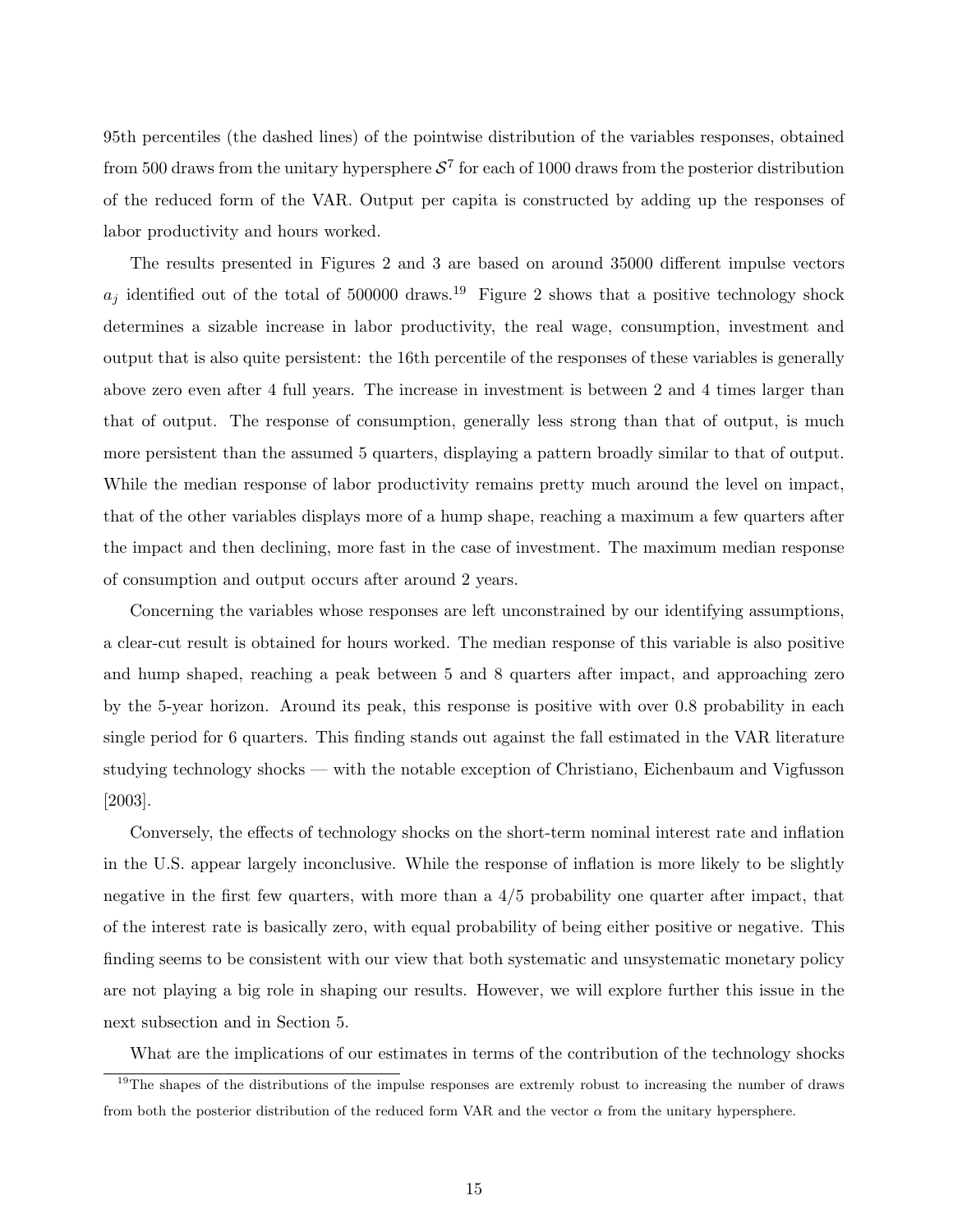to aggregate fluctuations? We address this issue by computing the percent of the variance of the k-step ahead forecast error that is accounted for by technology shocks. We find that (i) technology shocks cannot be ruled out as an important driving force of business cycles, and (ii) yet, to account for the bulk of cyclical fluctuations in hours (and inflation, interest rates), would require considering other sources of economic disturbances. In this latter respect, our results do not seem dissimilar from those obtained with long-run restrictions.

Figure 3 presents the variance decomposition results at horizons up to 40 quarters, also reporting the median and the pointwise 68 and 90 percent error bands. We see that technology shocks can explain up to over 50 percent of the variability in labor productivity, output, consumption, investment and real wages up to 5 years, although it must be noted that there is a large degree of uncertainty around these estimates. For longer horizons this fraction remains around 50 percent for most variables, with the notable exception of investment. The median fraction, however, is always lower and generally included between 20 and 30 percent. These shocks are very unlikely to come close to explaining 100 percent of the variability of labor productivity at any horizon, thus casting some doubts on identification strategies that exclusively rely on this kind of assumptions.<sup>20</sup>

The explained fraction of variability in hours is generally below 40 percent with 95 percent probability, with a median of around 5-10 percent only. Strikingly, this finding is pretty much in line with the results reported in Galí [1999] and Francis and Ramey [2003]. In this respect, it appears likely that the bulk of movements in hours should reflect shocks different from those affecting technology. However, this fact, i.e. that other shocks than technology shocks would be needed to account for important features of labor markets at business cycle frequency, has been well known to represent a major challenge to RBC theory, since the early contributions of Kydland [1984] and Christiano and Eichenbaum [1992].

Finally, turning to nominal variables, Figure 3 shows that the contribution of technology shocks to the forecast error variance of inflation and especially the short-term interest rate is generally quite limited, with a somehow higher ceiling in the short-run, at most up to 40 percent, falling to below 30 percent in the long run.<sup>21</sup>

<sup>&</sup>lt;sup>20</sup>As shown by Fisher [2002] investment specific shocks may play an important role in accounting for some of the unexplained variation in labour productivity.

 $^{21}$ In contrast, Christiano, Eichenbaum and Vigfusson [2003] find that technology shocks identified with long-run restrictions account for over 60 percent of the one step ahead forecast error variance of inflation, and almost 40 percent at even the 20 quarter horizon.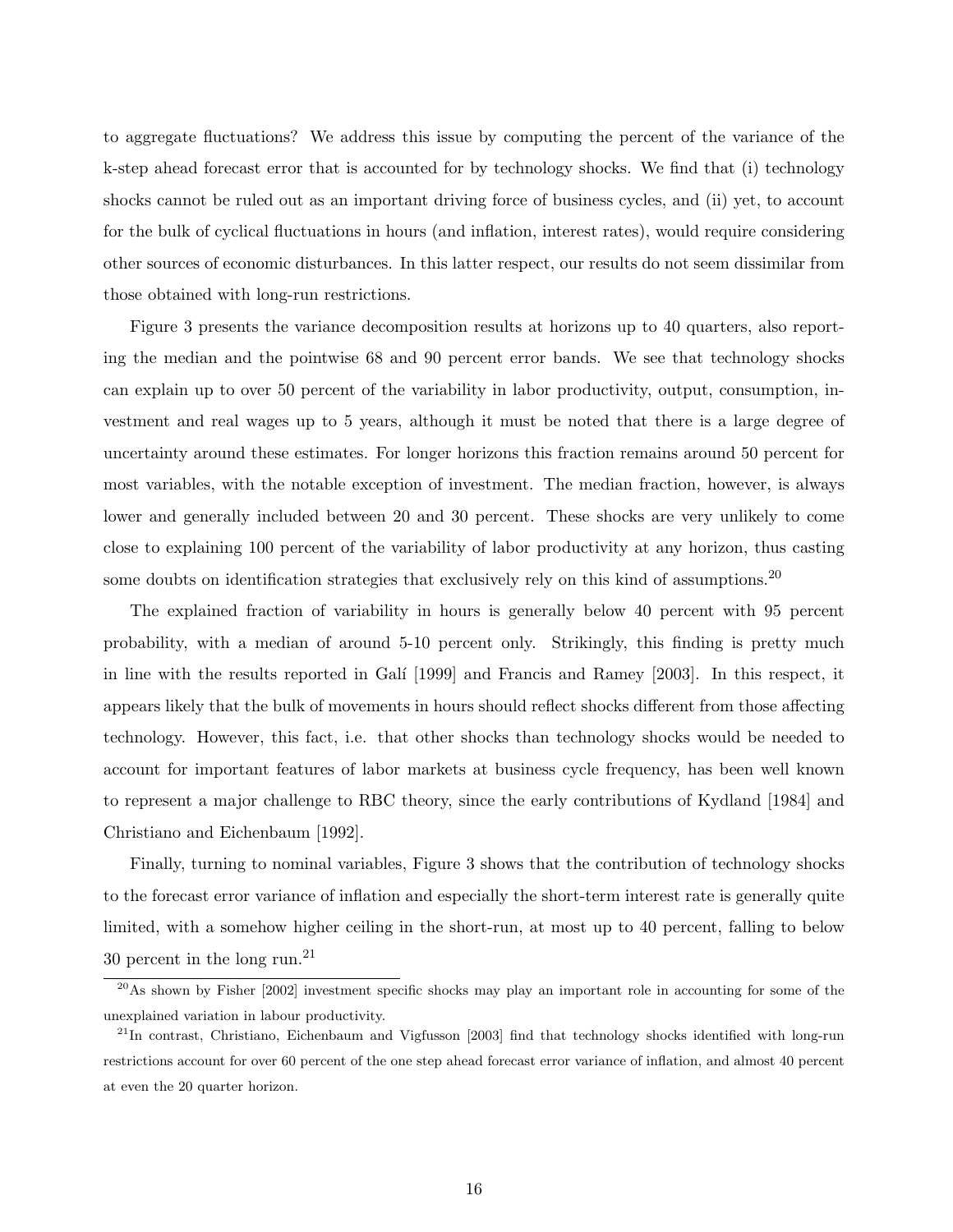#### 4.2 Sensitivity analysis

In this subsection we investigate to what extent the above results are robust to the following two features of our procedure: (i) the inclusion of the variables in the VAR in levels, and (ii) the adoption of a Bayesian approach with a joint diffuse prior on the VAR reduced form coefficients and the covariance matrix of the residuals.<sup>22</sup> We think the first two checks are important in light of the controversy on the appropriate modelling of the time-series properties of the variables that has surrounded the identification of technology shocks with long-run restrictions. This may raise the legitimate concern that the two assumptions above be a source of bias of our results toward finding a positive response of hours worked.

Throughout our analysis, we have implicitly assumed that there has been no structural change. However, authors like Galí, López-Salido and Vallés [2003], among others, have argued that systematic monetary policy may have changed after 1979, and that resulted in a structural change in VARs parameters and in the effects of technology shocks, especially on hours worked. Therefore we also examine the subsample stability of our results to changes in the U.S. monetary policy regime.<sup>23</sup>

As shown below, it turns out that our findings are quite robust to all these checks. Running our estimation with all real variables in first differences not only does not change our results, but actually leads to an even higher probability of a positive, persistent response of hours to a technology shock. Likewise, our results are not driven by the form of the prior on the VAR reduced form parameters and are robust across the two subsamples considered.

#### 4.2.1 Level vs difference specification

Christiano, Eichenbaum and Vigfusson [2003] show that the findings in Galí [1999] are turned on their head when per capita hours worked are treated as a stationary process rather than as a difference stationary process, as does the latter author. This result has been confirmed by Francis and Ramey [2003] and Galí and Rabanal [2004] with VARs specifications including variables different from those originally used by Christiano, Eichenbaum and Vigfusson [2003]. Since our VAR in levels can be

 $22$ See Phillips [1991] on how "diffuse" priors can effectively turn out to imply strong restrictions on posterior estimates in the case of nonstationary time series.

<sup>&</sup>lt;sup>23</sup>Clarida, Galí and Gertler [2000] show that monetary policy became more responsive to changes in expected inflation in the Volcker-Greenspan period. A similar result is obtained by Cogley and Sargent [2003]. On the other hand Sims and Zha [2004] find that changes in the variances of structural shocks are the major source of instability in a VAR that include the main U.S. macroeconomic variables.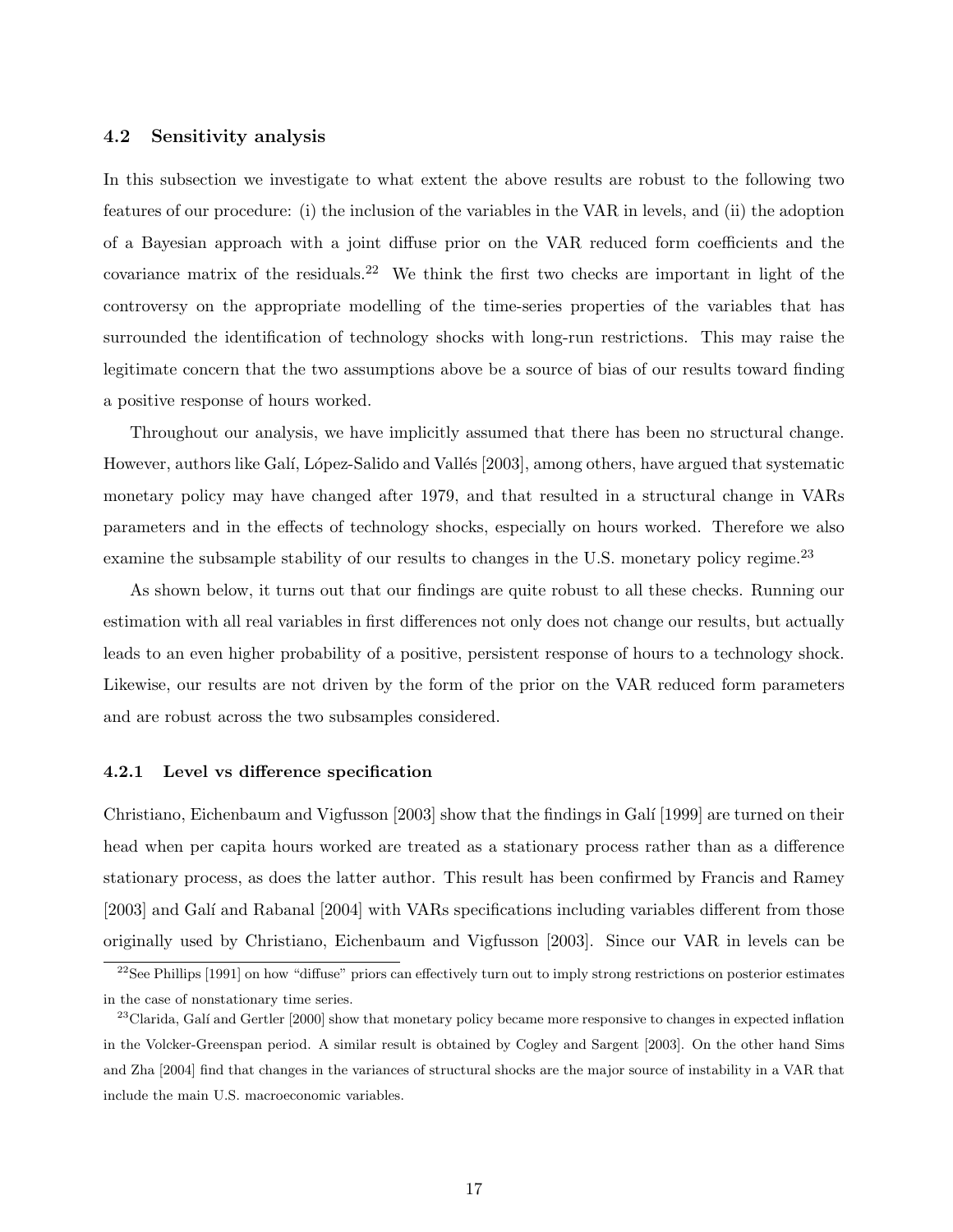viewed as extending that estimated in first differences by Francis and Ramey [2003], for it appends to their five-variable specification inflation and nominal interest rates, it is natural to ask whether our results are also sensitive to our assumption that all variables enter the VAR in levels.

We therefore applied our methodology to a VAR for the U.S. in which labor productivity, hours worked, consumption, investment and the real wage are in first differences, as in Francis and Ramey [2003]. The impulses responses presented in Figure 4, obtained with the same procedure as in Figure 2, show not only that our previous findings are broadly independent of the way variables in the VAR are modelled, but actually they come out stronger with this first difference specification. Technology shocks have a more persistent effect on labor productivity, real wages, consumption and investment, quite likely to be permanent. The 5th percentiles of the distribution of all these variables is now positive for full 20 quarters. Remarkably, a similar behavior is displayed by hours worked, which are now even more likely than in the level specification to increase after a positive technology shock. The median response is always positive, gradually increasing from impact to around 0.4 percent. The probability of an increase in hours worked exceeds 4/5 from the 4th quarter on. Finally, the responses of inflation and the short-term interest rate is indistinguishable from that illustrated in Figure 2.<sup>24</sup>

Galí and Rabanal [2004] raise a further concern on the robustness to the VAR specification, arguing that the reversal in the response of labor inputs to a technology shock documented by Christiano, Eichenbaum and Vigfusson [2003] between the level and difference specification is due to a distortion in their estimated short-run responses, due to the presence of a spurious low frequency correlation between labor productivity growth and per capita hours. Galí and Rabanal [2004] show that the response of labor inputs is always negative when total hours worked are used without a normalization by working age population. Therefore, to make sure that our framework is unaffected by this criticism, we carried out another experiment replacing per capita hours with total hours worked in both the level- and difference- specification VARs. As results are very similar to those presented above, for the sake of brevity we do not report them here. The key finding, however, is that the response of hours worked is more likely to be positive for a longer period than with the benchmark specification.

Overall, these results show that, in stark contrast to the VAR-based literature on technology

<sup>&</sup>lt;sup>24</sup> Another experiment run with hours, inflation and the interest rate in levels, and all other variables in first differences, yielded very similar results. Namely, the response of hours worked was more persistent and more likely to be positive for a longer period than with the level specification.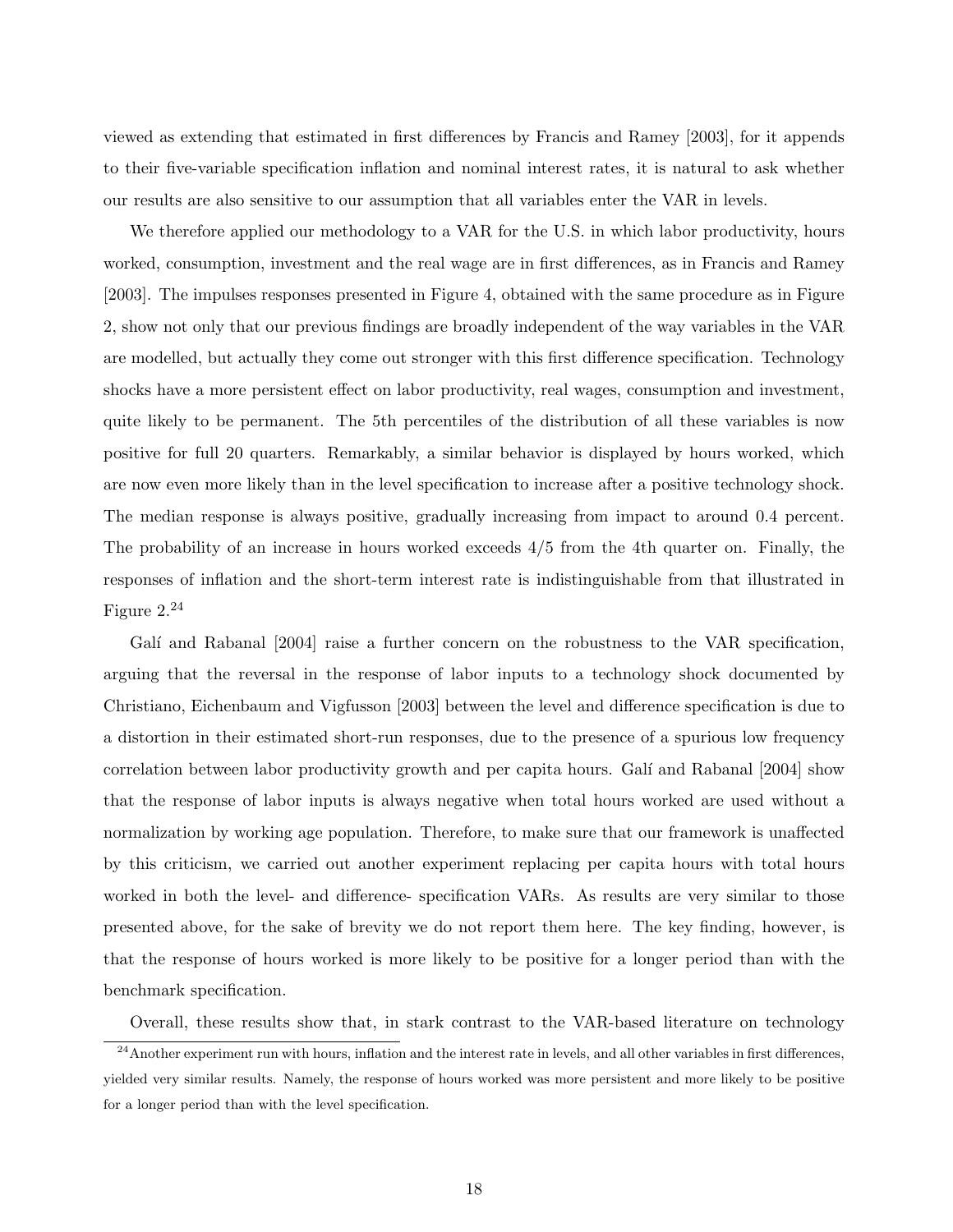shocks, our findings are robust to the level or first difference specification of the VAR. This lends strong support to our view that theory-based sign restrictions are helpful in avoiding a great deal of the subtle specification issues that arise when long run restrictions are used.

#### 4.2.2 Results from the maximum-likelihood estimates

Given that the level specification does not introduce any bias in our procedure, as a further check in this subsection we report results abstracting from the (conjugate) prior on the reduced form parameters of the VAR, and just consider only the uncertainty on the identification of the technology shocks. Precisely, we keep the values of the VAR parameters fixed at their OLS-Maximum Likelihood estimates and draw a large number of candidate impulse response vectors, discarding those that do not satisfy the sign restrictions in Table 2.

This exercise should highlight any bias in favor of estimating a positive response of the labor input potentially introduced in the posterior distribution by our diffuse prior, in case the latter was dominating the data likelihood. Given our interest in impulse responses, it is not immediately clear whether a prior that is diffuse on reduced form coefficients could be actually giving more weights to particular impulse response coefficients.

Figure 5 displays the estimated impulse responses of the variables in our system to a technology shock obtained from the OLS estimates of the VAR in levels and from drawing 50000 candidate impulse vectors from  $S^7$ . As before, we report the median (the thick, solid line) and the 5th, 16th, 84th and 95th percentiles (the dashed lines) of the pointwise distribution of the accepted impulse responses.

The key result is as follows. All impulse responses are quite similar to those displayed in Figure 2. Fixing the VAR parameters and abstracting from the uncertainty on their estimation only makes the band between the 5th and the 95th percentiles slightly narrower. This shows that the posterior distribution from which we draw the realizations of the VAR reduced form coefficients is actually quite concentrated around the OLS-ML estimates, mainly reflecting the likelihood. Therefore, the prevailing source of dispersion in our estimated impulse responses clearly reflects the multiplicity of impulse vectors that satisfy our sign restrictions, qualifying as technology shocks. It is thus remarkable that they lead to quite definite conclusions on the response of hours worked to technology shocks.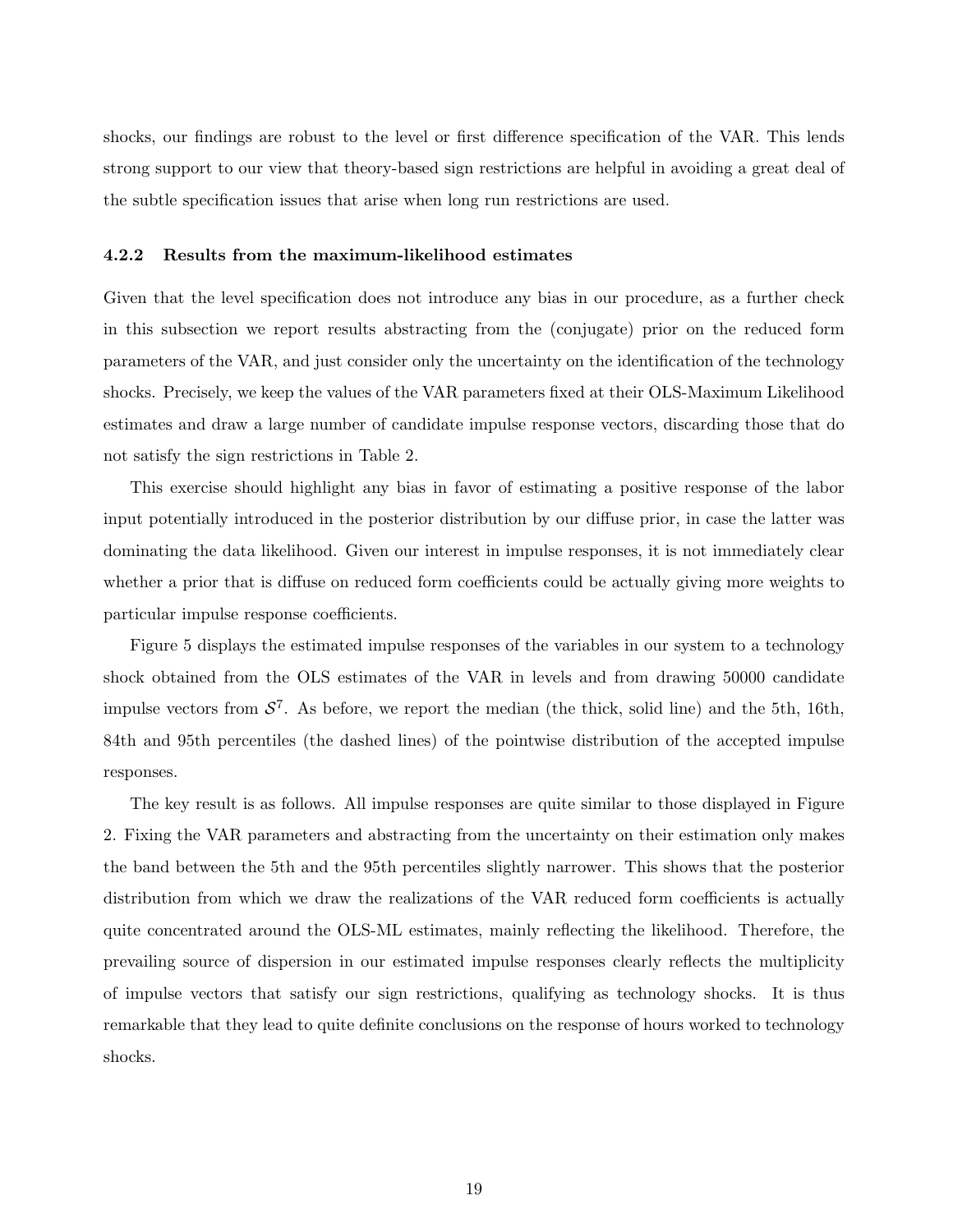#### 4.2.3 Subsample stability

In this subsection we briefly discuss subsample stability of our specification. Galí, López-Salido and Vallés [2003] have found that the effects of technology shocks estimated with long-restrictions differ drastically between the two periods before and after Volcker's tenure at the helm of the Federal Reserve System. Precisely, a positive technology shock identified as in Galí [1999] brings about a decline in hours worked in the subsample up to the early 1980's, and a rise afterwards, because of the kind of systematic monetary policy adopted by the Federal Reserve System in the two subperiods. Due to the inclusion of inflation and the short-term interest rate in our VAR, our sample is actually different from those originally used by Galí [1999] and Francis and Ramey [2003], giving relatively more weight to the second sample used by Galí, López-Salido and Vallés [2003]. Here therefore we assess the robustness of our conclusions to the possibility of subsample instability.

Figures 6A and 6B present the estimated impulse responses of the variables in our system to a technology shock for the pre-1979 and post-1983 sample periods respectively, obtained using the same algorithm as in Figure  $2.25$  As before, each figure shows the median (the thick, solid line) and the 5th, 16th, 84th and 95th percentiles (the dashed lines) of the pointwise distribution in the indicated subsample.

The following results stand out. First, the qualitative patterns of all variables responses are broadly similar across both periods and to those estimated in the full sample. In particular, hours worked rise in a hump-shaped pattern in both subsamples. Interestingly, this increase appears to be slightly more likely in the early period, in which the 5th percentile is now positive from the 5th to the 12th quarter following the shock. Second, in the late period, the estimated effects of technology appear somehow smaller relative to the earlier period. For instance, the median response of labor productivity is always below 0.4 percent, whereas it close to 0.5 percent in the first few quarters in the earlier subsample. This is consistent with the well-documented drop in aggregate volatility in the last two decades.<sup>26</sup>

This evidence, similar to that obtained by Christiano, Eichenbaum and Vigfusson [2003] with long-run restrictions, is consistent with the view that the responses in the subperiods are the same as

 $^{25}$ The sample period ranging from 1979:3 to 1982:4 is avoided because of the nonborrowed targeting regime adopted by the Federal Reserve, which induced a significant increases in the volatility of the Federal funds rate (see Bernanke and Mihov [1998]).

<sup>&</sup>lt;sup>26</sup>See Stock and Watson [2002], among others. Intriguingly, these authors argue that the decrease in volatility is mainly due to smaller, less volatile shocks.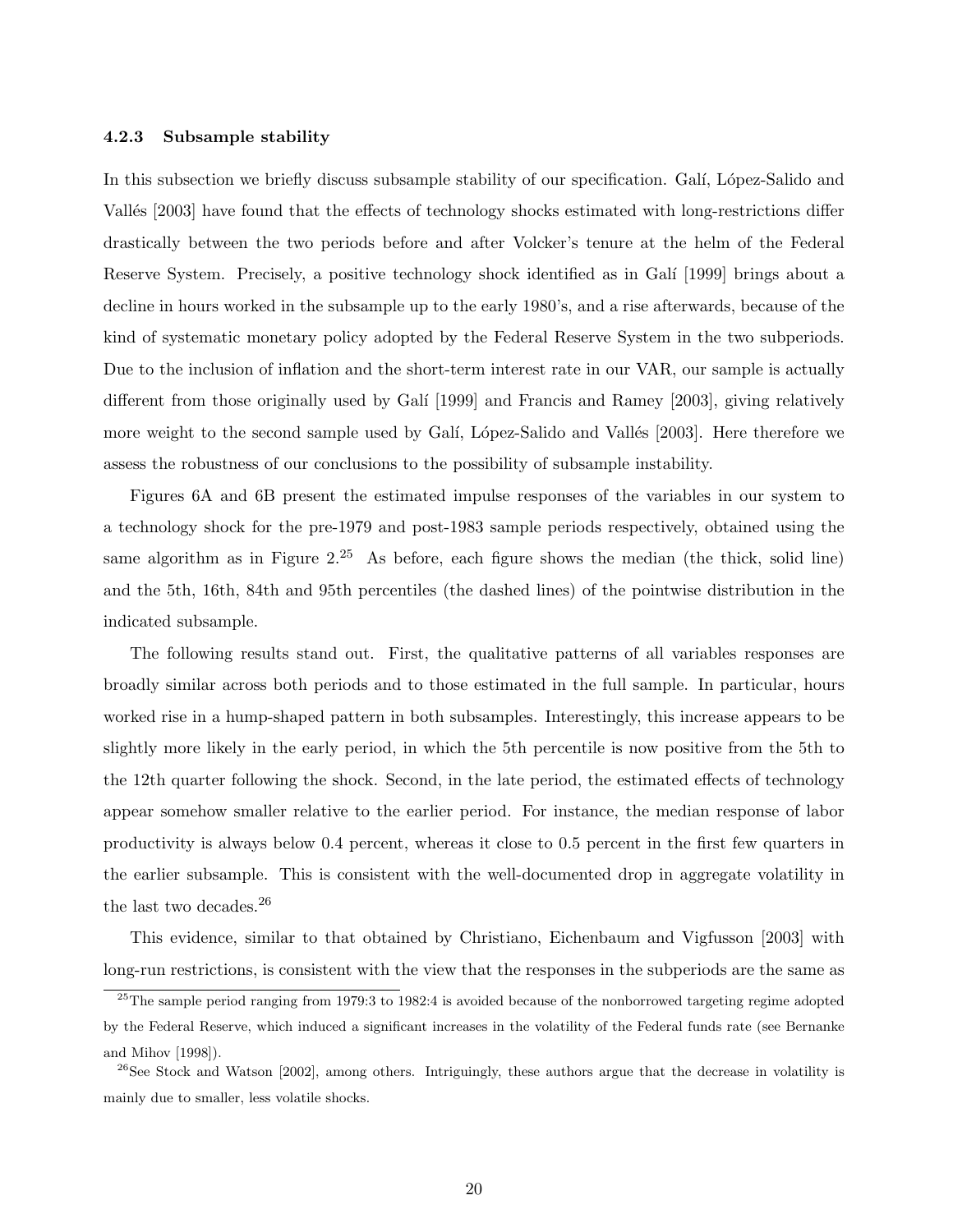they are for the full sample and there is no break in the response of the interest rate and inflation to technology shocks. In particular, although in the first subsample a drop in the interest rate is slightly more likely as the median response is definitely negative for a couple of quarters, this does not appear sufficient to reject the hypothesis of no sample break in the VAR in more formal way. Nevertheless, even though falling short of such formal results, the crucial finding from our perspective is that inference about the response of hours worked to a technology shock is not affected by subsample stability issues.

#### 4.3 Evidence from other G-7 economies

The estimated impulse responses to a positive technology shock for Japan and (West) Germany up to 20 quarters, obtained with the same procedure as in Figure 2, are presented in Figures 7A to 7B, respectively. Figures 8A to 8B present the implied variance decomposition results at horizons up to 40 quarters. As above, these figures report the median, the 68 and the 90 percent pointwise intervals.

Figures 7A and 7B show a message broadly consistent with that emerging from the U.S. economy. The pattern of responses of output, consumption and investment is similar to that in the U.S. economy. The response of real wages on impact, unrestricted, is positive with more than 0.8 probability in Japan but not in Germany. The median response of hours worked is hump shaped and generally positive in both Germany and, to a lesser degree, in Japan. In the former country it reaches a peak around 3 quarters, remaining positive with a 0.8 probability for several quarters. The effect on labor input now appears rather inconclusive in Japan, however, as the 16th percentile is always negative.

Conversely, the effects of technology shocks on the short-term nominal interest rate and inflation appear to differ across countries. While the median response of the short-term interest rate was basically zero in the U.S., the shock is more likely to bring about a moderate and delayed interestrate increase in both Japan and, especially, Germany. In the latter country, the change in the interest rate is positive with 0.8 probability in each individual quarter between 1 and 4 years after the shock. The response of inflation is negative in Germany for 1 quarter after impact with more than 4/5 probability. It is marginally positive in both Japan and Germany during the third year after the impact.

The contribution of the technology shocks to aggregate fluctuations was again evaluated by computing the percent of the variance of the k-step ahead forecast error that is accounted for by technology shocks. Figures 8A to 8B presents the variance decomposition results at horizons up to 20 quarters, reporting the median, the pointwise 68 and 90 percent bands.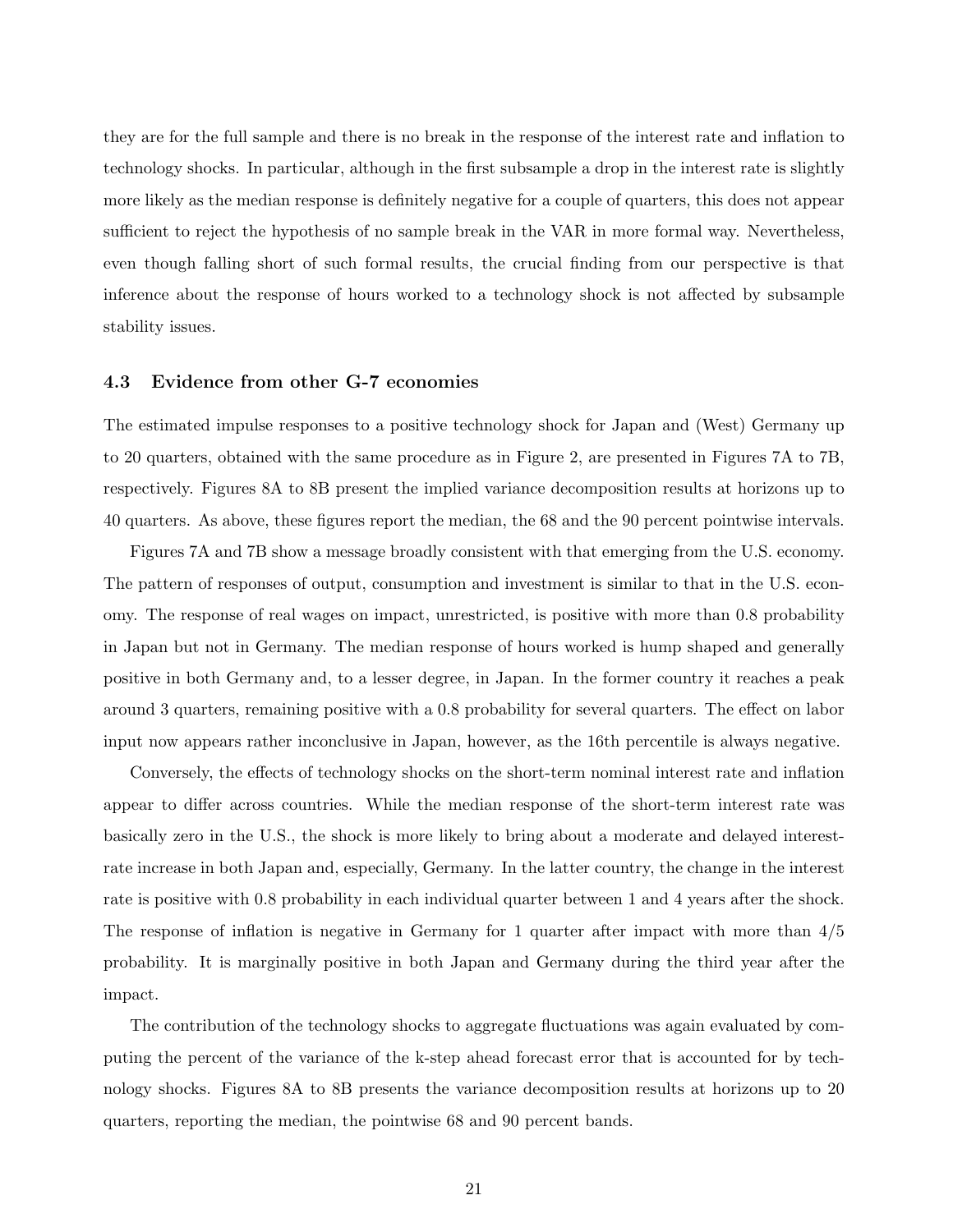We see from Figures 8A-8B that technology shocks can explain up to over 50 percent of the variability in labor productivity, output, consumption, investment and real wages up to 5 years in both countries. In Japan, the explained fraction of variability in hours is in each quarter below 40 percent with 4/5 probability, with a median of less than 10 percent only. Conversely, in Germany the 90 percent band includes 40 percent in most horizons.

Finally, turning to nominal variables, Figures 8A and 8B indicate that the contribution of technology shocks to the forecast error variance of inflation and interest rates is higher in the short-run (up to 40-50 per cent) and falls to below 30 per cent in the long run, with the exception of the German short-term interest rate, for which the fraction can be as high as 50 percent even after 4 years.

#### 5 Why are results with sign restrictions different?

In this section we try to account for the reasons why our findings about the behavior of hours worked are different relative to most of the VAR literature using long-run restrictions. We do this by sequentially examining alternative explanations. First, we make sure that our procedure does not have any inherent bias against finding a decline in hours following a technology improvement, if this is what happens in the "true" world. Precisely, we show that it can recover the correct, negative sign of the response of hours worked when applied to simulated time-series generated by a version of our model that is parameterized in such a way that hours fall in response to a technology shock.

Second, we ask whether our results may be due to the fact that our procedure is mixing up technology shocks with other shocks that may bring about a more positive response of hours worked, like monetary policy shocks, investment efficiency shocks and capital-income tax shocks. It should already be clear from our analysis of the theoretical impulse responses in Section 2 that, given the class of DSGE models we consider under our priors on structural parameters, the set of sign restrictions that we impose should allow us to uniquely disentangle (neutral) technology shocks from other shocks. However, here we take a more empirical view, showing that our results are quite robust to controlling for interest rate cuts, changes in capital-income taxes and imposing a positive lower bound on the response of consumption — highly unlikely to occur after an investment efficiency shock.

Finally, after having shown that our findings are not likely to be due to mistaken inference caused by the above sources of misspecification, we argue that differences in results instead reflect, more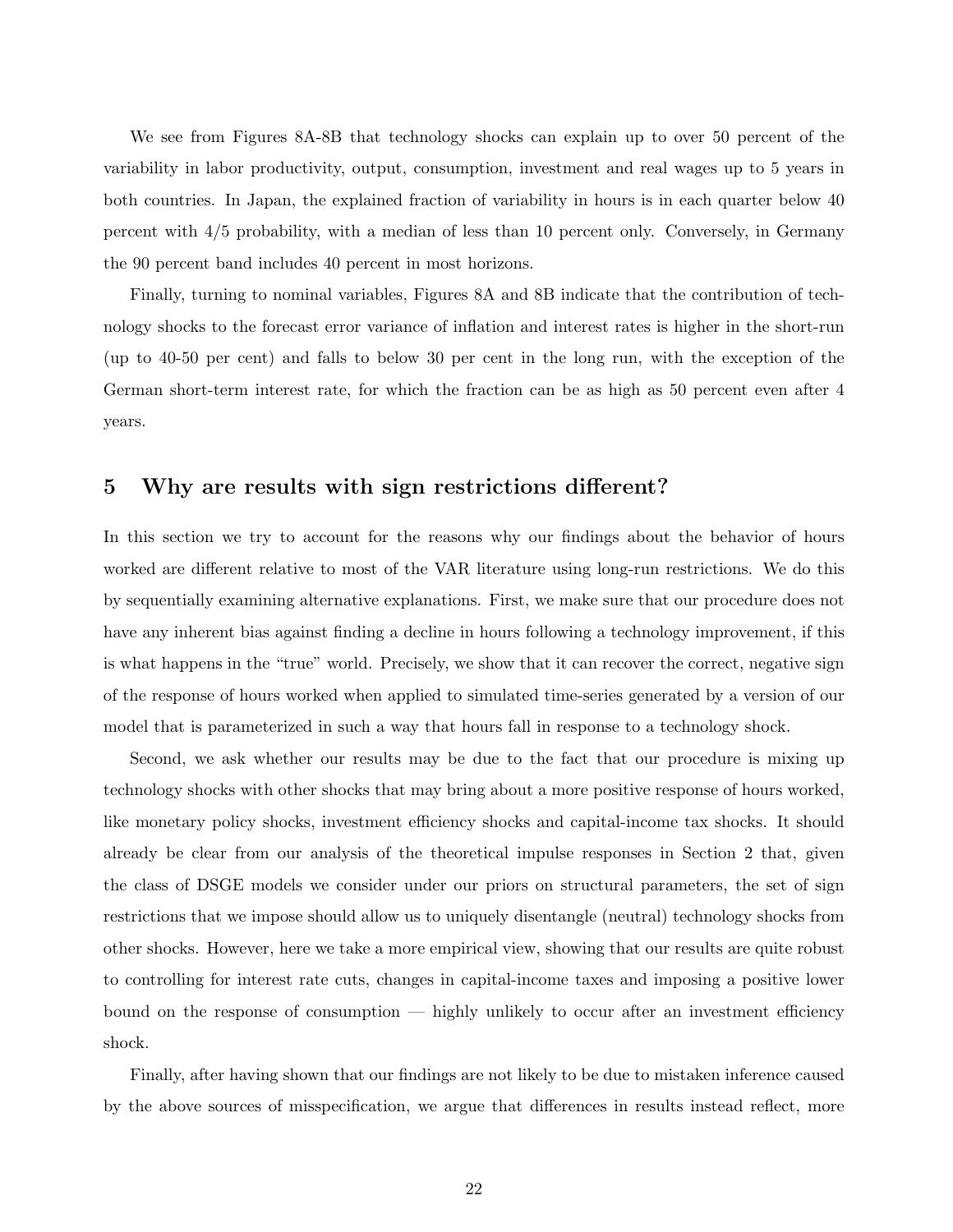obviously, differences in the identification strategies. Even when we focus on those structural impulse vectors that explain a large fraction of labor productivity in the long run, we always find that hours worked, regardless of how uncertain their response on impact might be, sharply rise with a humpshaped pattern. Moreover, this kind of impulse responses that yield dynamic effects similar to those estimated with long-run restrictions are also relatively unlikely. Most structural impulse vectors uncover technology shocks whose long run effects are somehow smaller and less persistent, and bring about an increase in hours worked within the first few quarters.

#### 5.1 Can sign restrictions correctly recover a decline in hours?

In this subsection we examine whether the approach based on sign restrictions is able to detect a contractionary effect on hours worked stemming from a positive technology shock, if this was the true pattern in the data. Given the growing use of sign restrictions to identify different shocks, e.g. monetary or fiscal shocks, this question is of independent interest, as, to the best of our knowledge, it has not been addressed in the literature so far.

In line with a recent pattern in the VAR literature aiming at assessing the ability of a given set of identifying restrictions to recover the true impulse responses when applied to simulated data, we run the following experiment.<sup>27</sup> First, from the set of parameters that are consistent with our sign restrictions, we select a vector associated with a response of hours to a positive technology shock that is always negative for 20 quarters, similarly to the findings in Galí [1999] and Francis and Ramey [2003]. From this economy we then simulate a large number of time series for labor productivity, hours worked, real wages, consumption, investment, inflation and the short-term interest rate. Second, for each realized time series, we estimate a reduced form VAR with 3 lags and apply the above procedure to estimate the effects of technology shocks. Namely, using the VAR OLS-ML estimates we draw a large number of impulse vectors and compute the implied impulse responses to a technology shock, discarding those violating the sign restrictions in Table 2.

Table 3 reports the vector of model's parameters and the processes assumed for the measurement errors. Several of these values are quite standard in the quantitative macro literature.<sup>28</sup> However,

 $27$ See, among others, Giannone, Reichlin and Sala [2002], Erceg, Guerrieri and Gust [2003], and Chari, Kehoe and McGrattan [2004].

<sup>&</sup>lt;sup>28</sup>We were unable to use the parameters estimated by Galí and Rabanal  $[2004]$  as their model lacks capital accumulation. Indeed, under Galí and Rabanal [2004] estimated means our model with investment imply that in response to a positive technology shock, after an initial fall similar to that reported in their Figure 7, hours worked subsequently sharply rise.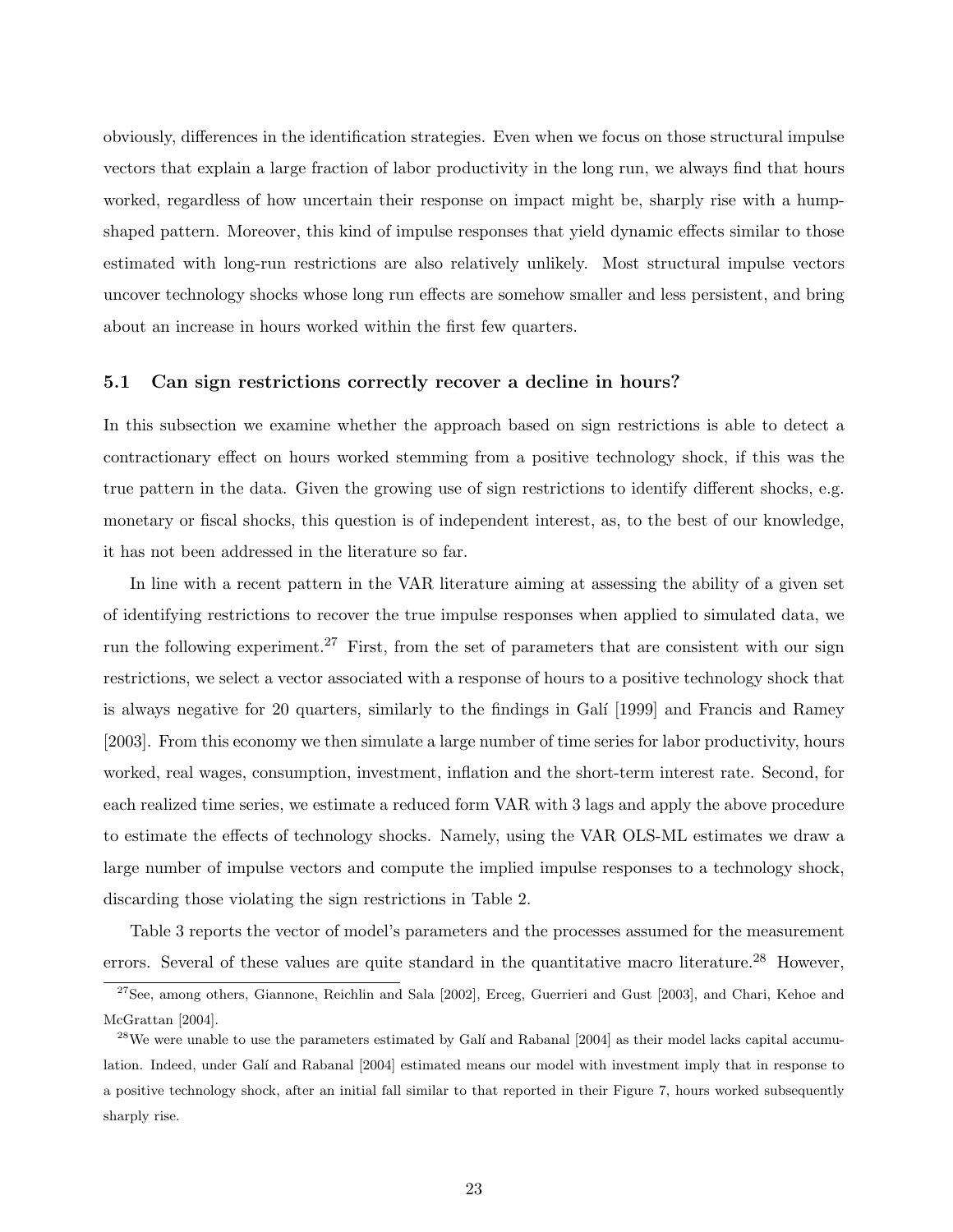in order to bring about a structural response of hours worked that is always negative, as in some estimated VARs, not only does the model need a relatively high degree of real and nominal rigidities — namely, high values of investment adjustment costs  $(\chi)$ , consumption habits  $(h)$ , and price/wage probabilities ( $\xi_p$  and  $\xi_w$ ) — but also a reaction function that entails large interest rate hikes in the face of output increases (a large  $\rho_y$ ). In order to avoid stochastic singularity problems, in the simulations we add measurement errors to each variable in the VAR. The measurement errors are assumed to follow independent  $AR(1)$  processes with an autocorrelation parameter equal to 0.5. The variance of their innovations is calibrated so that the standard deviation of the residuals of the VAR estimated on artificial time series is at least as big as that of the corresponding estimates obtained in the actual data.<sup>29</sup>

Figure 9 presents the results from an experiment with 1000 simulations of a length of 200 quarters. For each simulation we drew 500 candidate identifying vectors. The thick solid line is the true impulse response of the variables; the thin line is the median of the pointwise distribution of the estimated impulse responses across simulations, while the dashed lines are its 16th and 84th percentiles.

The key results are as follows. First, the median and both percentiles of the response of hours worked are below zero for the first 4 quarters, thus strongly pointing to the true fact that hours worked decline after a technology improvement. Subsequently the 84th percentile hovers around zero, when the true response of hours rises back to its baseline value, but the median always remains negative. Second, the true impulse response is always below the median and often below the 16th percentile, showing that the estimates are somewhat biased toward zero, as it is usually the case with measurement error. This bias is apparent also for the impulse responses of other variables like investment, inflation and the short-term interest rate, regardless of whether sign restrictions are imposed.<sup>30</sup>

Nevertheless, the crucial result from our perspective is that our approach leads to the correct inference on the response of hours worked and the other variables whose sign is left unconstrained. Therefore, this experiment makes it less likely to believe that our findings may be driven by an

 $^{29}$ In practice, for the values reported in Table 3, the standard deviations of the VAR residuals of the artificial time series are between 1 and 200 times larger than those of the actual data.

 $30$ It is worthwhile to note that our VAR may suffer from a subtle form of misspecification, as it is not clear that the reduced form of the artificial time series generated by our model is well represented by a VAR with 3 lags (see Cooley and Dwyer [1998]). Therefore this experiment is actually more demanding that it may seem. For instance, Chari, Kehoe and McGrattan [2004] provides examples in which not only is a VAR facing a similar misspecification strongly biased, but it is not able to recover even the correct pattern and sign of impulse responses with long-run restrictions.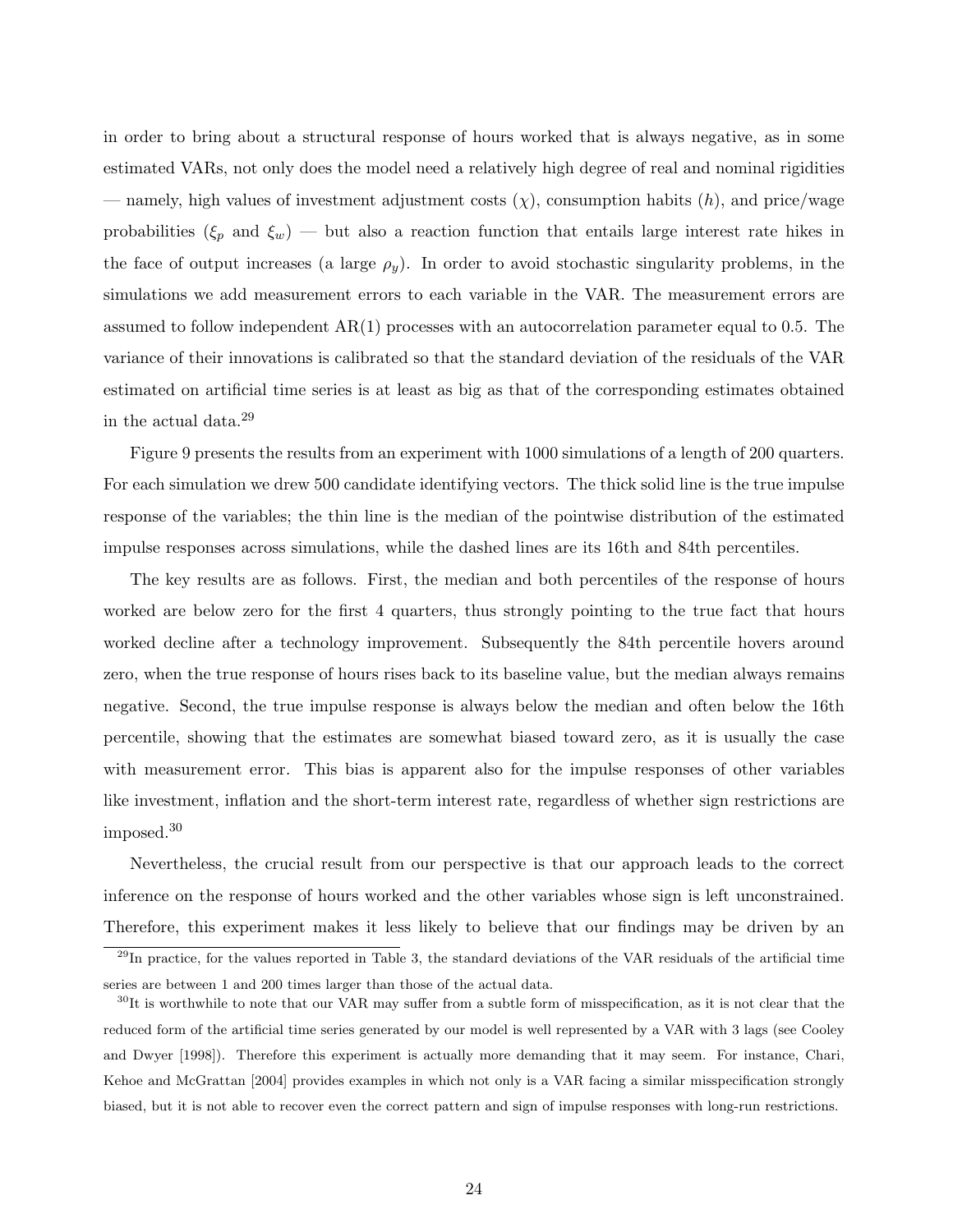inherent shortcoming of our approach.<sup>31</sup>

#### 5.2 Are sign restrictions confusing different shocks?

In this subsection we turn to the task of investigating whether our results may be due to the fact that our procedure is retrieving not only technology shocks but also other shocks that may bring about a more positive response of hours worked, mixing up their effects. Obvious candidates are monetary policy shocks, investment efficiency shocks and capital-income tax shocks, given the discussion in Section 2.3. From the analysis of the theoretical impulse responses in Section 2.3 clearly emerges that, given the class of DSGE models that we consider under our priors on structural parameters, the set of sign restrictions that we impose allow us to unambiguously disentangle (neutral) technology shocks from other shocks a priori.

Precisely, under the uniform prior on parameters reported in Table 1, the effects of a neutral technology shock could be separated from those of both a monetary policy and an investment efficiency shock for the following two reasons. First, an expansionary monetary policy shock would bring about a persistent decline in the interest rate and an increase in inflation, inducing a negative comovement between these two variables. In contrast, they always move in the same direction on impact following a technology shock as shown in Section 2.3. Second, while both investment and consumption rise following a shock to total factor productivity that boosts current output, they will tend to comove negatively in response to an investment-specific shock that does not shift the current production function, with consumption declining. The same reasoning applies to a negative shock to — a fall in — the capital-income tax, which also increases the cost of current consumption relative to future consumption (investment), leaving current production possibilities unaffected.<sup>32</sup>

However, our goal here is to go beyond these theoretical results, and assess the robustness of our findings more broadly. For instance, it is possible to write models in which a monetary expansion brings about a temporary increase in inflation because of cost channel effects, as in Barth and Ramey [2002]. Likewise, interactions between real and nominal frictions, and particularly systematic

<sup>&</sup>lt;sup>31</sup>We also run experiments under a parameterization consistent with a positive, true response of hours, as the median in Figure 2, and reached very similar results.

 $32$ Importantly, we can also rule out confusion with price markup shocks, which according to Galí and Rabanal [2004] estimates play an important role in driving the procyclicality of hours worked. Under the prior in Table 1, this kind of shocks implies that the difference between labor productivity and the real wage be persistently negative, whereas it is positive, at least on impact, after a positive technology shock. When we add the latter requirement to the restrictions in Table 2, the estimated impulse responses are virtually indistinguishable from those reported in Figure 2.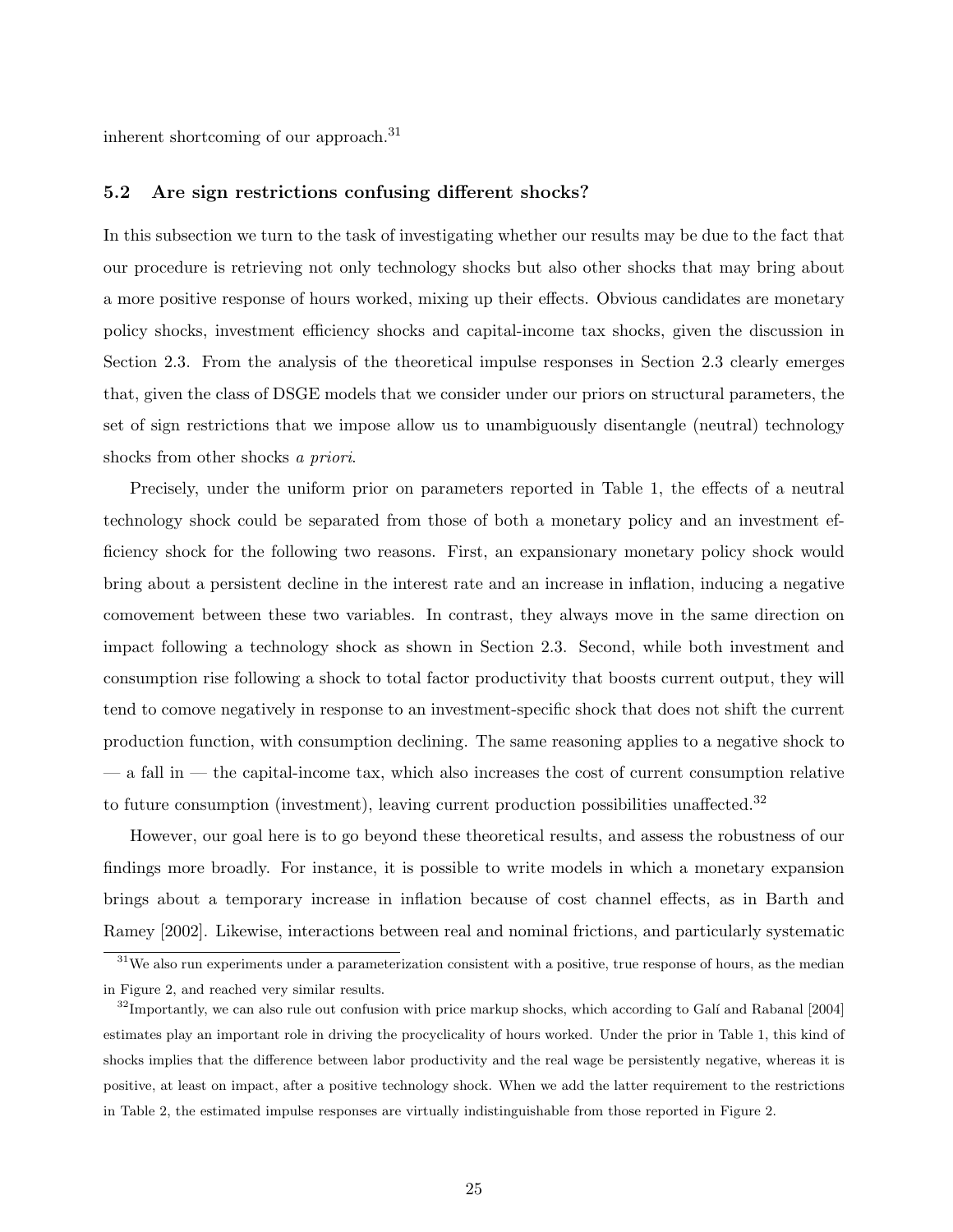monetary policy, different from those we assumed in Section 2, may trigger an increase in consumption in response to an investment-specific shock.

Therefore, in order to address these concerns we carried out the following two experiments. First, in order to unequivocally rule out confusion with monetary policy shocks we redid our empirical analysis assuming the further restrictions that after the shock the nominal interest be positive. Second, we checked the sensitivity of our inference on the behavior of hours to the requirement of a large and positive bound on the response of consumption, and to controlling for capital-income tax changes. Again, across all these experiments our results turn out to be broadly unaffected, thus confirming their robustness beyond the narrower validity of the assumptions underlying our analysis.

Monetary policy shocks. In our first experiment, we complemented the restrictions in Table 2 with the requirement that the interest rate be positive for the first 2 quarters following the shock. This way it should be very unlikely that our identification strategy mistakenly picks expansionary monetary policy shocks for technology shocks.

Figure 10 presents the relevant results, again reporting the 5th, 16th, 50th, 86th and 95th percentiles of the point by point distribution of the impulse responses. It is clear that the impulse responses are very similar to those depicted in Figure 2 with no restrictions on the short-term interest rate — obviously barring the latter's response. In particular, hours worked, if anything, are slightly more likely to increase immediately under this specification, as the 16th percentile hovers very close to zero for the first 10 quarters.

This evidence has at least two noteworthy implications. Not only does it strongly support the contention that our identification strategy does not mix up technology and monetary policy shocks, but it also suggests that our findings are difficult to rationalize in terms of other kinds of shocks like an investement-specific technology shock — accompanied by an expansionary monetary policy stance that makes their effects look similar to those of technology shock.<sup>33</sup>

Shocks to the consumption-investment transformation rate. Notwithstanding the above observation, we carried out an experiment aimed at uncovering a possible influence on our results of disturbances affecting the rate of transformation between consumption and investment. In particular we added to the benchmark list of restrictions the requirement that consumption be not only positive

<sup>&</sup>lt;sup>33</sup>We also run an experiment requiring, in addition to the restrictions in Table 2, that inflation and the interest rate have the same sign for 2 quarters after the shock, as prescribed by the model with nominal rigidities. The results of this experiment, available upon request, confirm and actually even strengthen our findings.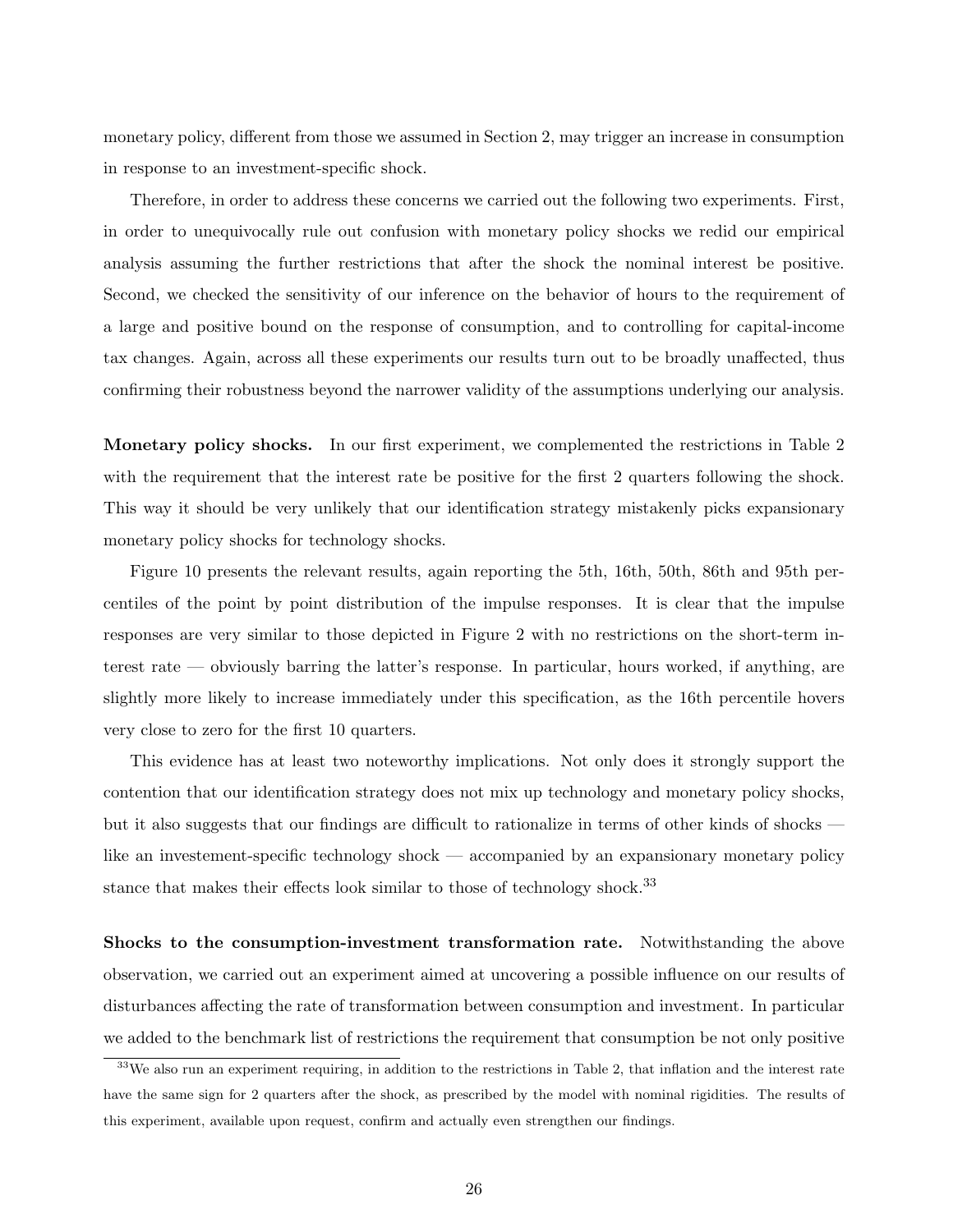for 5 quarters, but also larger than the 16th percentile of its estimated response reported in Figure 2. The idea is that a relatively large response of consumption is very unlikely to be consistent with an investment-efficiency shock.

The results, reported in Figure 11 with the usual format, namely displaying the 5th, 16th, 50th, 86th and 95th percentiles of the point by point distribution of the impulse responses, are again in broad support of our overall findings. Effectively, requiring a more pronounced positive response of consumption makes the increase in hours even larger. The 5th percentile is now positive from the 5th to the 10th quarter. Moreover, the responses of the other variables are barely affected, especially those of investment and the nominal short-term interest rate. In light also of the above evidence on the quite limited role that systematic monetary plays in shaping our results, if our approach was confusing different kinds of technology shocks with opposite effects on hours worked, the stronger response of consumption would have to be associated with a more negative response of hours worked, rather than a more positive one.<sup>34</sup>

Our last exercise was to examine the robustness of our results to capital-income tax shocks. Following Francis and Ramey [2003] we tackled this problem this way. We constructed a series for the capital tax rate shock as in Jones [2002], and included it as an exogenous variable when estimating the reduced form VAR, before imposing the sign restrictions in Table 2. Since our results are again unaffected, to save on space we do not report them here. We also computed the correlation between our estimates of technology shocks in the U.S., across all identifications, and the AR(1) innovations to the series of the capital tax rate, interpreted by Jones [2002] as tax shocks. This correlation is not significantly different from zero.

#### 5.3 Are long-run restrictions consistent with sign restrictions?

As mentioned above, in contrast to standard structural VAR analyses, relying on just- or overidentifying restrictions to estimate a unique impulse vector that maps reduced form residuals into structural shocks one-to-one, our procedure yields a number of impulse vectors that have a structural interpretation. In this light, a useful starting point to understand the above findings is to ask whether among those structural impulse vectors there is any subset that can be interpreted as consistent with long-run restrictions.

Obviously, in principle there should be only one, if any, impulse vector that accounts for all

<sup>&</sup>lt;sup>34</sup>We also verified that including consumption durables in investment and leaving only nondurables in consumption proper did not change our findings. Results are available upon request.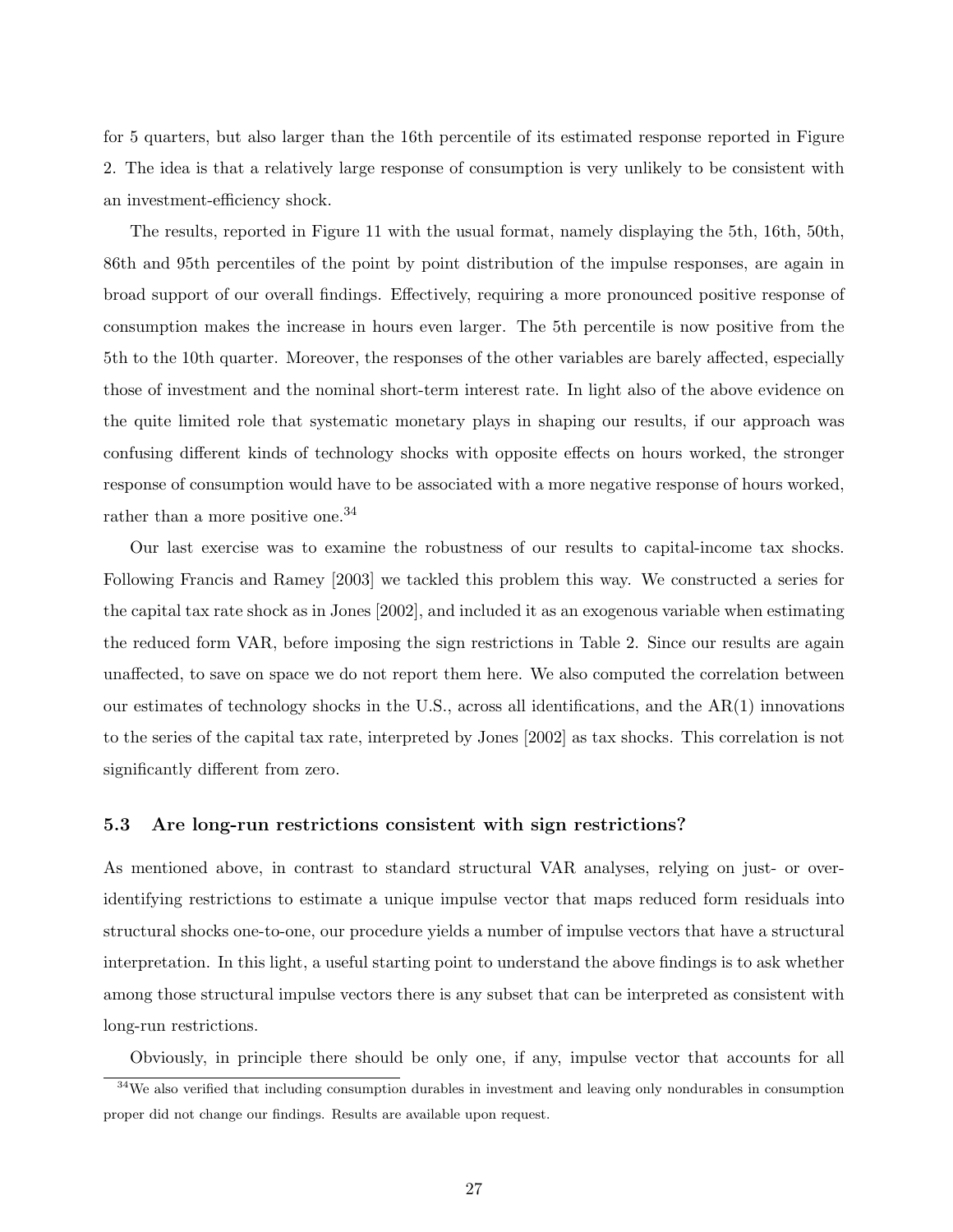variation in labor productivity in the — however defined — "long run". Nevertheless, an advantage of our approach is that it allows to assess if quantitative changes in the amount of variation in labor productivity explained at a given long horizon are reflected in qualitative changes in impulse responses. Therefore, among the set of structural impulse vectors that satisfy our sign restrictions, we selected those that account for over 70 percent of the forecast error variance of labor productivity after 10 years— i.e., the "long run" in this exercise is meant to be 40 quarters — rather than focusing on just one of them.<sup>35</sup> Given the results in Section 4.2.2, for simplicity the candidate impulse vectors were computed with the parameters of the reduced form VAR for the U.S. held constant at their OLS-ML estimates.

Figure 12 presents the usual five percentiles of the point by point distribution of the impulse responses selected this way. The key results are as follows. First, the distributions are generally much less dispersed than those reported in Figure 5, for less than 5 percent of them exceed the 70 percent threshold, as should also be clear from the findings on variance decomposition in Section 4.1. However, for labor productivity, real wages, investment, inflation and the interest rate, the dispersion regarding the effects on the first couple of quarters is still substantial. The short-run effects on consumption and hours are instead rather tightly estimated. Therefore, the uncertainty does not seem to depend on whether a sign restriction is imposed.

Second, the dynamic effects of the shock on labor productivity, real wages, output, consumption and investment appear indisputably permanent, similarly to those estimated with long-run restrictions. All these variables are positive on impact and then rise reaching a new long run level. Output, consumption and investment, however, display a marked hump-shaped pattern, peaking around 10 quarters after the shock, before converging from above to the new level.

Third, the impact response of the unrestricted variables, i.e. hours worked, inflation and the interest is now clear-cut: they all fall. Inflation and the short-term interest rate remain negative for 3 and 10 years, respectively. By contrast, hours worked strongly rise with a hump-shaped pattern, becoming positive after 5 quarters and peaking around 3 years at roughly 0.4 percent, to return to the baseline value only very slowly. Most importantly, this increase is such that the correlation at business cycle frequencies between the technology component of hours worked and output in the data, extracted using the band pass filter of Baxter and King [1999], is positive and significant, on average equal to 0.60. This result is clearly in contrast with the findings of Galí and Rabanal [2004]

<sup>&</sup>lt;sup>35</sup>Results below are reasonably robust to changes in the 40 quarters horizon or the 70 percent variance decomposition threshold.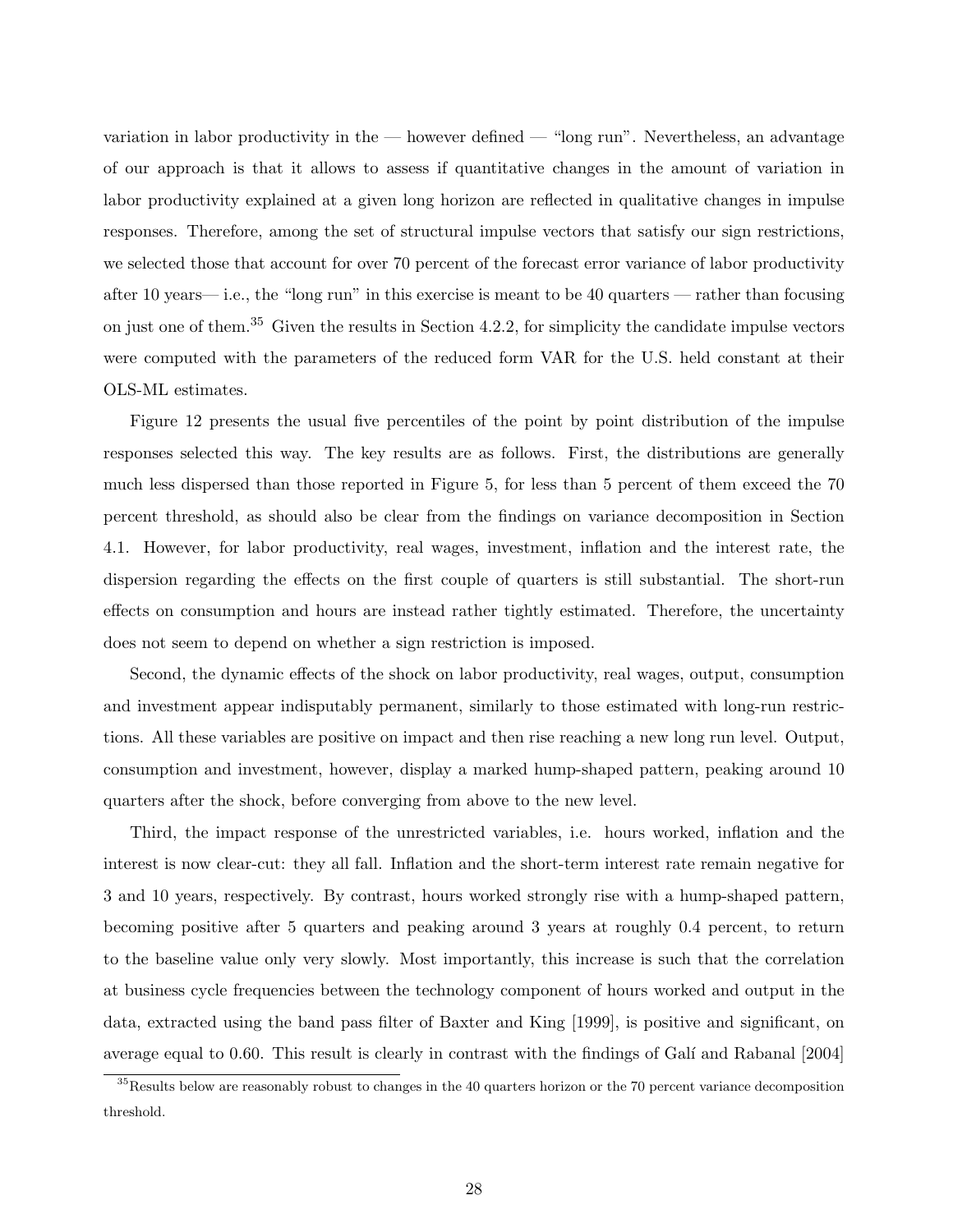in a similar exercise based on long-run restrictions (see Figure 3 in their paper).

Therefore, our procedure recovers a subset of impulse responses implying dynamic effects that are very similar to those obtained by means of long-run restrictions. Nevertheless, in line with the results in Christiano, Eichenbaum and Vigfusson [2003], these permanent shocks still lead to a significant increase in hours, though with a few quarters delay.<sup>36</sup> However, a level specification of hours cannot be all the story, as should be clear from Figure 4, unquestionably showing that our results are independent of whether the VAR is estimated in levels or first differences. There is another important message that stems from the impulse vectors identified by our procedure and not included in Figure 12. Across all the identification schemes satisfying the sign restrictions, those associated with the large, permanent effects reported in the figure account only for a fraction, though important, of all possible ones. The vast majority of structural impulse vectors imply that a positive technology shock has somehow smaller and less persistent effects in the long run, but brings about an increase in hours worked in the first few quarters. This finding is more in line with the RBC tradition, in which technology shocks are usually assumed to be very persistent but trend stationary. Interestingly, the different initial effect on hours worked may be easily rationalized with the different size and persistence of the two types of shocks and the implied different wealth effects on labor supply.

Overall, the key result from our perspective is that we never find a structural impulse vector consistent with sign restrictions such that technology shocks explain 100 percent of the long run forecast error of labor productivity. The maximum fraction explained never exceeds 85 percent at the 10 years horizon. This suggests that identifying assumptions arising from long run restrictions, among which atheoretical assumptions play a crucial role, are not consistent with sign restrictions, that have firm underpinnings in economic theory. It thus may well be that, as argued by Uhlig [2003], other shocks contribute to long run movements in labor productivity, thus casting some doubts on the ability of long run restrictions to isolate the effects of neutral technology shocks.

<sup>&</sup>lt;sup>36</sup>As discussed by Shapiro and Watson [1988], the identifying assumption that technology shocks are the only source of the unit root in labor productivity effectively is equivalent to restricting the other variables to enter the labor productivity equation in first-differences (if assumed to be trend stationary) or double-differences (if difference stationary). In turn, the use of matrix methods implies that the equation is estimated with instrumental variables, using lags of all the variables as instruments. Results are thus likely to be sensitive to weak instruments problems and lead to structural conclusions that are heavily dependent on the set of instruments used, namely on the specification and number of the other variables included in the VAR.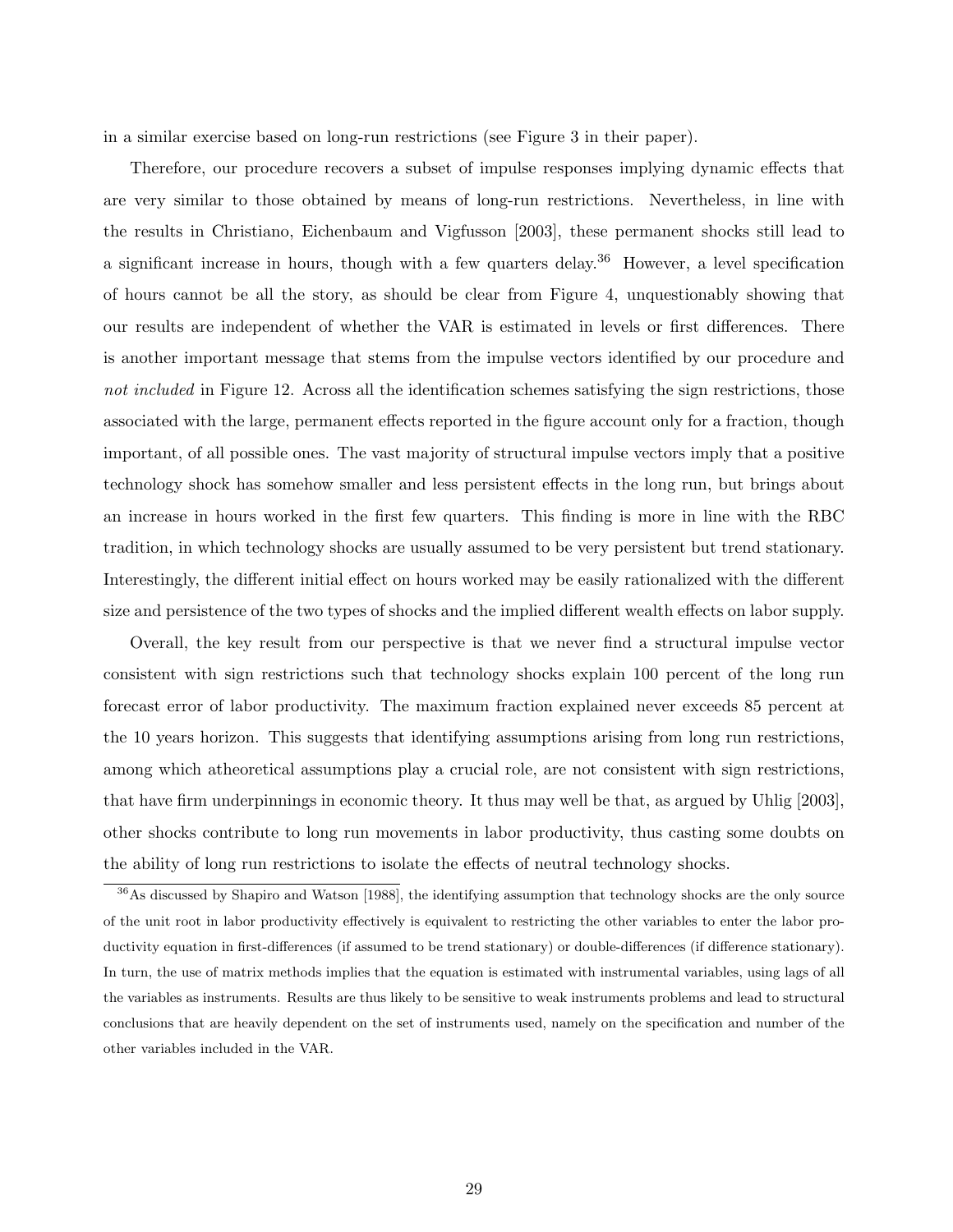#### 6 Concluding remarks

This paper identifies technology shocks in VAR models of the United States, Japan and Germany by means of restrictions on the sign of impulse responses, derived from an explicit, uniform prior on the parameters of a class of dynamic general equilibrium models. Technology shocks are found to entail a significant and persistent increase in labor productivity, real wage, consumption, investment and output; hours worked increase with a humped-shape pattern. In addition, the view that technology shocks play a substantial role in accounting for business cycle fluctuations cannot be rejected, although these shocks leave unexplained most of the variation in hours worked.

This paper has focused on the estimation of impulse responses and variance decompositions to technology shocks. However, a natural question to ask is whether it would possible to draw implications on the parameterizations that are more likely to be associated with relevant features of the density of the estimated impulse responses. This is important as it could shed light on key aspects of the internal propagation mechanism of DSGE models, e.g., whether the fact that consequences of a technology shock resemble those in an RBC model might in reality reflect that the actual economy has various nominal frictions, and monetary policy has successfully mitigated those frictions.

As the exercise was started out by motivating restrictions on impulse responses with a set of model economies, a clear advantage of its approach is the clear link between structural impulse responses and theoretical properties of the models. Therefore, if the (highly nonlinear) mapping from the model's parameter space into impulse responses could be inverted, it would be possible to map the posterior density of impulse responses back into posterior densities of structural parameters. There are, however, several nontrivial aspects of this task, due to the fact that we would be trying to form our inference from a vector-valued function of a vector of parameters, with the dimensionality of both vectors quite high. Hence, an interesting issue for future research would be to compute the likelihood of a vector of impulse responses and estimate the posterior distribution of the parameters of the underlying DSGE model, perhaps suitably adapting methods such as the Sequential Monte Carlo algorithm of Fernández-Villaverde and Rubio-Ramírez [2004].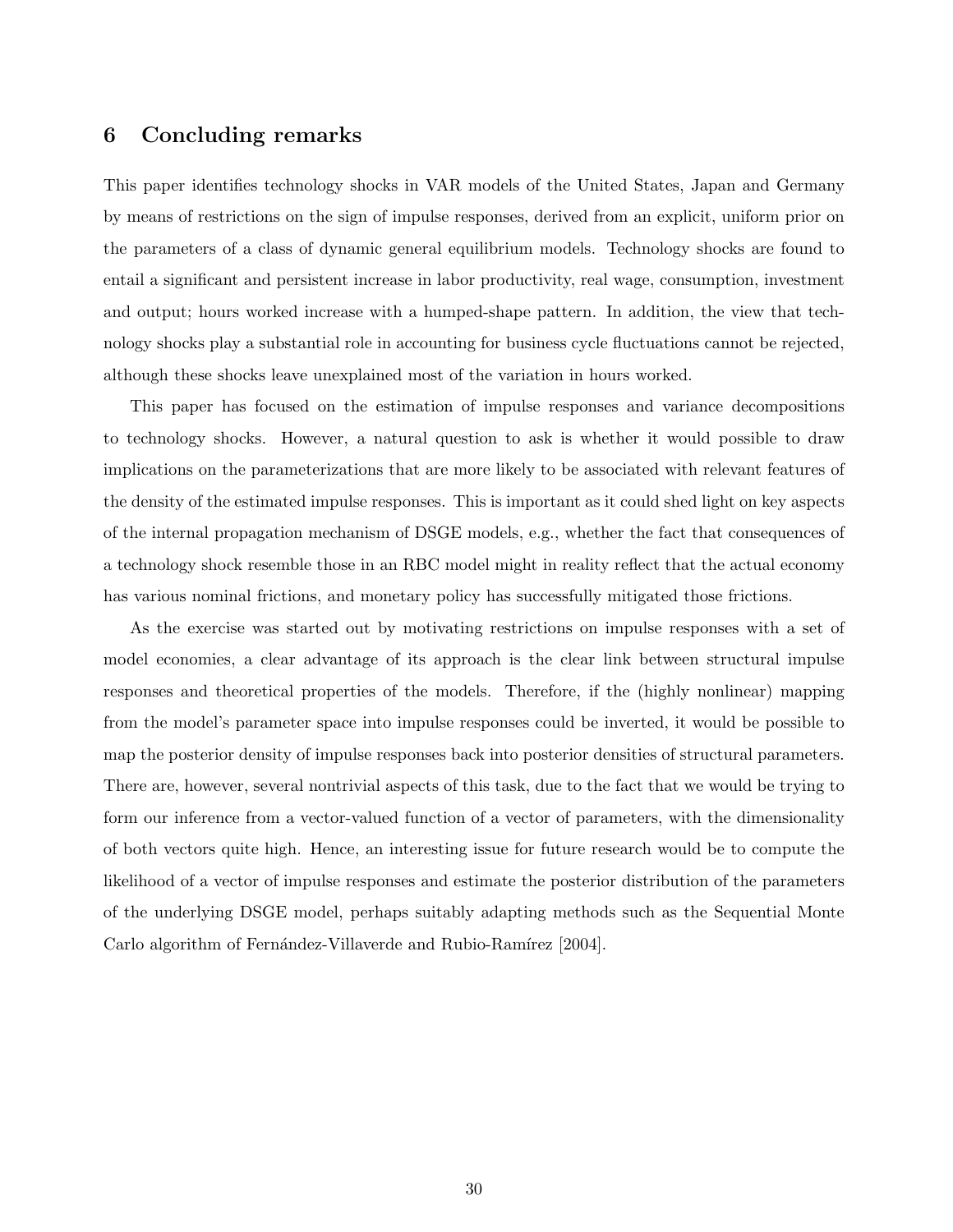#### References

- [1] Basu, S., J. G. Fernald and M. S. Kimball [1998], "Are technology improvements contractionary?", International Finance Discussion Paper, No. 625.
- [2] Barth, M. J. and V. A. Ramey [2002], "The Cost Channel Of Monetary Transmission", NBER Macroeconomic annuals 2001, Cambridge, Mit Press, pp. 199-240
- [3] Baxter, M. and R. G. King [1999], "Measuring business cycles: approximate band-pass filters for economic time series", Review of Economics and Statistics, Vol. 81, No. 4, pp. 575-593.
- [4] Bernanke, B. and I. Mihov [1998], "Measuring monetary policy", Quarterly Journal of Economics, Vol. 113, No. 3, pp. 869-902.
- [5] Bils, M. and P. J. Klenow [2002], "Some evidence on the importance of sticky prices", NBER Working Paper, No. 9069.
- [6] Canova, F. [2002], "Validating monetary DSGE models through VARs", CEPR Discussion Paper, No. 3442.
- [7] Canova, F. and G. De Nicoló [2002], "Monetary disturbances matter for business cycle fluctuations in the G7", Journal of Monetary Economics, Vol. 49, No. 6, pp. 1131-1159.
- [8] Chari, V. V., P. J. Kehoe and E. McGrattan [2004], "Are Structural VARs Useful Guides for Developing Business Cycle Theories", mimeo, Federal Reserve Bank of Minneapolis.
- [9] Christiano, L. J. and M. Eichenbaum [1992], "Current Real Business Cycle Theories and Aggregate Labor Market Fluctuations", American Economic Review, Vol. 82, No. 3, pp. 430-50.
- [10] Christiano, L. J., Eichenbaum, M. and C. Evans [2003], "Nominal rigidities and the dynamic effects of a shock to monetary policy", mimeo, Northwestern University.
- [11] Christiano, L. J., Eichenbaum, M. and R. Vigfusson [2003], "What happens after a technology shock?", mimeo, Northwestern University.
- [12] Clarida, R., Galí, J. and M. Gertler [2000], "Monetary policy rules and macroeconomic stability: evidence and some theory", Quarterly Journal of Economics, Vol. 155, No. 1, pp. 147-180.
- [13] Coogley, T. and J. M. Nason [1994], "Testing the implications of long-run neutrality for monetary business cycle models", Journal of Applied Econometrics, Vol. 9, S37-S70.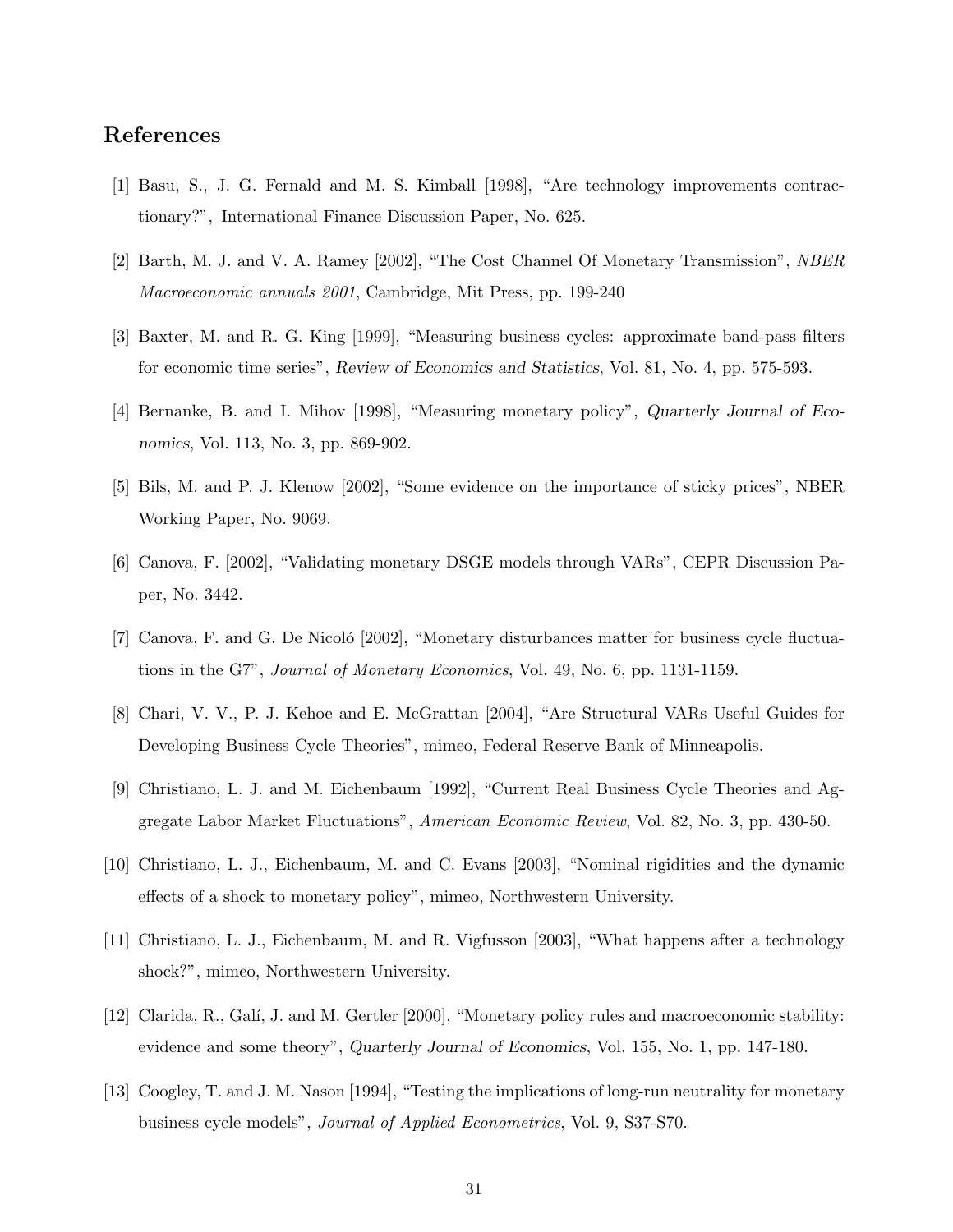- [14] Cooley, F., T. and E. C. Prescott [1995], "Economic growth and business cycle", in F., T., Cooley, ed. Frontiers of Business Cycle Research, Princeton: Princeton University Press.
- [15] Cooley, F., T. and M. Dwyer [1998], "Business cycle analysis without much theory. A look at structural VARs", Journal of Econometrics, Vol. 83, pp. 57-88.
- [16] Cogley, T. and T., J. Sargent [2003], "Drifts and volatilities: monetary policies and outcomes in the post-WWII U.S.", mimeo.
- [17] Erceg, Christopher J., Luca Guerrieri, and Christopher Gust [2004], "Can long run restrictions identify technology shocks?", Federal Reserve Board, mimeo.
- [18] Estima [2000], "RATS User's Guide".
- [19] Faust, J. and E. M. Leeper [1997], "When do long-run identifying restrictions give reliable results?", Journal of Business and Economic Statistics, Vol. 15, No. 3, pp. 345–353.
- [20] Faust, J. [1998], "The robustenss of identified VAR conclusions about money", Carnegie-Rochester Series on Public Policy, Vol. 49, pp. 207-244
- [21] Fernández-Villaverde, J. and J., F. Rubio-Ramírez [2004], "Estimating dynamic equilibrium economies: linear versus nonlinear likelihood", mimeo, University of Philadelphia.
- [22] Francis, N. and V. Ramey [2003], "Is the Technology-Driven Real Business Cycle Hypothesis Dead? Shocks and Aggregate Fluctuations Revisited", mimeo, University of California, San Diego.
- [23] Fisher, J. D. M. [2002], "Technology shocks matter", Working Paper Federal Reserve Bank of Chicago, No. 2002-14.
- [24] Galí, J. [1999], "Technology, employment, and the business cycle: Do technology shocks explain aggregate fluctuations?", American Economic Review, Vol. 89, No. 1, pp. 249–271.
- [25] Galí, J., J. D. López-Salido and J. Vallés [2003], "Technology shocks and monetary policy: assessing the Fed's performance", Journal of Monetary Economics, Vol. 50, pp. 723–743.
- [26] Gal´ı, J. and P. Rabanal [2004], "Technology shocks and aggregate fluctuations: How well does the RBC model fit postwar U.S. data?", forthcoming in NBER Macroeconomic annuals 2004.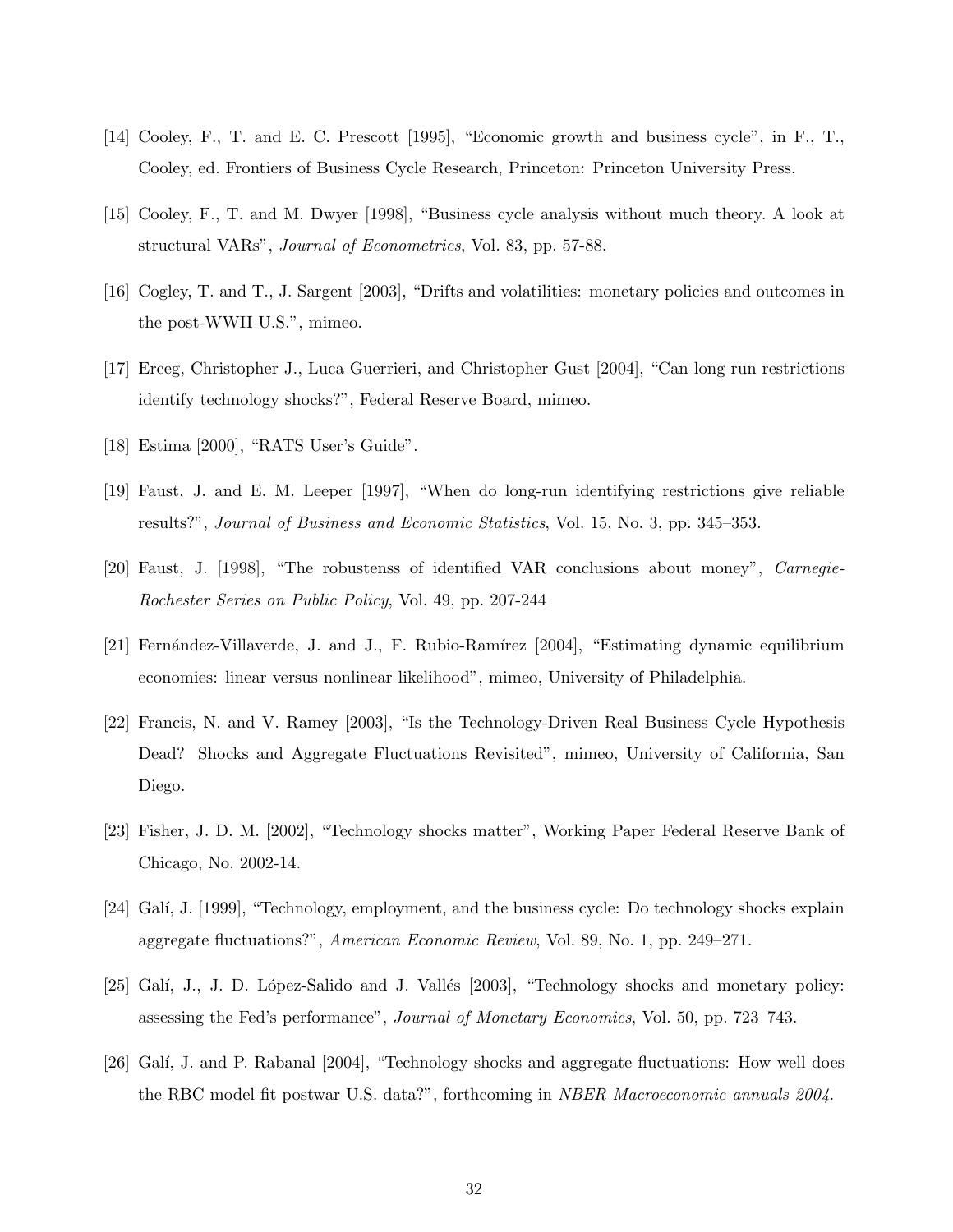- [27] Giannone, D., Reichlin, L. and L. Sala [2002], "VARs, common factors and the empirical validation of equilibrium business cycle models", mimeo, ECARES, Université Libre de Bruxelles and IGIER - Universitá Bocconi.
- [28] Greenwood, J., Z. Hercowitz and G. W. Huffman [1988], "Investment, Capacity Utilization, and the Real Business Cycle", American Economic Review, Vol. 78, No. 3, pp. 402-417.
- [29] Greenwood, J., Z. Hercowitz and P. Krusell [2000], "The Role of Investment-Specific Technical Change in the Business Cycle", European Economic Review, Vol. 44, pp. 402-417.
- [30] Hamilton, J. D. [1994], Time Series Analysis, Princeton: Princeton University Press.
- [31] King, R. and S. T. Rebelo [1999], "Resuscitating the Real Business Cycle," in J. Taylor and M. Woodford, eds., Handbook of Macroeconomics, Amsterdam: North-Holland.
- [32] Kydland, F., E. [1984], "Labor force heterogeneity and the business cycle", Carnegie-Rochester Conference Series on Public Policy, Vol. 21, pp. 173-208.
- [33] Kydland, F., E. [1995], "Business cycles and aggregate labor market fluctuations", in T. F. Cooley Frontiers of Business Cycle Research, Princeton: Princeton University Press.
- [34] Kydland, F., E. and E. C. Prescott [1982], "Time to build and aggregate fluctuations", Econometrica, Vol. 45, pp. 329-359.
- [35] Jones, J. B., [2002], "Has fiscal policy helped stabilize the postwar U.S. economy?", Journal of Monetary Economics, 49, pp. 709-746.
- [36] Lubik, T.A. and F. Schorfheide [2004], "Testing for indeterminacy: an application to U.S. monetary policy", American Economic Review, Vol. 94, No. 1, pp. 190-217.
- [37] McGrattan, E.R. [1994], "The macroeconomic effects of distortionary taxation", *Journal of* Monetary Economics, Vol. 33, pp. 573-601.
- [38] McGrattan, E., R. [2004], Comment on Galí, J. and P. Rabanal "Technology shocks and aggregate fluctuations: How well does the RBC model fit postwar U.S. data?", Research Department Staff Report No. 338, Federal Reserve Bank of Minneapolis; forthcoming in NBER Macroeconomic annual 2004.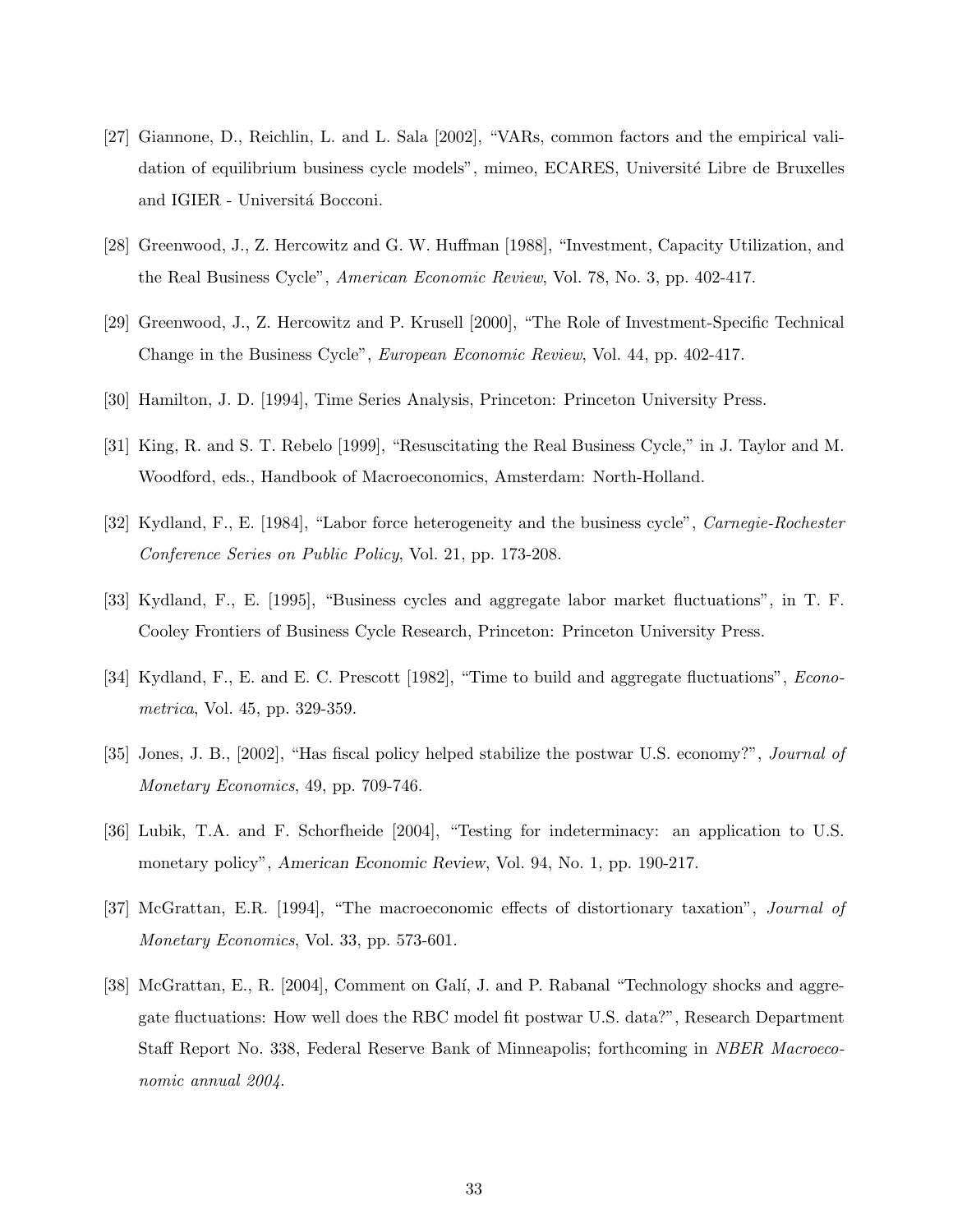- [39] Phillips, P. C. B. [1991], "To criticize the critics: an objective Bayesian analysis of stochastic trends", Journal of Applied Econometrics, Vol. 6, pp. 333-364.
- [40] Prescott, E.C. [1986], "Theory ahead of business-cycle measurement", Carnegie-Rochester Conference Series on Public Policy, Vol. 25, pp. 11-44.
- [41] Ramey, V. [2004], Comment on Galí, J. and P. Rabanal "Technology shocks and aggregate fluctuations: How well does the RBC model fit postwar U.S. data?", forthcoming in NBER Macroeconomic annual 2004.
- [42] Shapiro, M.D. and M.W. Watson [1988], "Sources of business cycle fluctuations,", NBER Macroeconomics annual 1988, pp. 111-48.
- [43] Shea, J. [1998], "What do technology shocks do?", NBER Working Paper, No. 6632.
- [44] Sims, C., A. and T. Zha [2004], "Were there regime switches in US monetary policy", mimeo.
- [45] Smets, F. and R. Wouters [2003], "An estimated DSGE model of the euro area", Journal of the European Economic Association, Vol. 1, No. 5, pp. 1123-1175.
- [46] Stock, J.H. and M.W. Watson [2002], "Has the business cycle changed and why?", NBER Macroeconomics annual 2002, pp. 159-218.
- [47] Uhlig, H. [2001], "What are the effects of monetary policy on output? Results from an agnostic identification procedure", Tilburg University, Center for Economic Research Discussion Paper, No. 28.
- [48] Uhlig, H. [2003], "Do technology shocks lead to a fall in total hours worked?", Journal of the European Economic Association, Vol. 2, No. 2-3, pp. 361-371.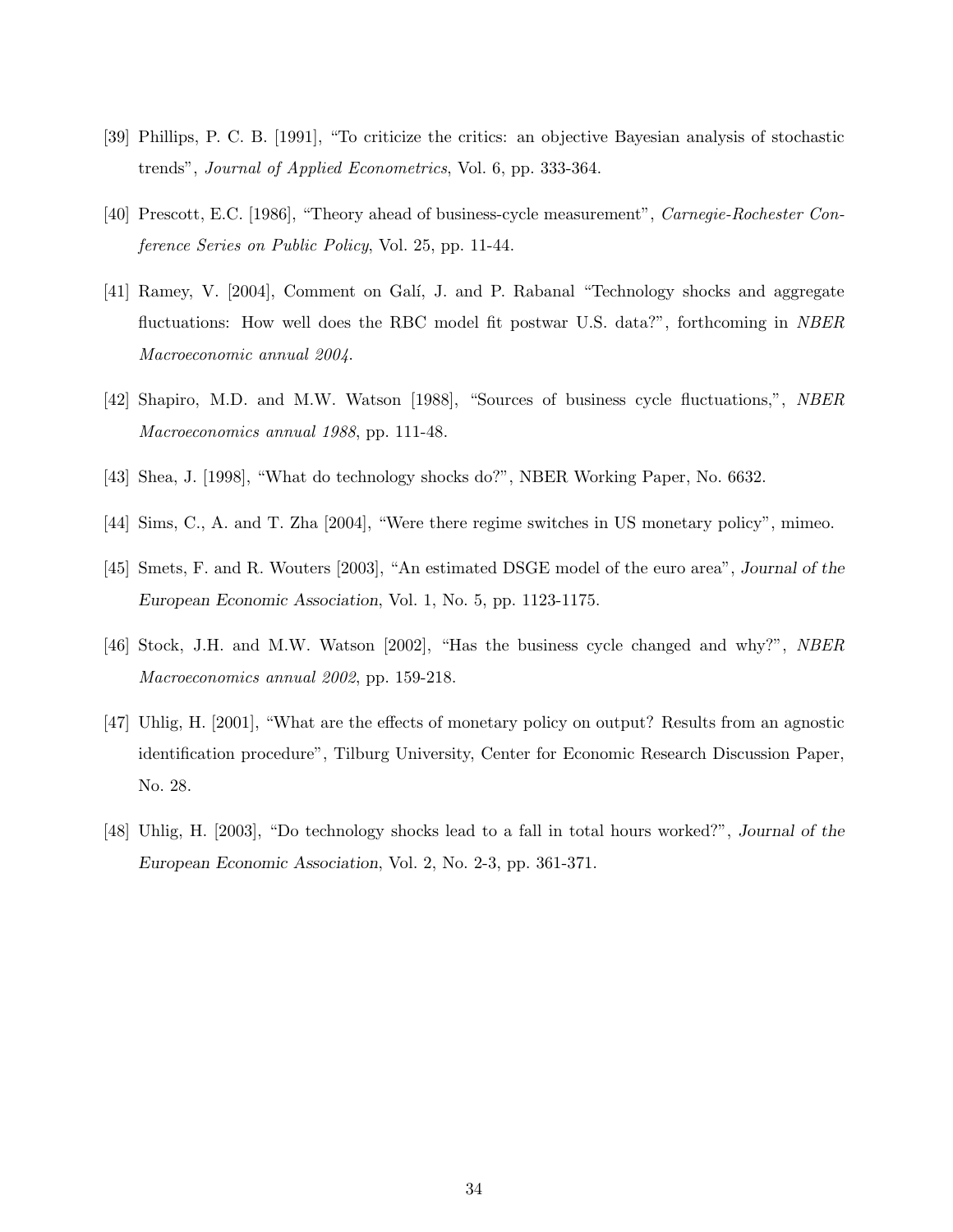#### Appendix: description of the data

#### United States

Labor productivity: index of output per hour, non-farm business sector (Bureau Labor Statistics, BLS).

Hours worked: index of total hours worked, non-farm business sector (BLS).

Real wage: real hourly compensation, non-farm business sector (BLS).

Consumption: personal consumption expenditures, billions of chained (1996) dollars (Bureau Ecopnomic Analysis, BEA).

Investment: gross private capital formation, billions of chained (1996) dollars (BEA).

Short-term interest rate: Federal funds rate (Federal Reserve Bank of St. Louis).

Inflation: quarterly changes in the implicit GDP deflator (BEA)

#### Japan

Labor productivity: ratio between private real GDP (OECD) and total hours worked in nonagricultural private business (source International Labor Office, ILO, for weekly hours worked and Bank for International Settlements, BIS, for employment of employees).

Real wage: wage rates in non-agricultural economy (BIS) deflated with the implicit GDP deflator (OECD).

Consumption: private consumption in 1995 yen (OECD).

Investment is gross private capital formation in 1995 yen (OECD).

The series for private consumption and investment in 1995 base are available only from 1980. For the period before the series are constructed using the growth rates from the series in 1990 base.

The short-term interest rate is the 3-month money-market repo rate (BIS).

Inflation: quarterly changes in the implicit GDP deflator (BIS).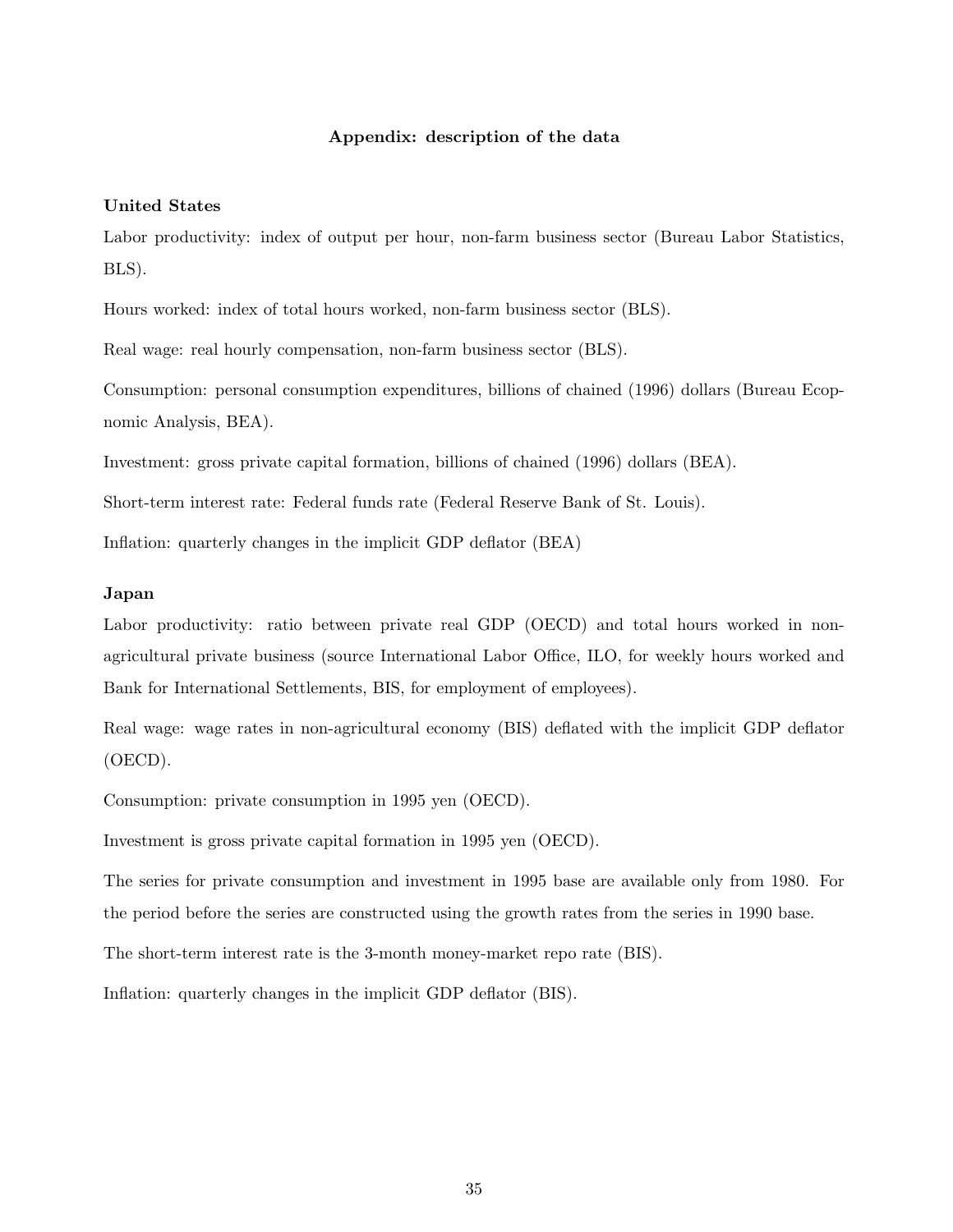#### West Germany

Labor productivity: gross domestic product per man-hour at 1991 prices (BIS).

Total hours worked: product of weekly hours (source ILO) and employment of employees (BIS).

Real wage: nominal hourly compensation in private business (BLS) deflated with the implicit GDP deflator (BIS).

Consumption: private consumption in 1991 DM (BIS). Investment: gross private fixed capital formation in 1991 DM (BIS).

The short-term interest rate is the 3-month money-market rate (BIS).

Inflation: quarterly changes in the implicit GDP deflator (BIS).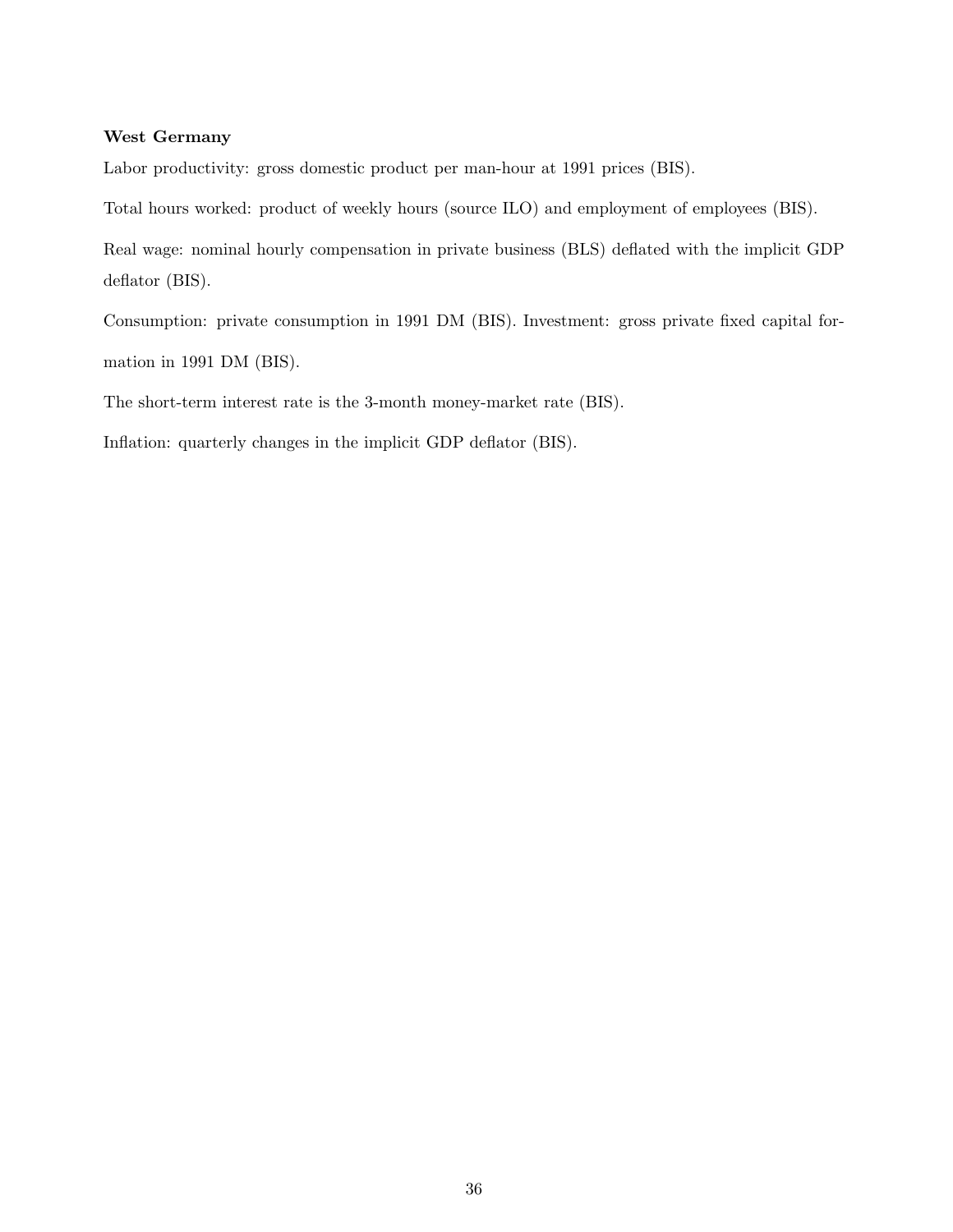| parameter        | low     | up    | mean   |
|------------------|---------|-------|--------|
| b                | 0.985   | 0.995 | 0.99   |
| $\sigma_c$       | 1.0     | 10.0  | 5.50   |
| $\sigma_l$       | 0.0     | 10.0  | 5.0    |
| $\boldsymbol{h}$ | 0.0     | 0.8   | 0.4    |
| $\chi$           | 0.0     | 5.0   | 2.5    |
| $\xi_p$          | 0.0     | 0.8   | 0.405  |
| $\gamma_p$       | 0.0     | 1.0   | 0.5    |
| $\xi_w$          | 0.0     | 0.8   | 0.405  |
| $\gamma_w$       | 0.0     | 1.0   | 0.5    |
| $\lambda_w$      | 0.0     | 1.0   | 0.5    |
| $\psi$           | 0.0     | 50.0  | 25.0   |
| $\rho_r$         | 0.0     | 0.99  | 0.495  |
| $\rho_y$         | $-0.25$ | 0.25  | 0.0    |
| $\rho_{\pi}$     | 1.1     | 2.0   | 1.55   |
| $\rho_z$         | 0.75    | 0.999 | 0.8495 |
| $\rho_i$         | 0.75    | 0.999 | 0.8495 |

Table. 1 Parameters ranges

Table. 2 Sign restrictions on VAR variables

| Variable       | Horizon in quarters |
|----------------|---------------------|
| $lp_k \geq 0$  | $k = 1, , 20$       |
| $w_k \geq 0$   | $k = 3, , 20$       |
| $i_k\geq 0$    | $k = 1, , 10$       |
| $y_k \geq 0$   | $k = 1, , 10$       |
| $c_k \geq 0$   | $k = 1, , 5$        |
| $h_k \leq 0$   | $k = 1, , 20$       |
| $\pi_k \leq 0$ | $k = 1, , 20$       |
| $r_k \leq 0$   | $k = 1, , 20$       |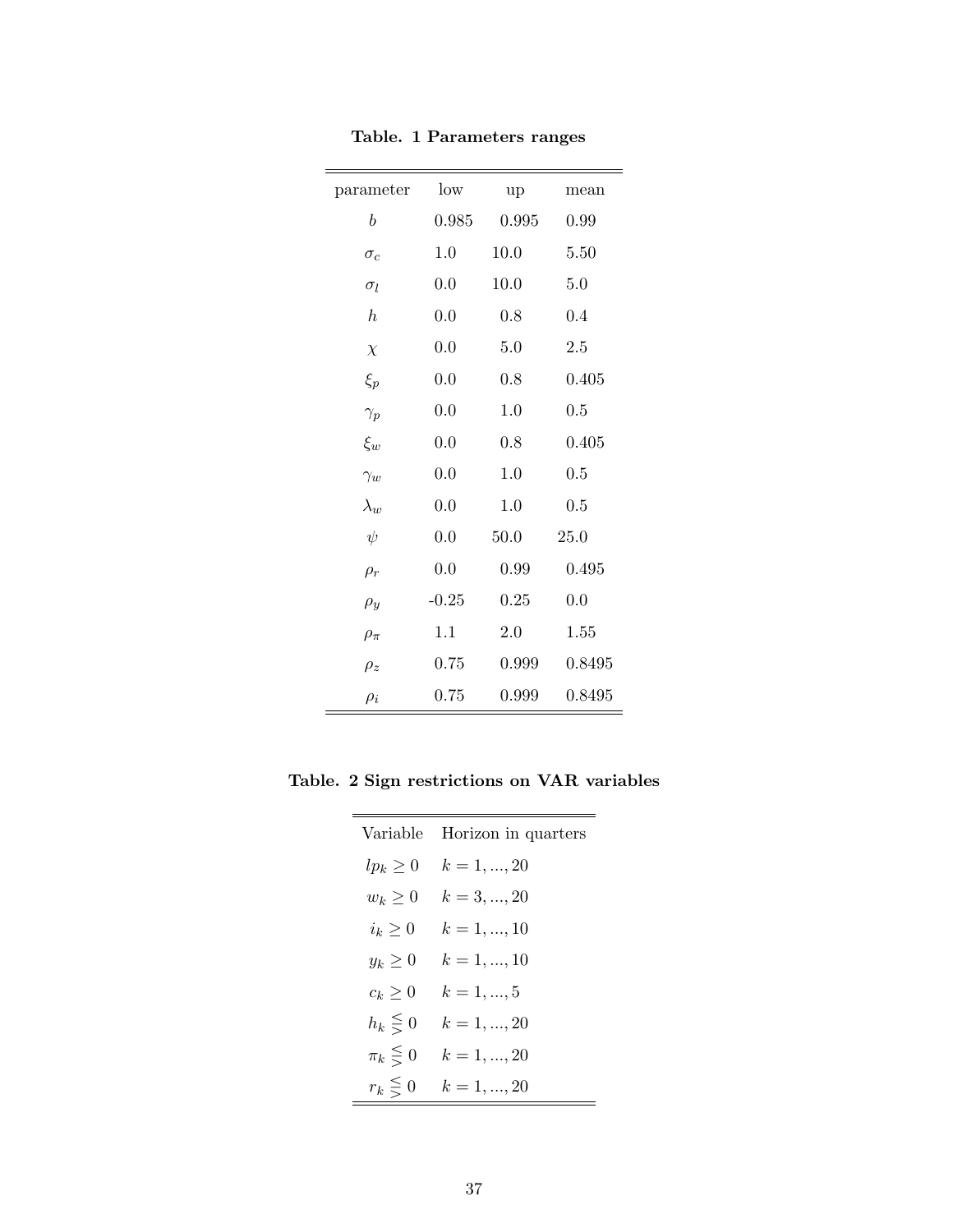| Model's parameters |       |
|--------------------|-------|
| $\alpha$           | 0.33  |
| $\delta$           | 0.025 |
| $\beta$            | 0.99  |
| $\sigma_c$         | 1.00  |
| $\sigma_l$         | 0.80  |
| $\boldsymbol{h}$   | 0.80  |
| $\chi$             | 5.00  |
| $\xi_p$            | 0.80  |
| $\gamma_p$         | 0.50  |
| $\xi_w$            | 0.80  |
| $\gamma_w$         | 0.50  |
| $\lambda_w$        | 0.20  |
| $\psi$             | 0.005 |
| $\rho_r$           | 0.75  |
| $\rho_y$           | 0.20  |
| $\rho_{\pi}$       | 1.45  |
| $\rho_z$           | 0.95  |
| $\sigma_z$         | 0.003 |
| trend              | 1.004 |

Table. 3 Parameters for generating simulated time series

 $\equiv$ 

 $\overline{\phantom{a}}$ 

#### Measurement error

| serial correlation | 0.50           |                 |
|--------------------|----------------|-----------------|
|                    | l p            | $0.5 * 10^{-4}$ |
|                    | $\overline{w}$ | $0.5 * 10^{-4}$ |
|                    | $h_{\cdot}$    | $0.5 * 10^{-4}$ |
| standard deviation | $\dot{i}$      | $3.5 * 10^{-4}$ |
|                    | $\epsilon$     | $0.5 * 10^{-4}$ |
|                    | $\pi$          | $0.2 * 10^{-5}$ |
|                    | r              | $0.2 * 10^{-5}$ |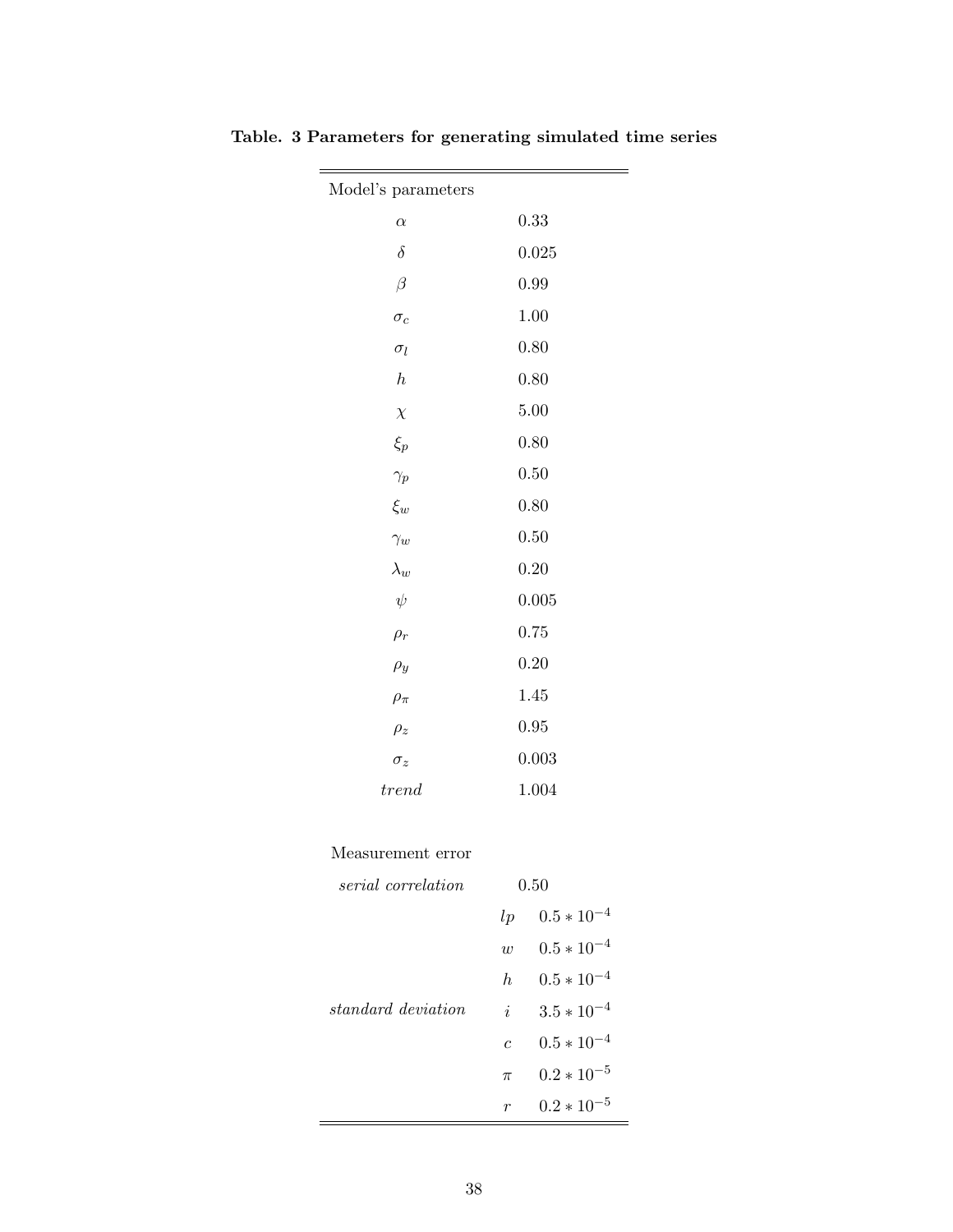

Fig. 1A Impulse responses to positive technology shock: RBC prior

 $--$  median  $--$  2.5, 97.5 percentiles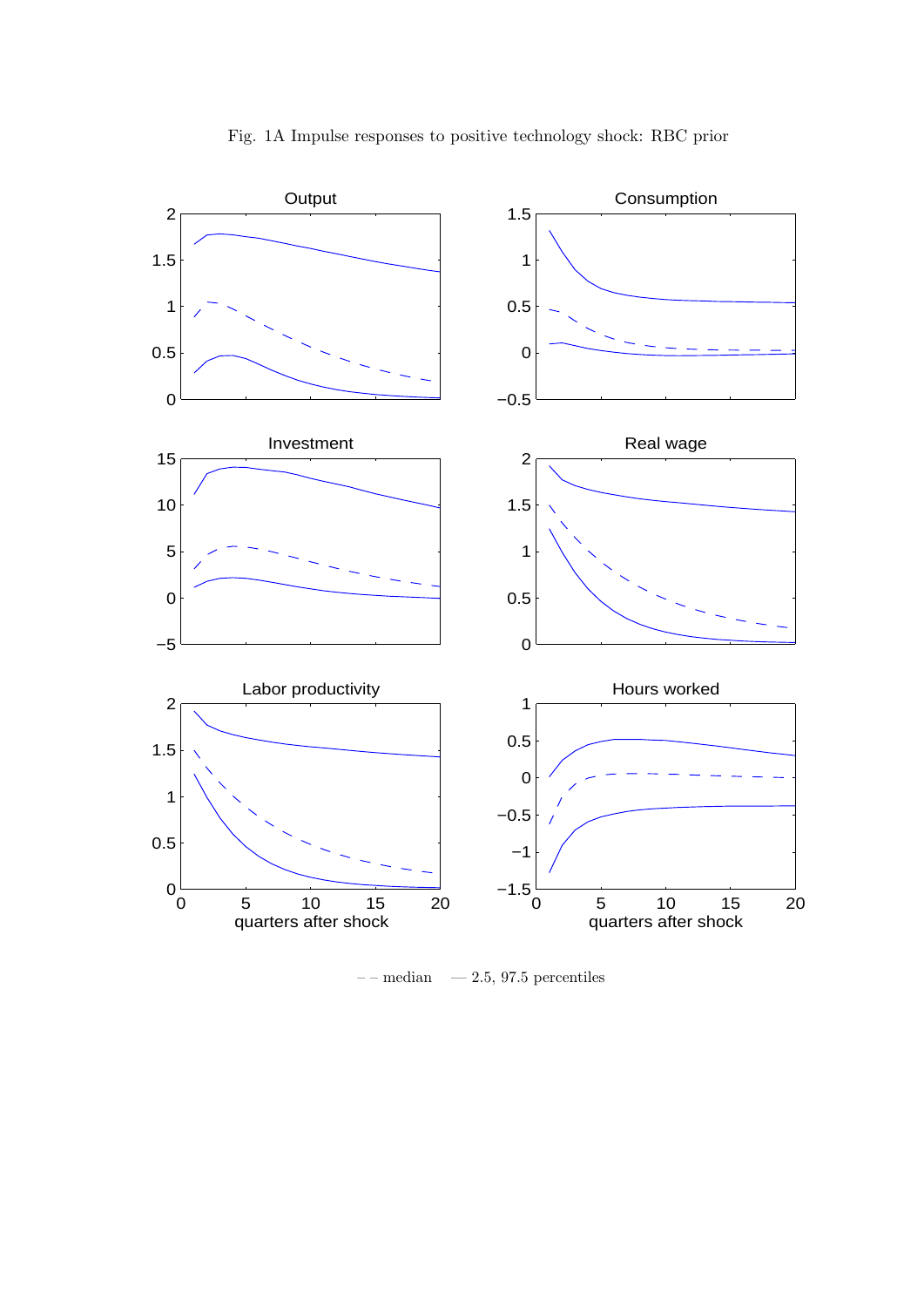

 $---$  median  $---$  2.5, 97.5 percentiles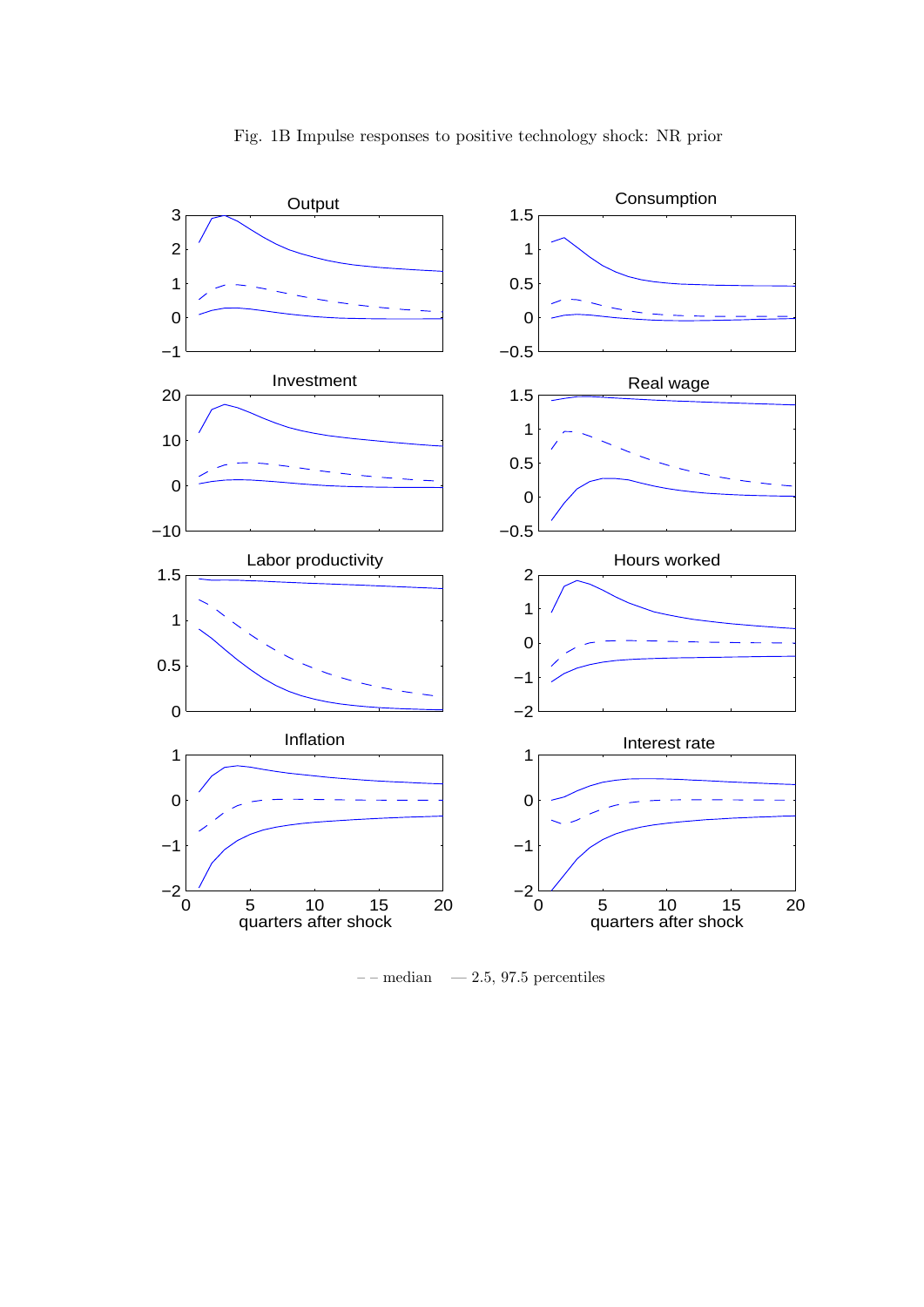

Fig. 1C Impulse responses to a positive investment efficiency shock: RBC prior

 $---$  median  $---$  2.5, 97.5 percentiles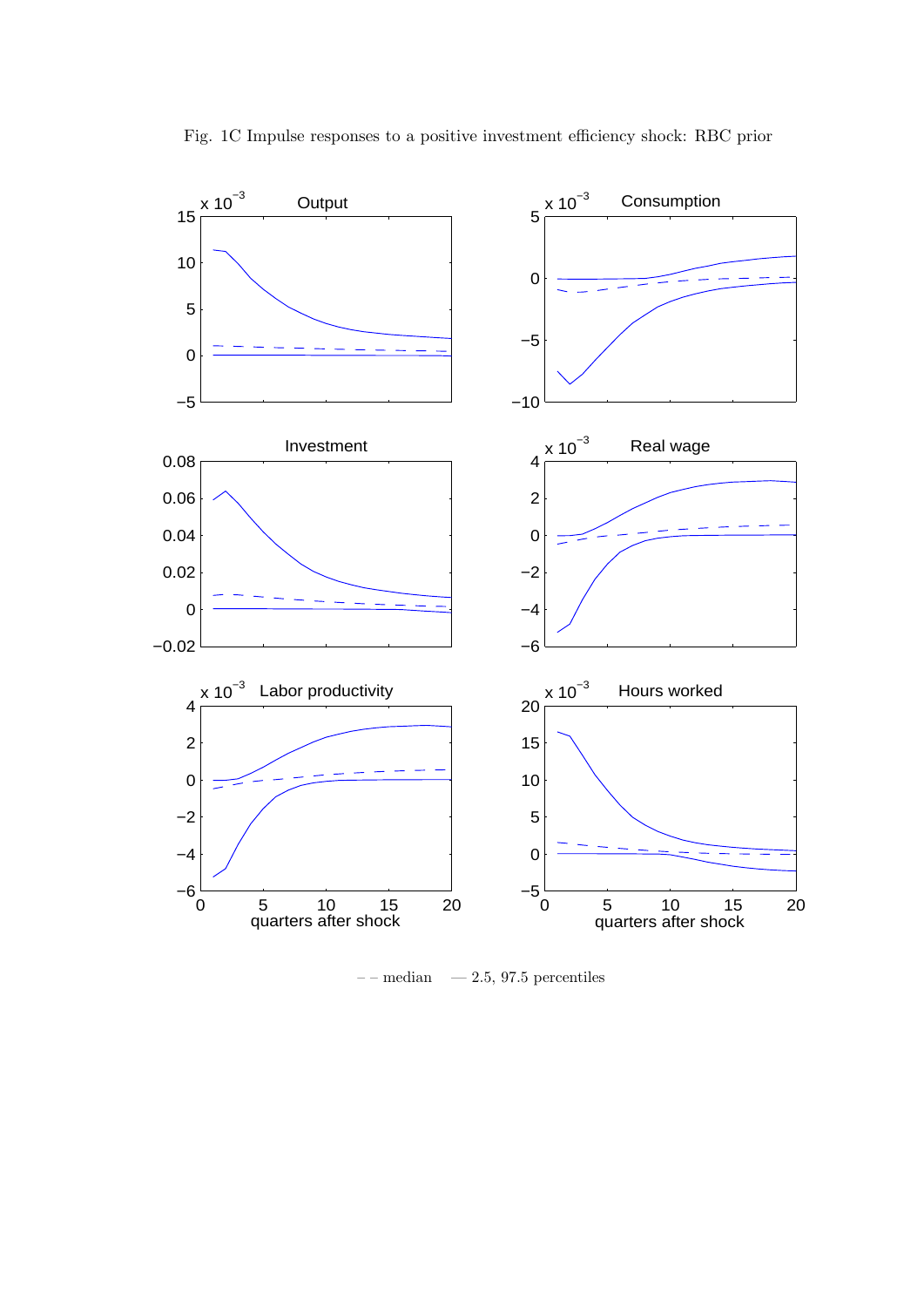

Fig. 1D Impulse responses to a positive investment efficiency shock: NR prior

 $---$  median  $---$  2.5, 97.5 percentiles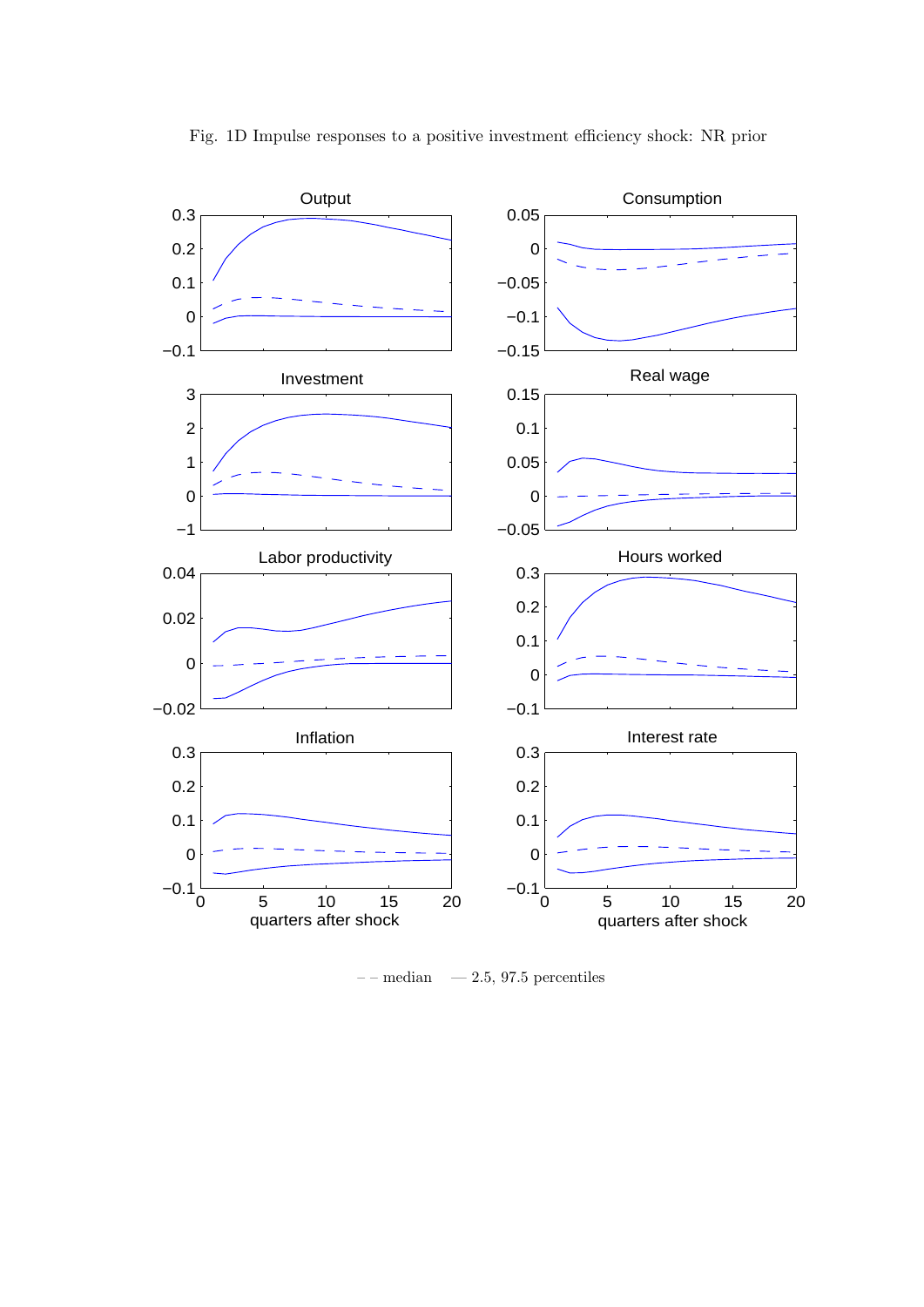

Fig. 2 Impulse responses to positive technology shock: United States Benchmark specification<sup> $a$ </sup>

— median  $-16$ , 84 percentiles — – – 5, 95 percentiles

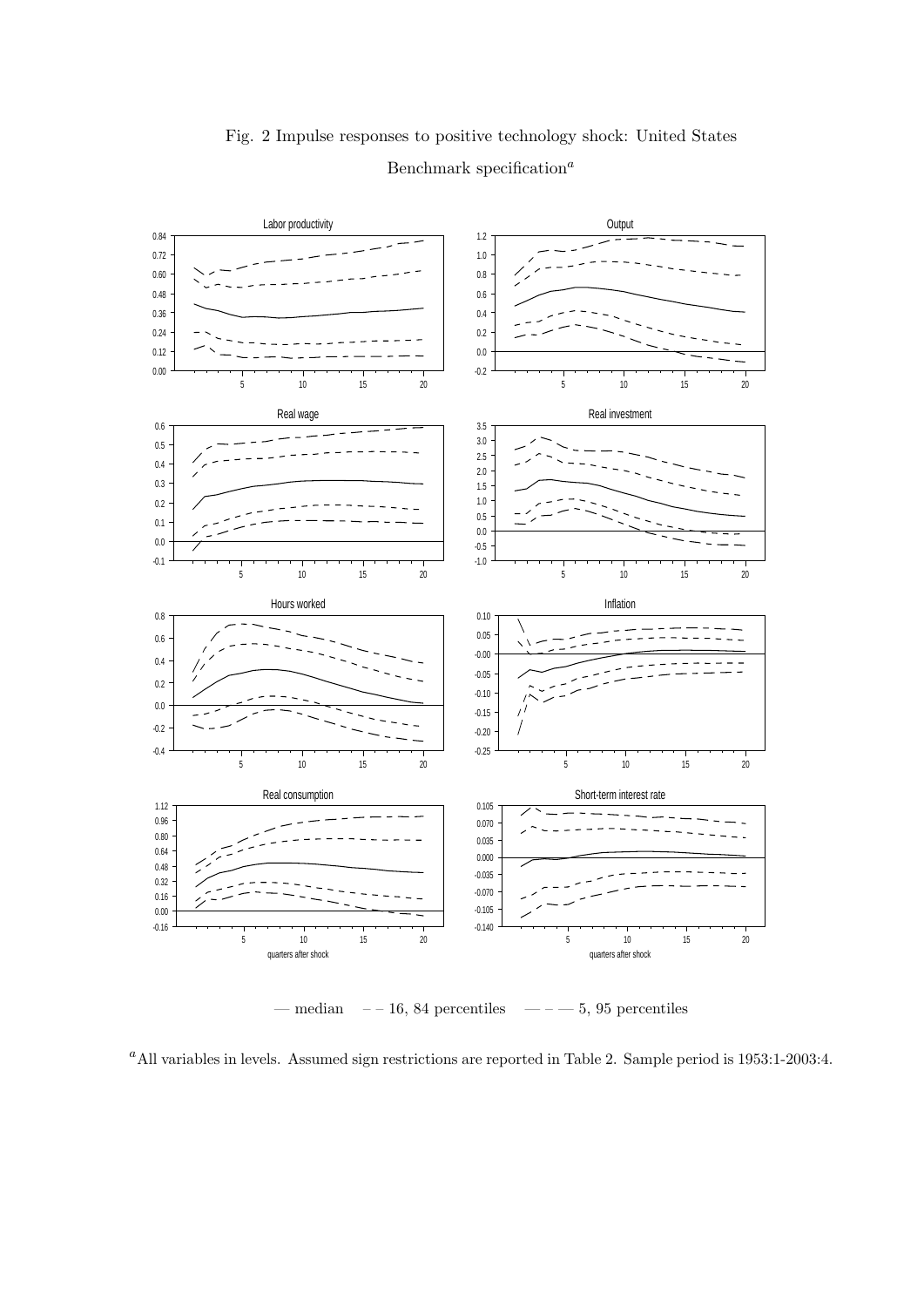

Fig. 3 Contribution of technology shocks to forecast variance: United States Benchmark specification<sup> $a$ </sup>

— median  $-16$ , 84 percentiles — – – 5, 95 percentiles

<sup>a</sup>All variables in levels. Assumed sign restrictions are reported in Table 2. Sample period is 1953:1-2003:4.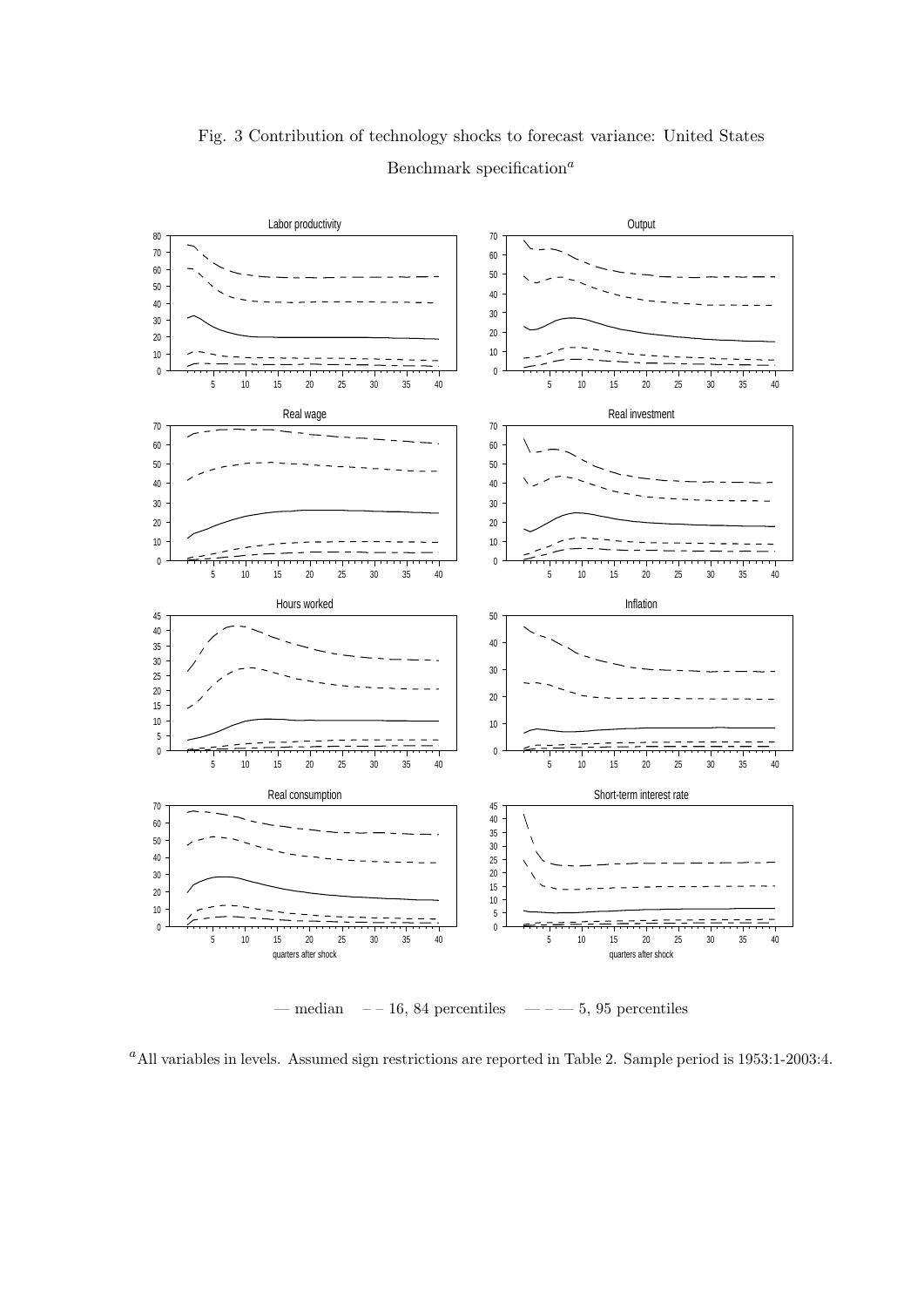

## Fig. 4 Impulse responses to positive technology shock: United States Difference specification<sup>a</sup>

— median  $-16$ , 84 percentiles — – – 5, 95 percentiles

<sup>a</sup>All variables, except the Federal funds rate and inflation, are in first differences. Assumed sign restrictions are reported in Table 2. Sample period is 1953:1-2003:4.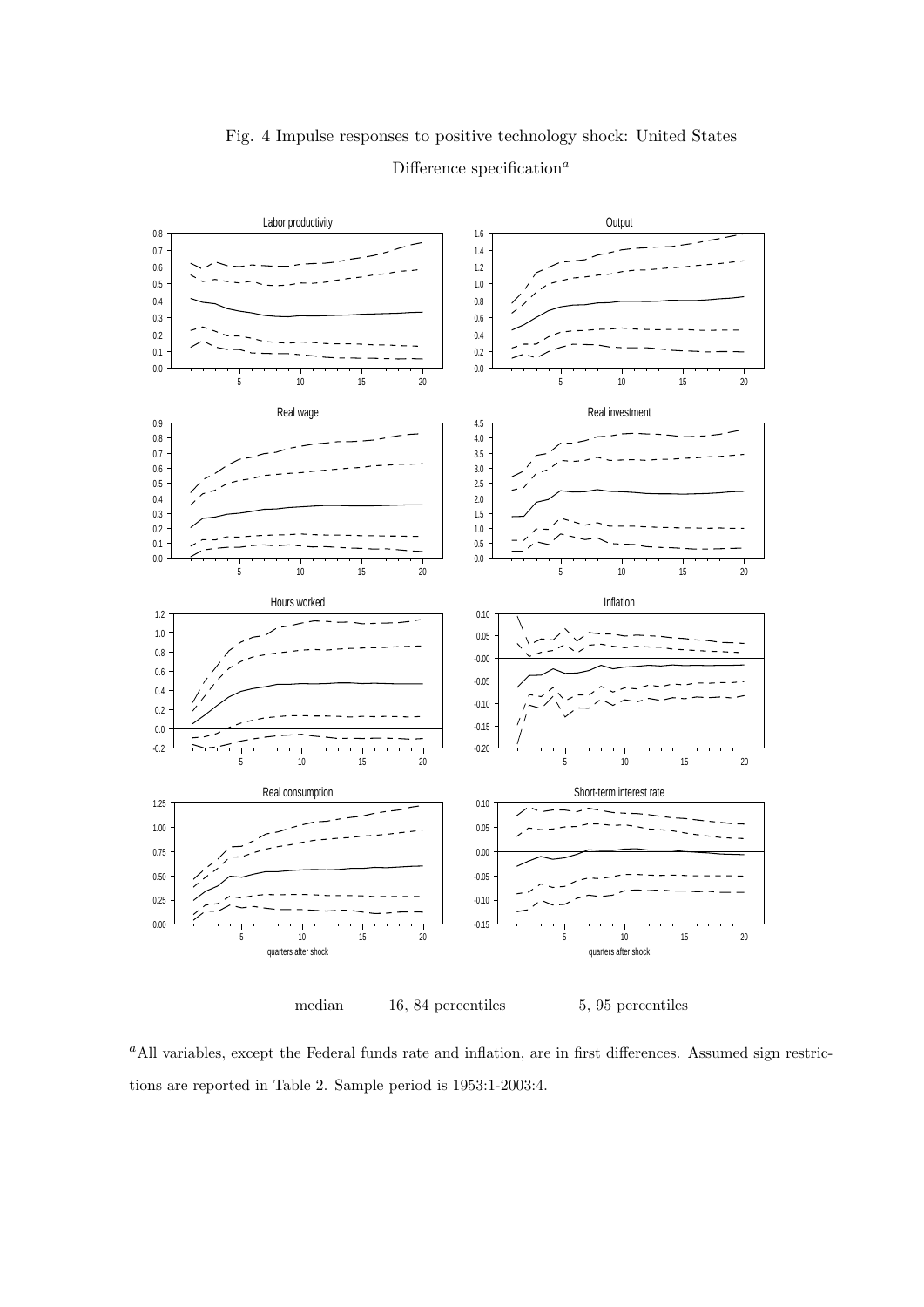

Fig. 5 Impulse responses to positive technology shock: United States The effect of identification uncertainty only<sup> $a$ </sup>

— median  $-16$ , 84 percentiles —  $-5$ , 95 percentiles

<sup>a</sup>All variables in levels. Assumed sign restrictions are reported in Table 2. Sample period is 1953:1-2003:4. The reduced form of the VAR and the covariance matrix are fixed at their OLS-ML estimates.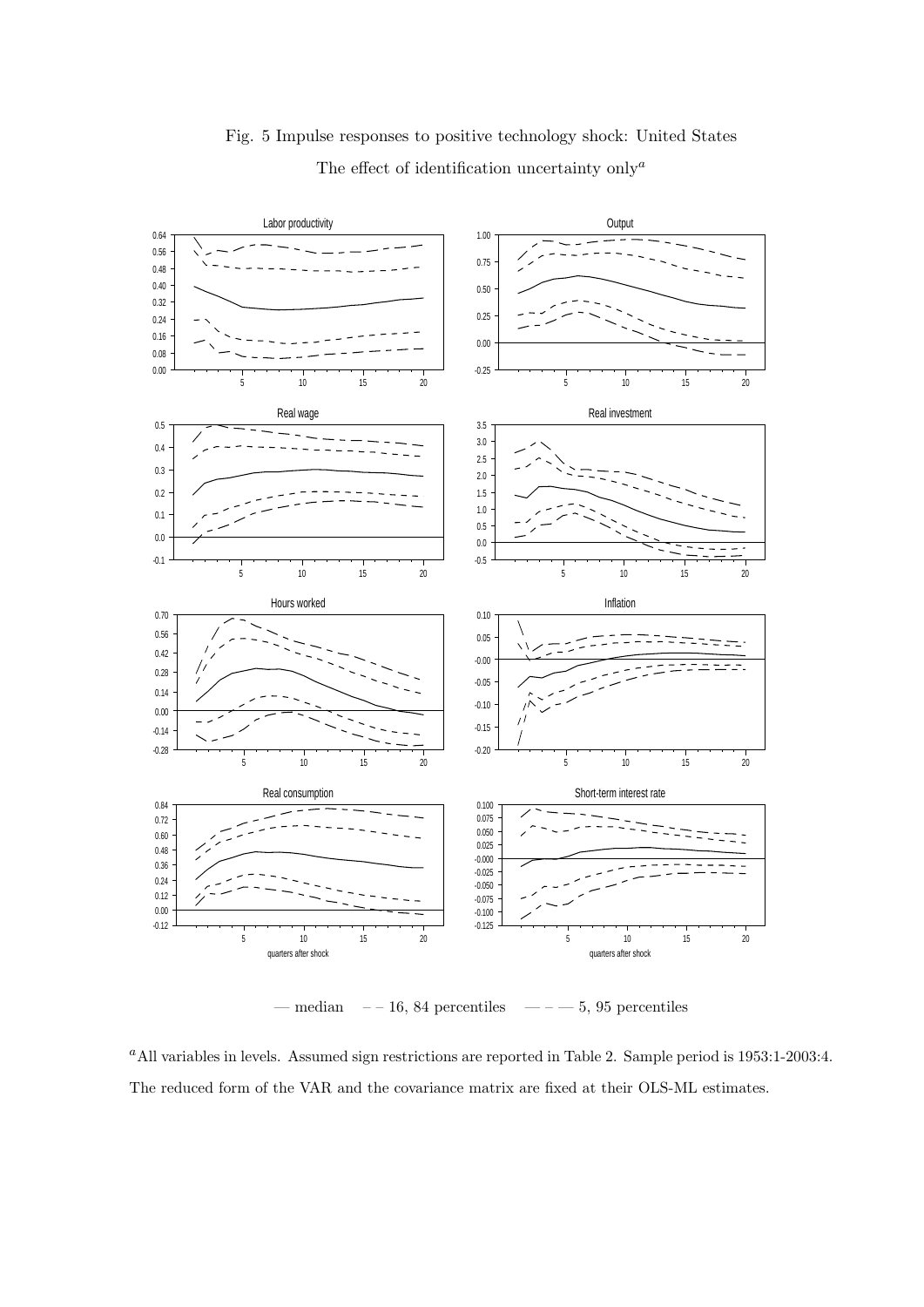

## Fig. 6A Impulse responses to positive technology shock: United States Pre-1979:2 period<sup>a</sup>

— median  $-16$ , 84 percentiles — – – 5, 95 percentiles

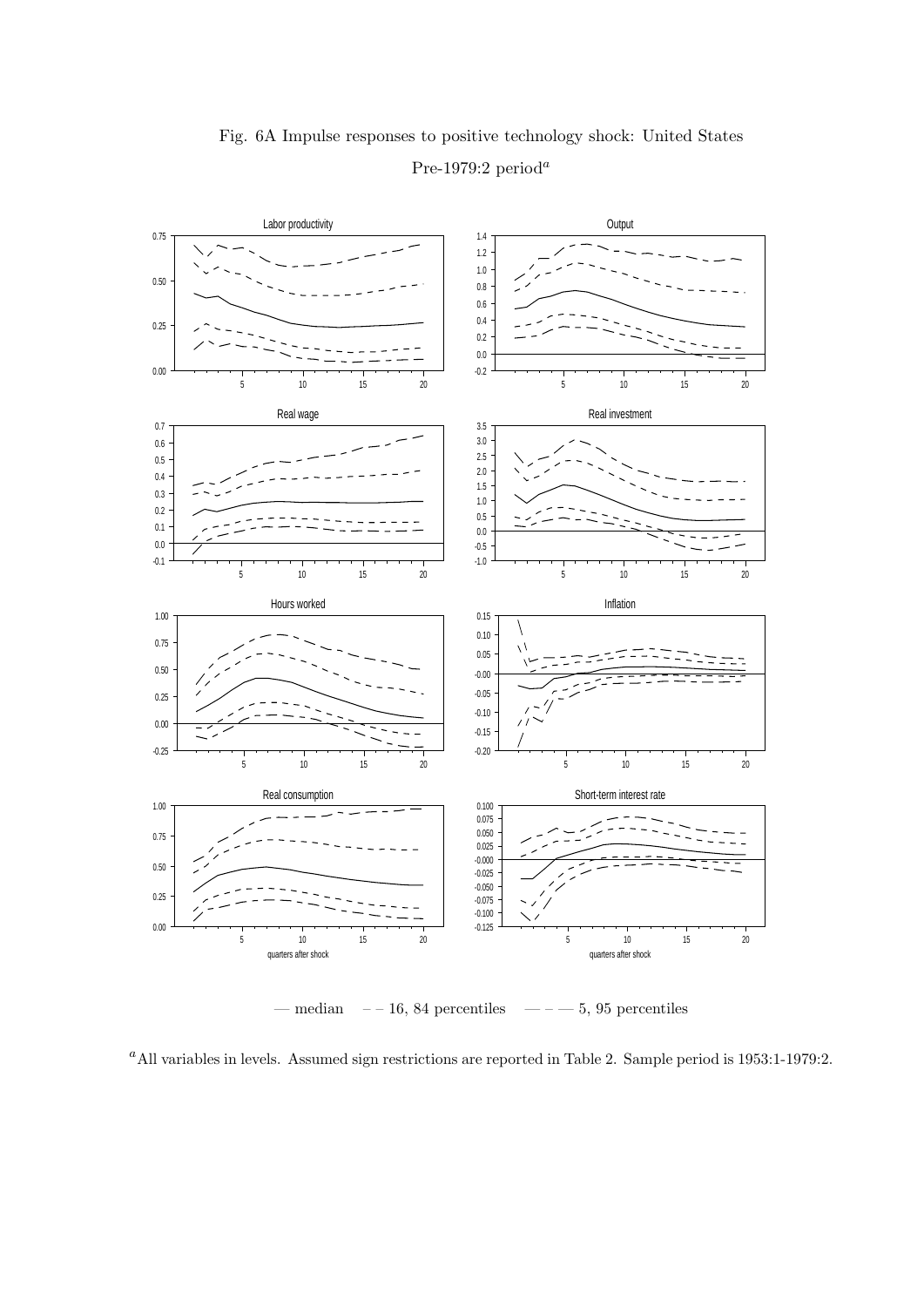

## Fig. 6B Impulse responses to positive technology shock: United States Post-1983:1 period<sup>a</sup>

— median  $-16$ , 84 percentiles — – – 5, 95 percentiles

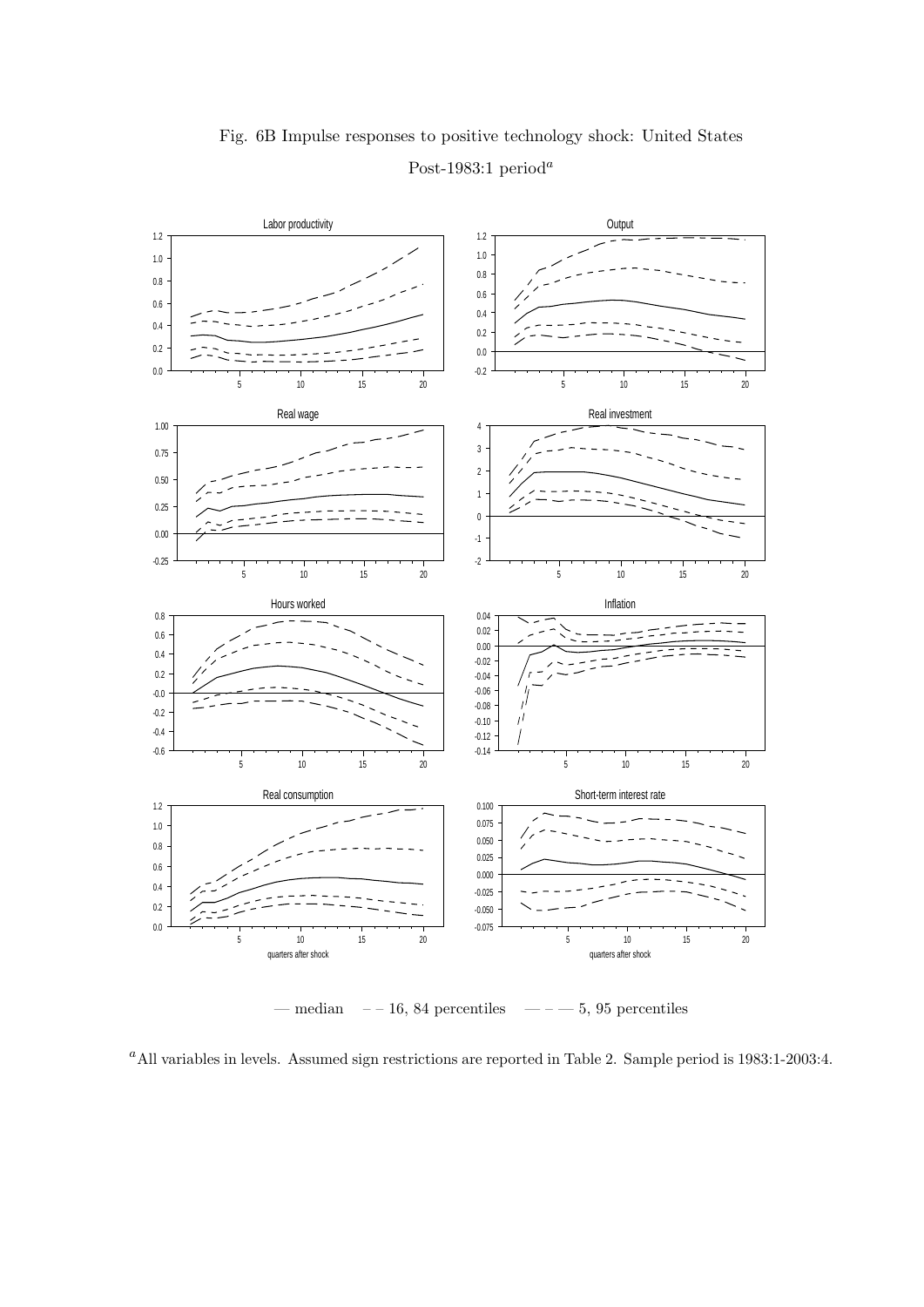

## Fig. 7A Impulse responses to positive technology shock: Japan Benchmark specification<sup> $a$ </sup>

— median  $-16$ , 84 percentiles — – – 5, 95 percentiles

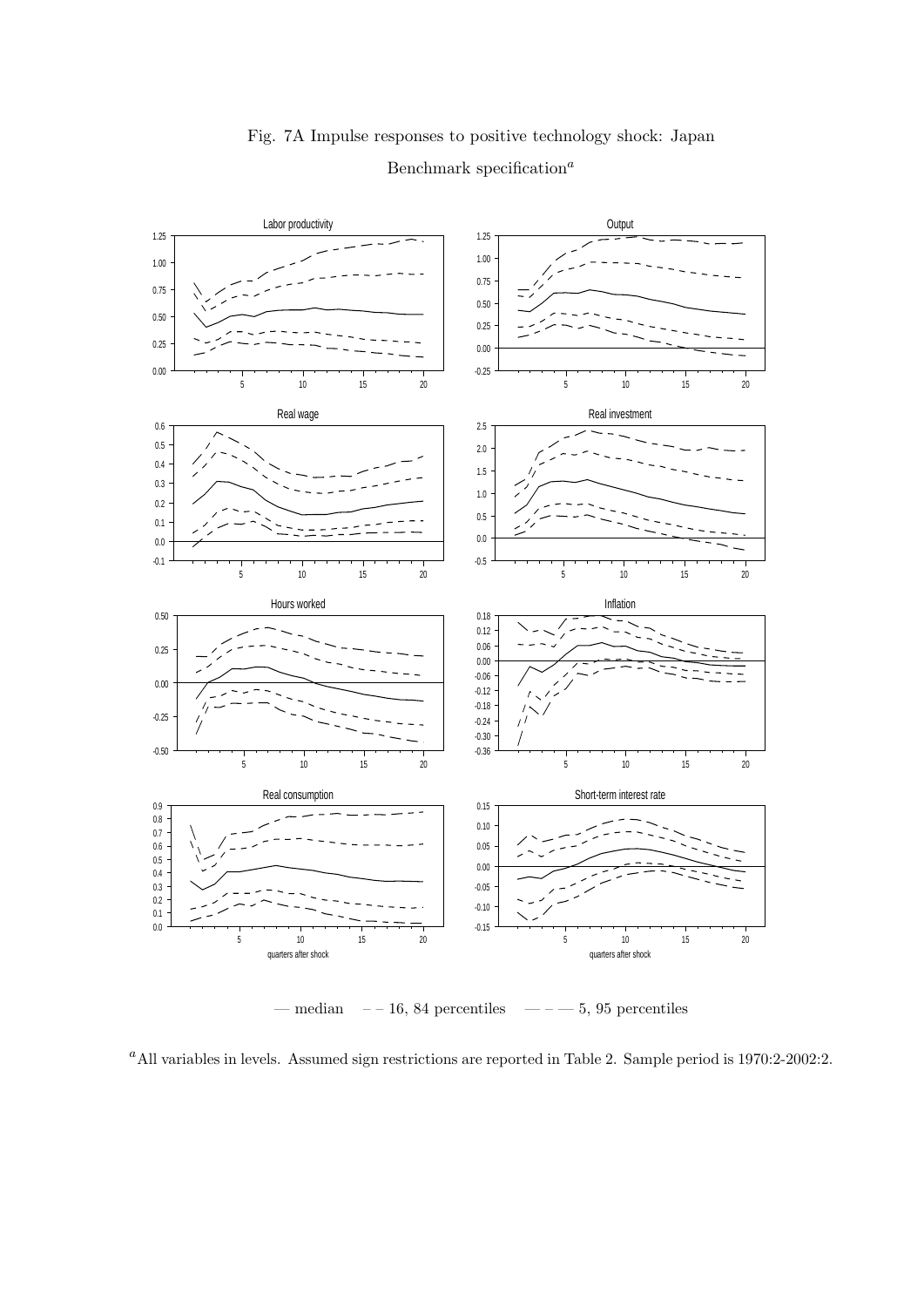

Fig. 7B Impulse responses to positive technology shock: Germany Benchmark specification<sup> $a$ </sup>

— median – – 16, 84 percentiles — – — 5, 95 percentiles

<sup>a</sup>All variables in levels. Assumed sign restrictions are reported in Table 2. Sample period is 19761:1-1994:4.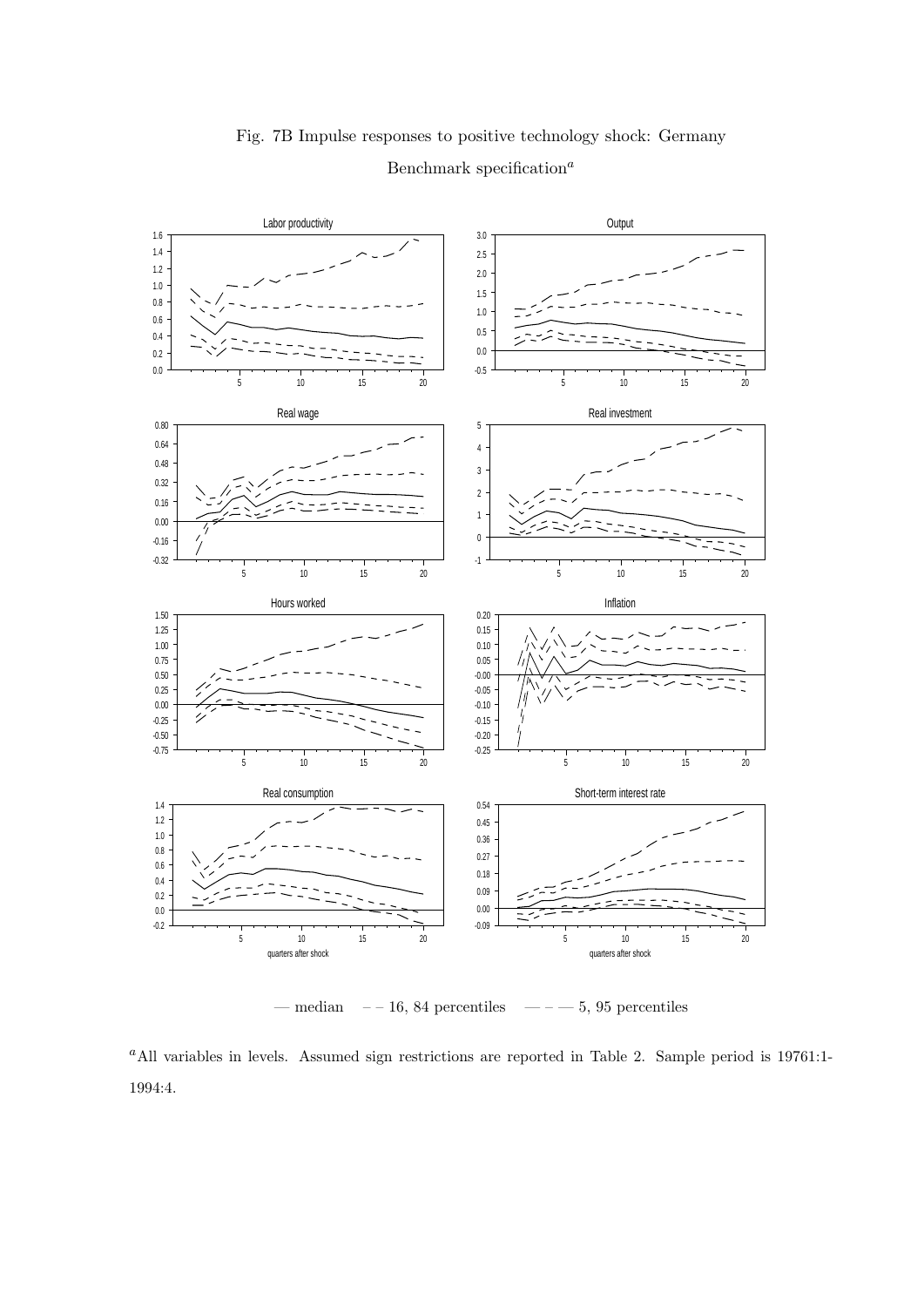

Fig. 8A Contribution of technology shocks to forecast variance: Japan Benchmark specification<sup> $a$ </sup>

— median  $-16$ , 84 percentiles — – – 5, 95 percentiles

<sup>a</sup>All variables in levels. Assumed sign restrictions are reported in Table 2. Sample period is 1970:2-2002:2.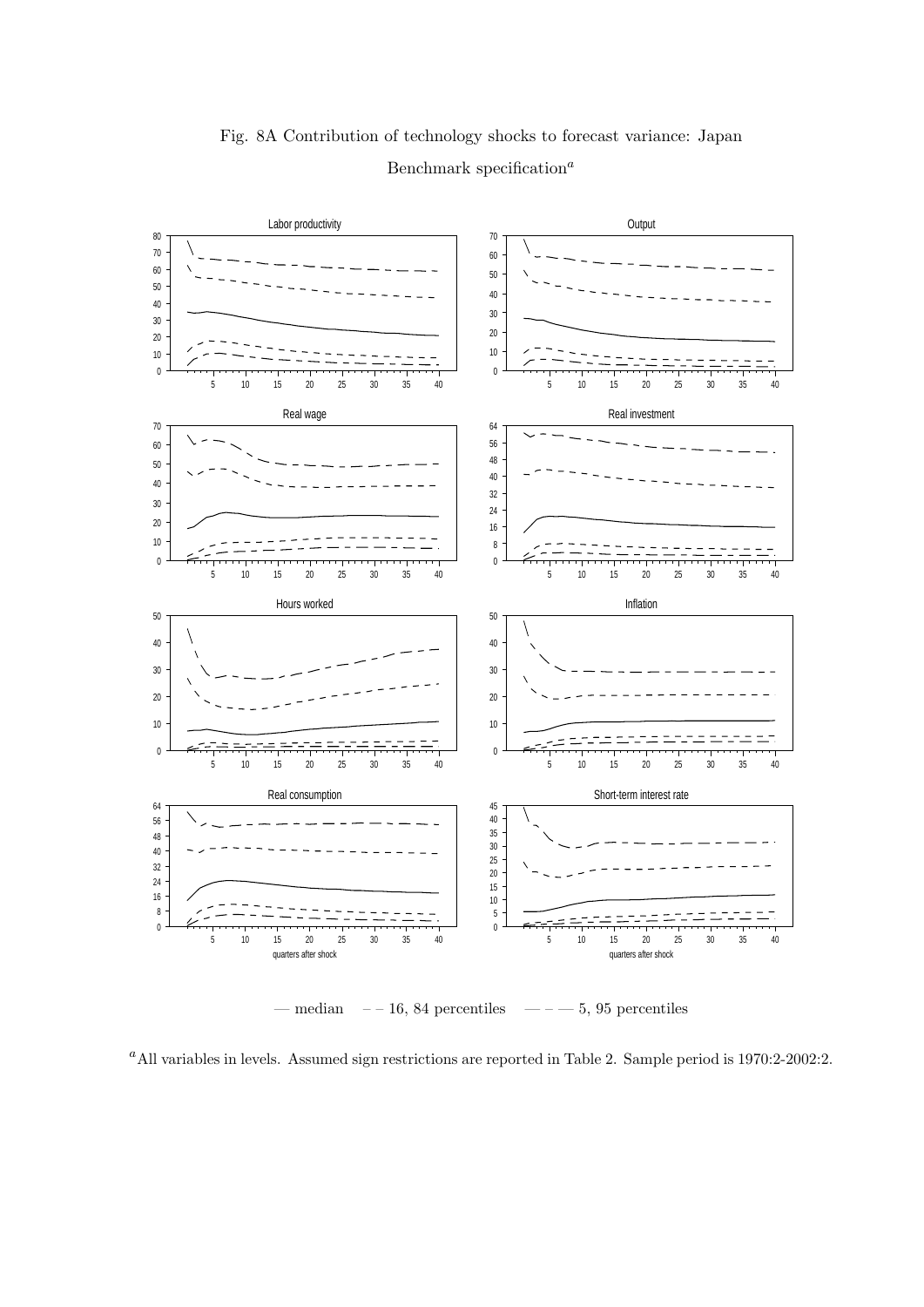#### Fig. 8B Variance decomposition: Germany

#### Benchmark specification<sup> $a$ </sup>



— median – – 16, 84 percentiles — – — 5, 95 percentiles

<sup>a</sup>All variables in levels. Assumed sign restrictions are reported in Table 2. Sample period is 19761:1-1994:4.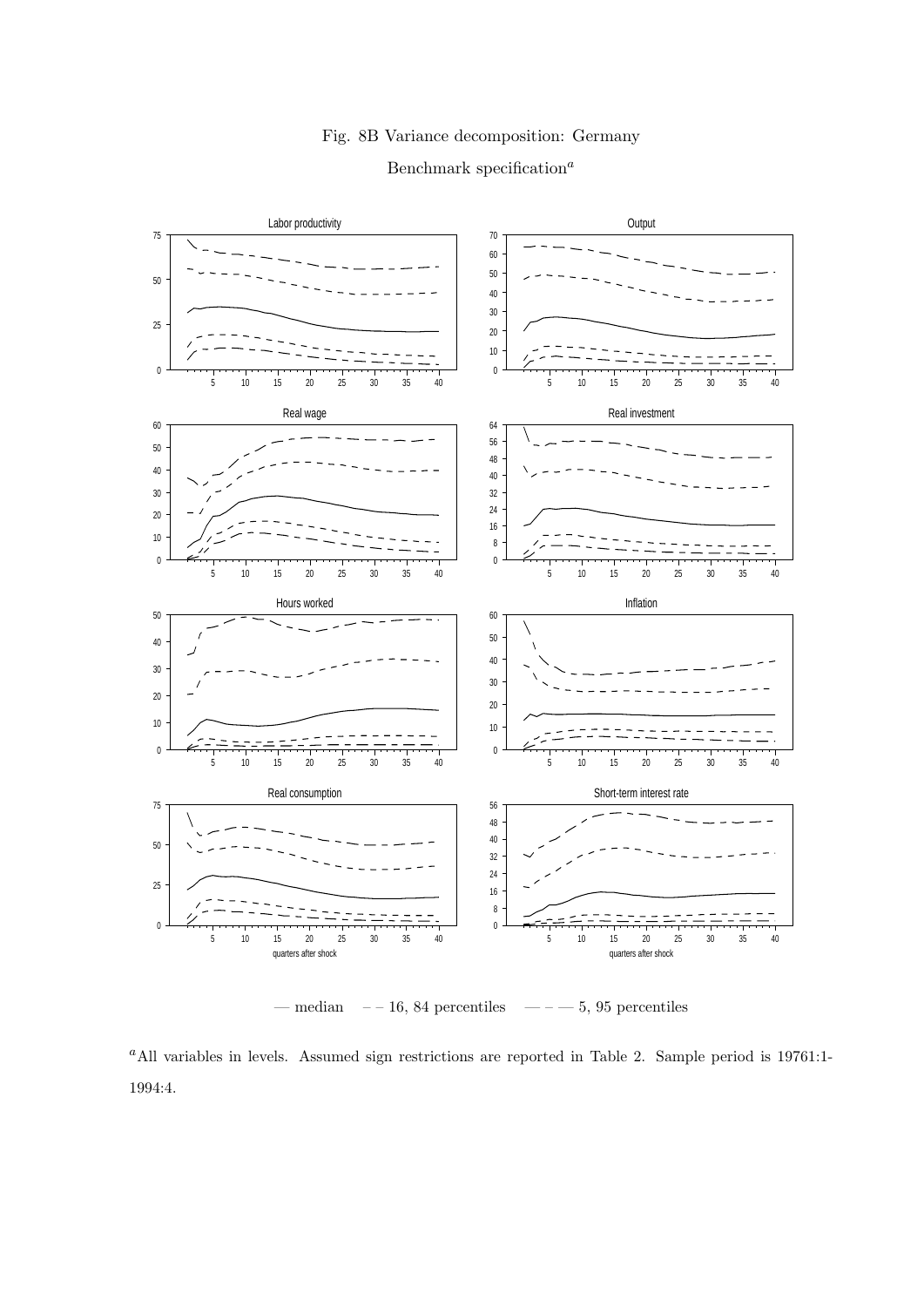

Fig. 9 Impulse responses to positive technology shock: Simulated data<sup> $a$ </sup>

 $-$  median  $-$  – 16, 84 percentiles

<sup>a</sup>Simulations carried out under parameterization in Table 3. The solid line reports the theoretical impulse responses.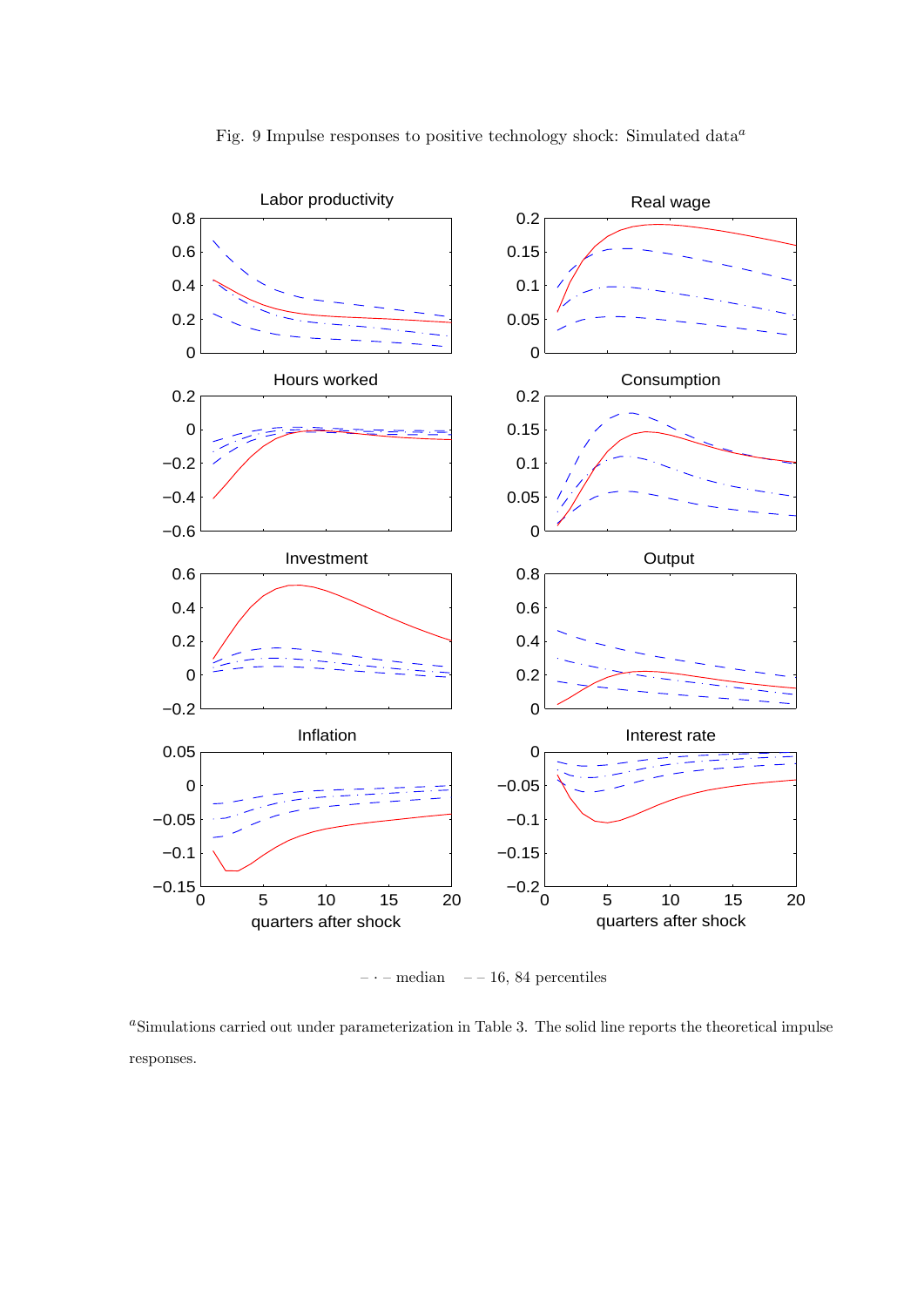

## Fig. 10 Impulse responses to positive technology shock: United States The effect of assuming a positive interest-rate response<sup> $a$ </sup>

— median  $-16$ , 84 percentiles —  $-5$ , 95 percentiles

 $a$ All variables in levels. Sample period is 19531:1-2003:4. Assumed sign restrictions are reported in Table 2 with the additional requirement of a positive response of the Federal funds rate in the first 2 quarters.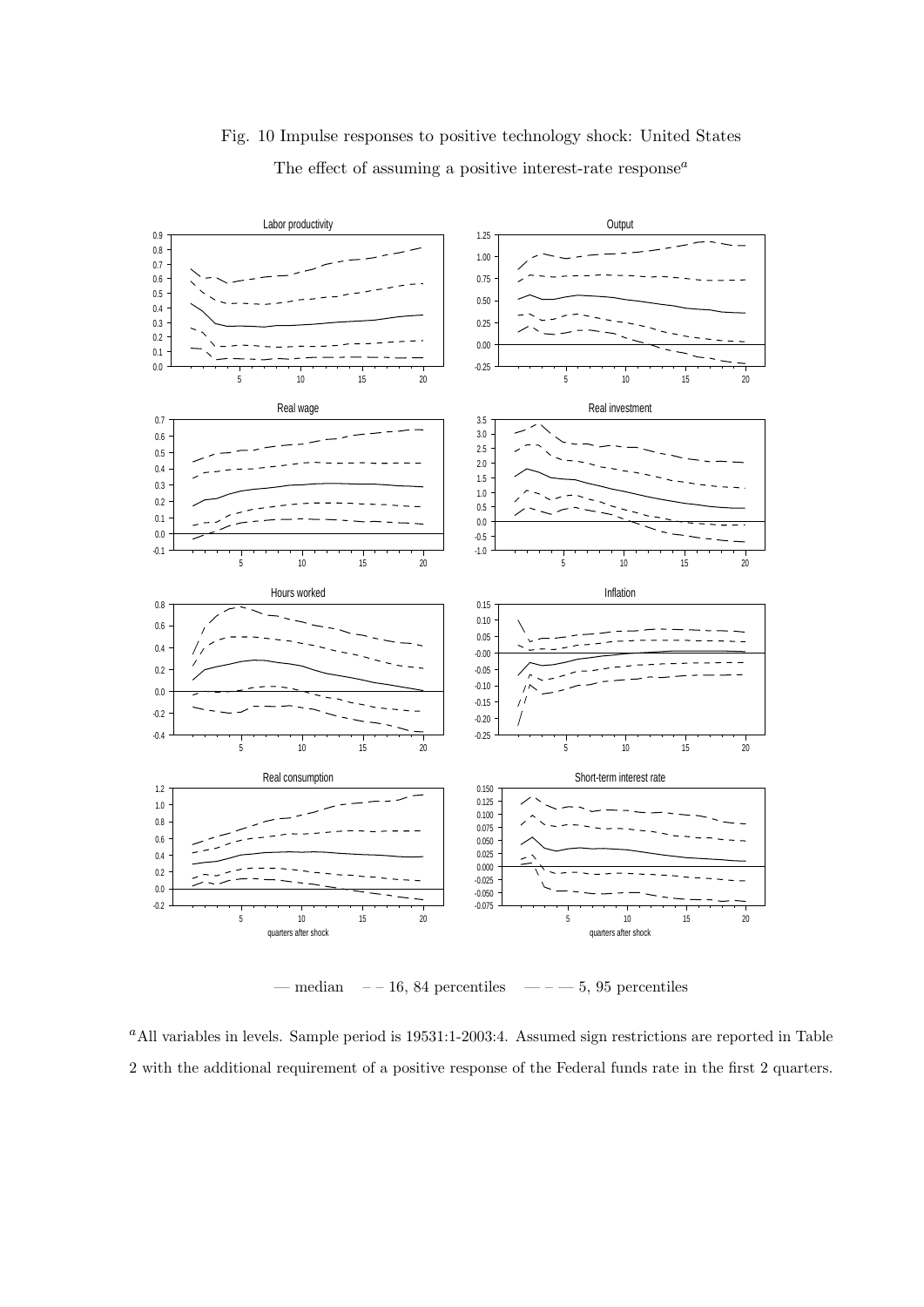

Fig. 11 Impulse responses to positive technology shock: United States The effect of assuming a large response of consumption<sup> $a$ </sup>

— median  $-16$ , 84 percentiles — – – 5, 95 percentiles

<sup>a</sup>All variables in levels. Sample period is 1953:1-2003:4. Assumed sign restrictions are reported in Table 2 with the additional requirement that for the first five quarters the response of real consumption is larger than the 16 percentile under the benchmark specification (see Figure 2).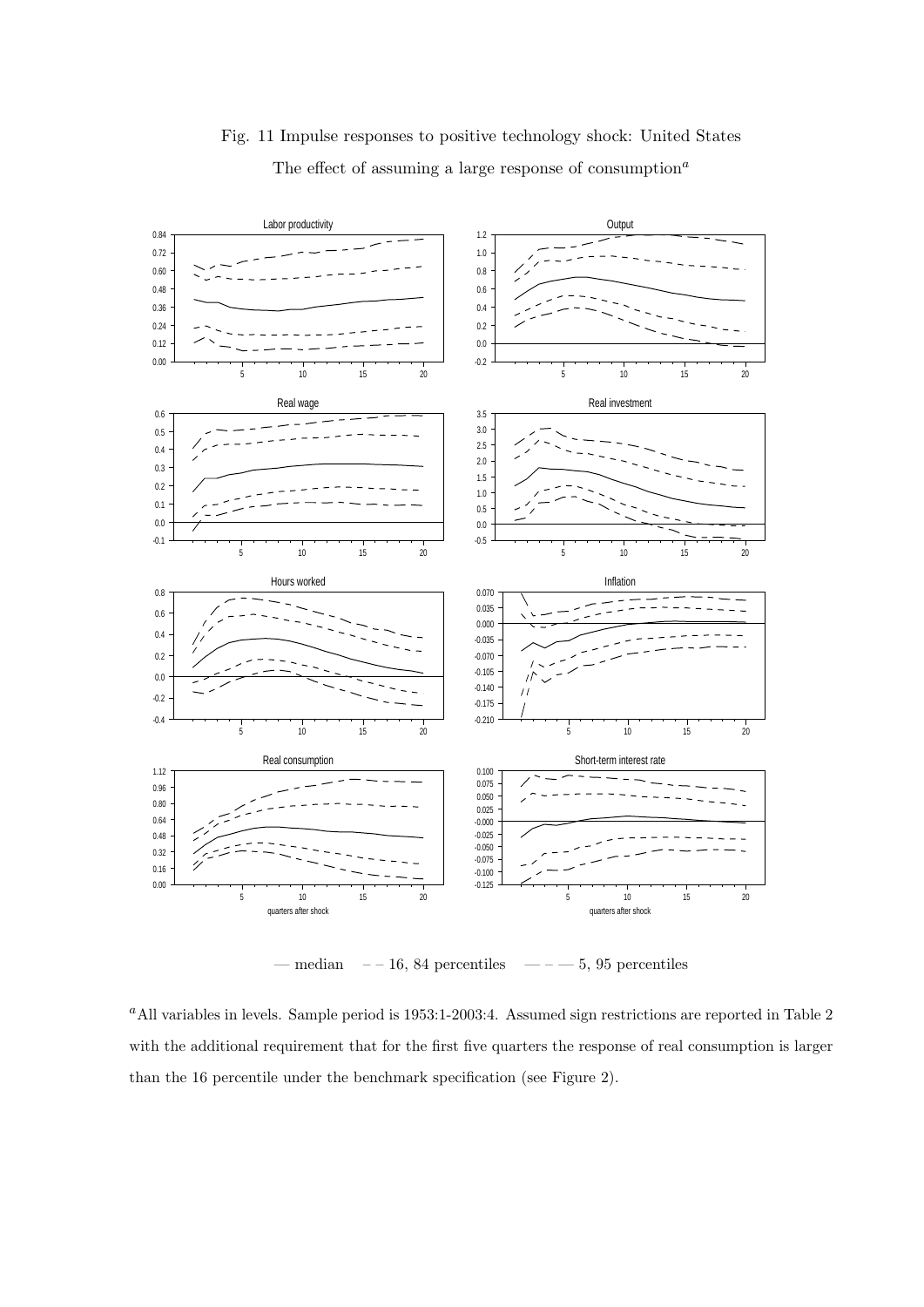

Fig. 12 Impulse responses to positive technology shock: United States The effect of requiring a large contribution to labor productivity long-run changes<sup> $a$ </sup>

— median  $-16$ , 84 percentiles —  $-5$ , 95 percentiles

<sup>a</sup>All variables in levels. Sample period is 1953:1-2003:4. Assumed sign restrictions are reported in Table 2 with the additional requirement that technology shocks account for at least 70 percent of the variance of the forecast error of labor productivity at 40 quarters. The reduced form of the VAR and the covariance matrix of the residuals are fixed at their OLS-ML estimates.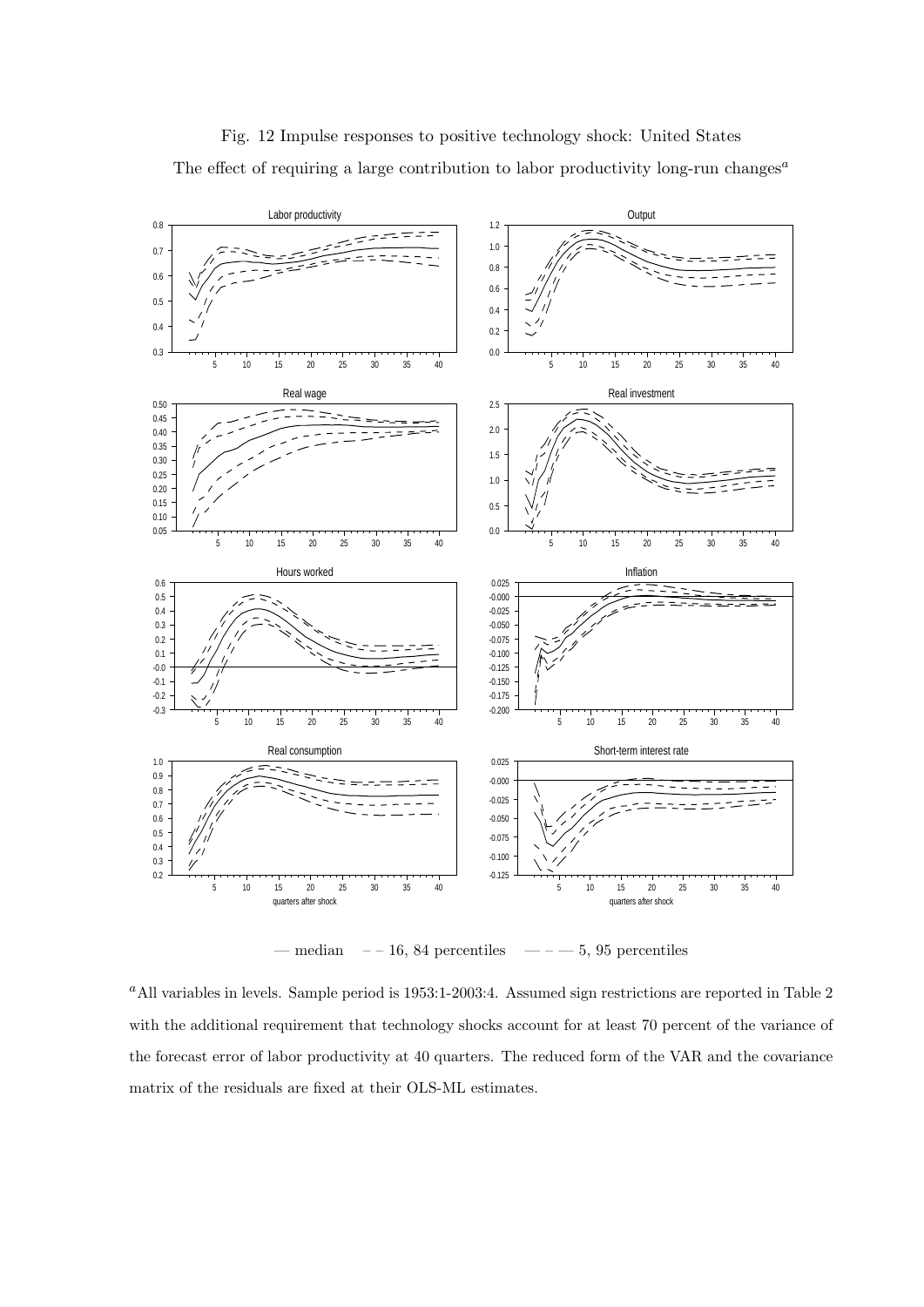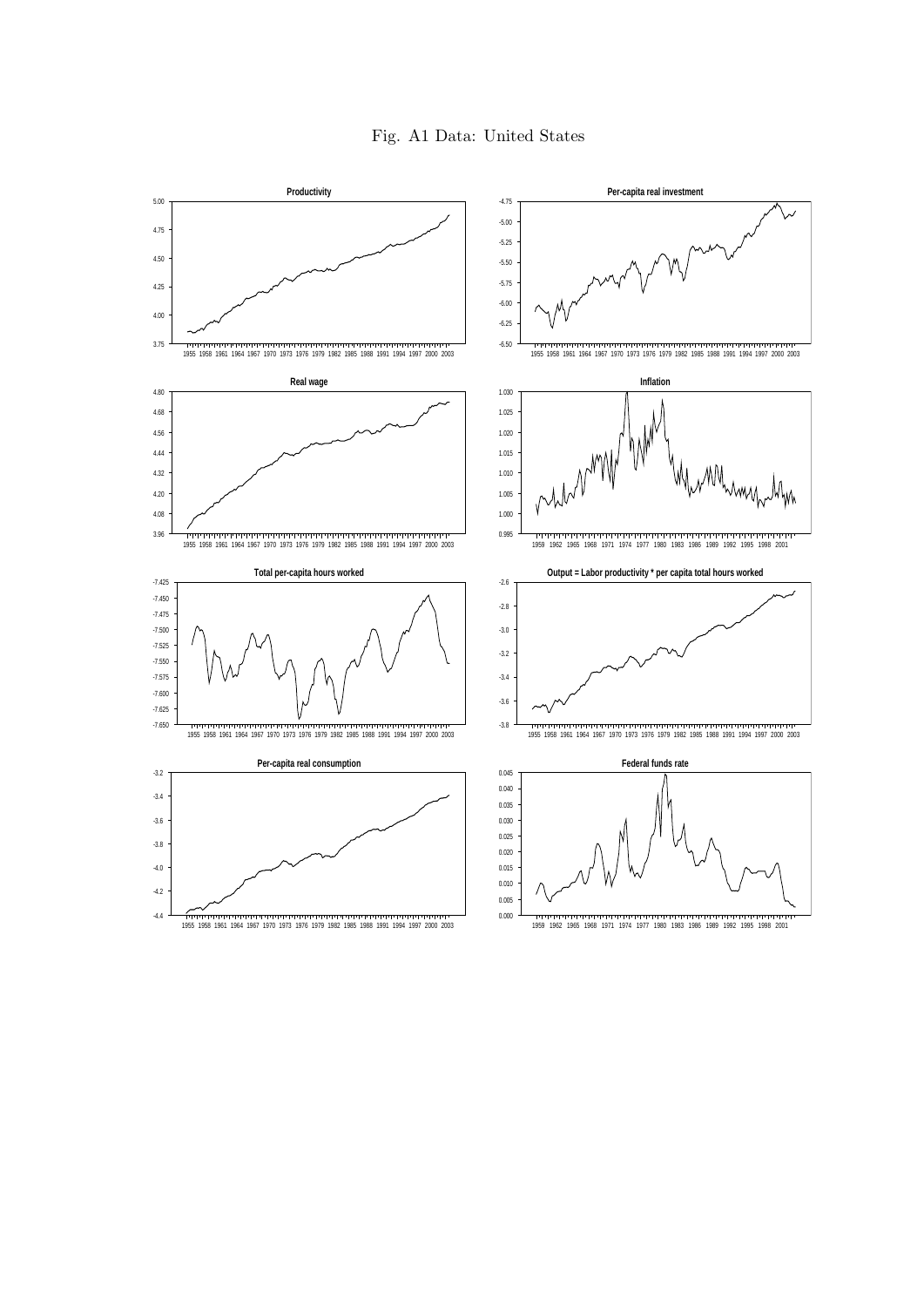